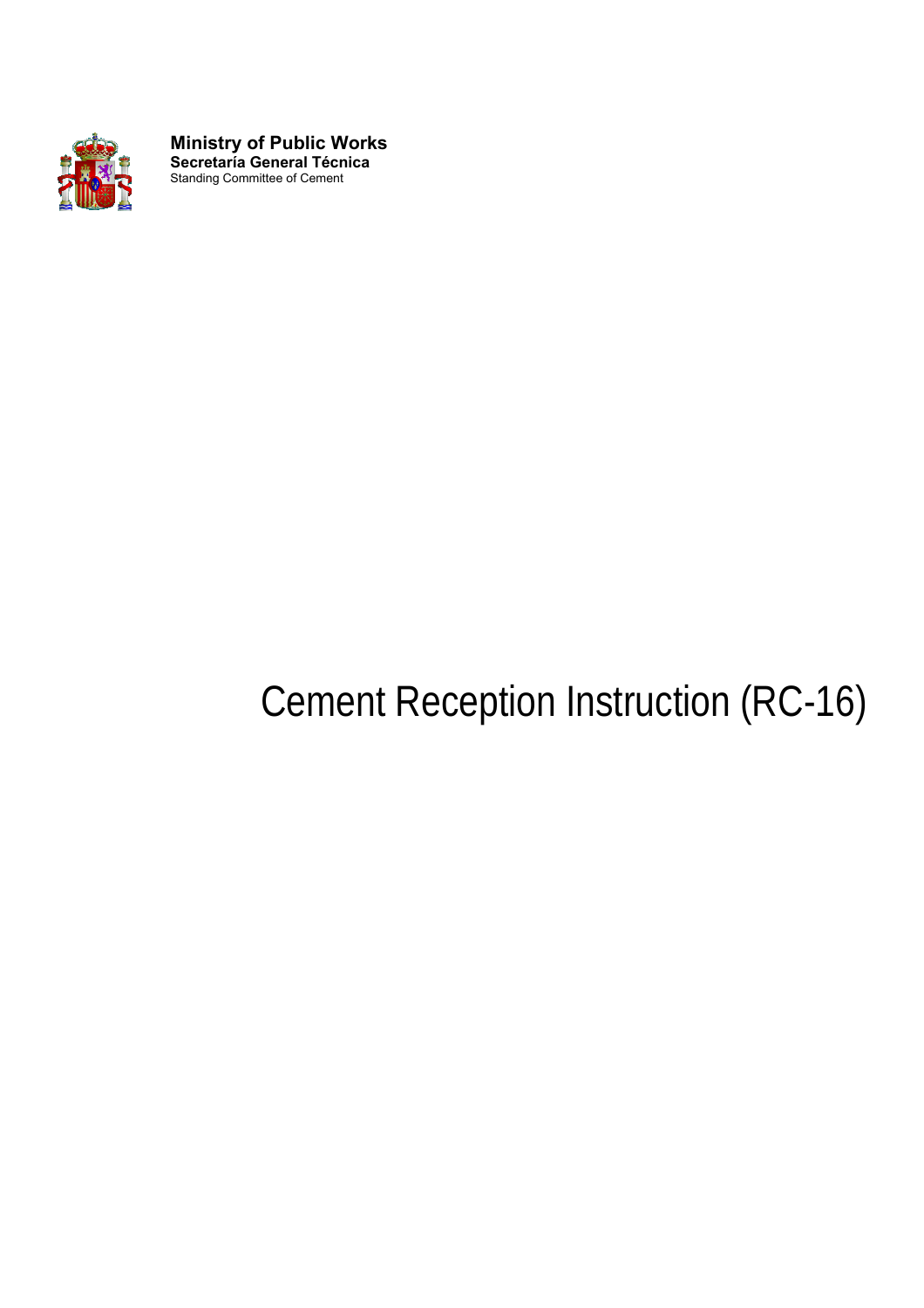# **CEMENT RECEPTION INSTRUCTION (RC-16)**

# **CONTENTS**

# **CHAPTER I AIM, SCOPE OF APPLICATION, DEFINITIONS AND ADMINISTRATIVE REQUIREMENTS**

Article 1 Purpose and scope of application

Article 2 Terms

- Article 3 Administrative requirements
	- 3.1. General requirements
	- 3.2. Requirements relating to voluntary marks of quality

## **CHAPTER II TYPES OF CEMENTS AND SPECIFICATIONS**

- Article 4 Cement types
- Article 5 Specifications
	- 5.1. Specifications of cements subject to CE marking
	- 5.2. Specifications of cements subject to Royal Decree 1313/1988
- Article 6 Designation of cements
	- 6.1. Designation of cements subject to CE marking
	- 6.2. Designation of cements subject to Royal Decree 1313/1988

# **CHAPTER III RECEPTION**

Article 7 General considerations and organisation of reception

- 7.1. General considerations
- 7.2. Organisation of reception
- Article 8 Control stages in cement reception
	- 8.1. First stage: Checking the cement labelling and documents
		- *8.1.1 Conformity criteria*
		- *8.1.2 Action in the event of non-conformity*
	- 8.2. Second stage: Control by means of visual inspection
		- *8.2.1 Conformity criteria*
		- *8.2.2 Action in the event of non-conformity*
	- 8.3. Third stage: Control by means of tests
		- *8.3.1 Conformity criteria*
		- *8.3.2 Action in the event of non-conformity*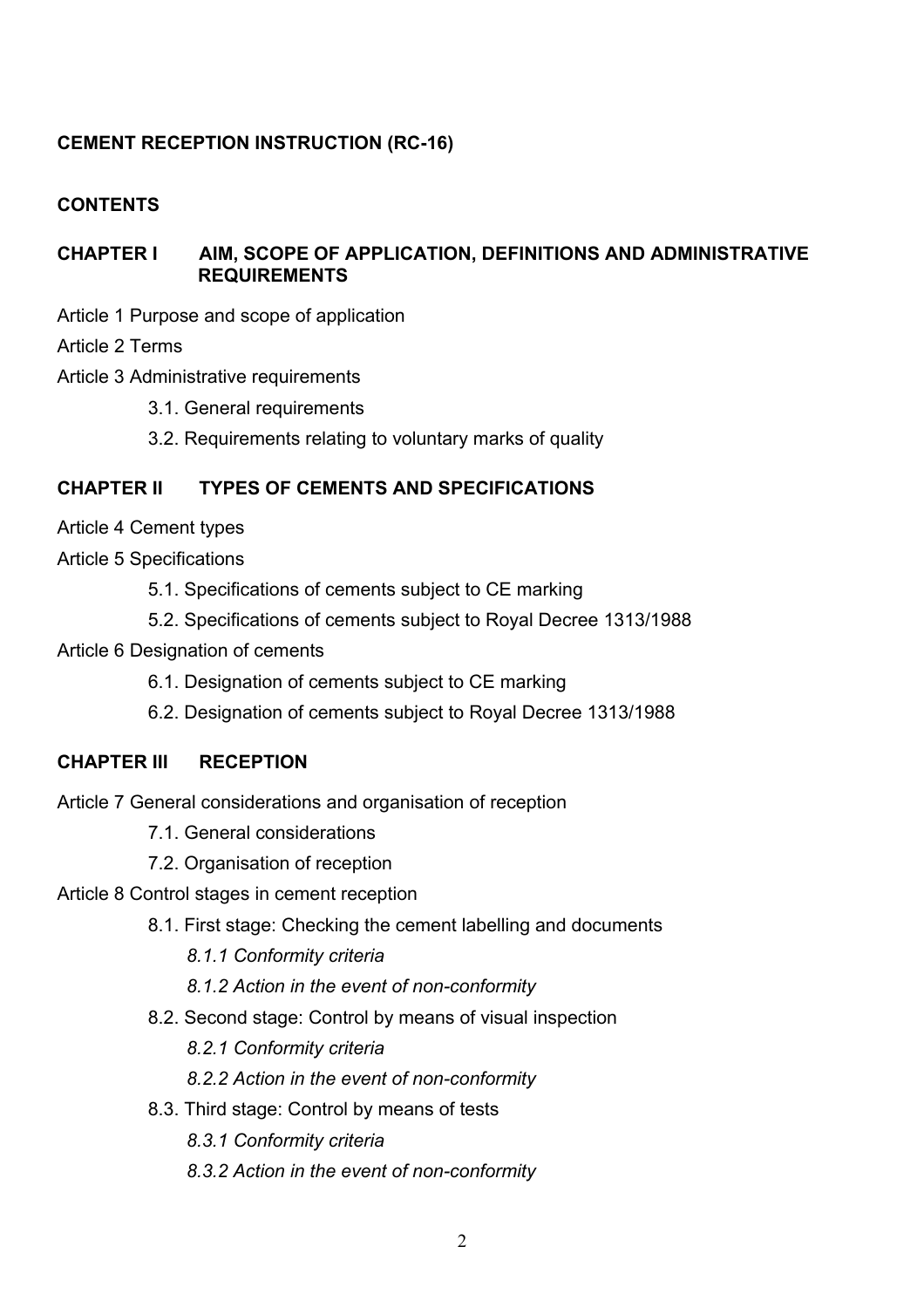# **CHAPTER IV TRANSPORT, STORAGE, HANDLING AND USE OF CEMENTS**

Article 9 Transport of the cement

- 9.1. Forms and conditions for the transport of cement
	- *9.1.1 Forms for the transport of cement*
	- *9.1.2 Conditions for the transport of bulk cement*
	- *9.1.3 Conditions for the transport of contained cement*

Article 10 Storage

- Article 11 Precautions when handling cements
- Article 12 Basis for the use of cements
- Article 13 Use of cements

13.1. Cement for structural concrete and adhesive injection products

## **ANNEXES**

# **ANNEX I CEMENTS SUBJECT TO CE MARKING. COMPOSITION, DESIGNATION, SPECIFICATIONS AND STANDARDS OF REFERENCE**

- AI.1. Composition, designation, specifications and durability of common cements.
	- AI.1.1. Composition
	- AI.1.2. Designation
	- AI.1.3. Mechanical and physical specifications
	- AI.1.4. Chemical specifications
	- AI.1.5. Durability
- AI.2. Composition, designation, specifications and durability of very low heat special cements
	- AI.2.1. Composition
	- AI.2.2. Designation
	- AI.2.3. Mechanical and physical specifications
	- AI.2.4. Chemical specifications
	- AI.2.5. Durability
- AI.3. Composition, designation, specifications and durability of calcium aluminate cement
	- AI.3.1. Composition
	- AI.3.2. Designation
	- AI.3.3. Mechanical and physical specifications
	- AI.3.4. Chemical specifications
	- AI.3.5. Durability
- AI.4. Composition, designation, specifications and durability of masonry cements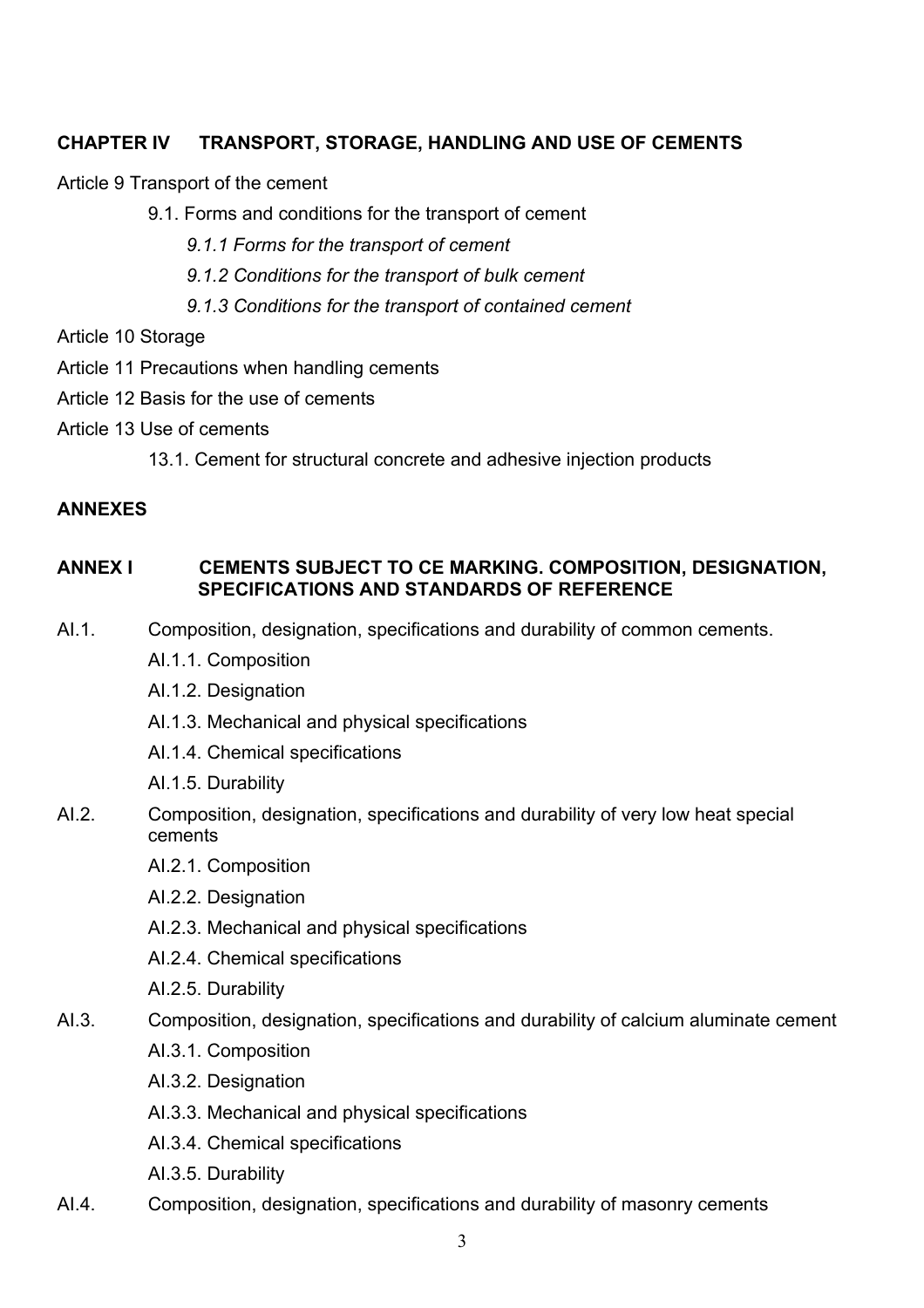- AI.4.1. Composition
- AI.4.2. Designation
- AI.4.3. Mechanical and physical specifications
- AI.4.4. Chemical specifications
- AI.4.5. Durability
- AI.5. Reference standards for cements subject to CE marking
	- AI.5.1. Product standards
	- AI.5.2. Conformity assessment standards
	- AI.5.3. Standards on sampling and test methods
	- AI.5.4. Other standards

## **ANNEX II CEMENTS SUBJECT TO ROYAL DECREE 1313/1988**

- AII.1. Composition, designation and specifications of cements subject to Royal Decree 1313/1988
- AII.2. Sulfate resisting cements
	- AII.2.1. Composition and specifications
	- AII.2.2. Designation
- AII.3. Sea-water resisting cements
	- AII.3.1. Composition and specifications
	- AII.3.2. Designation
- AII.4. White cements

AII.4.1. Classification, composition, designation and specifications of white common cements

*AII.4.1.1. Classification and composition*

*AII.4.1.2. Designation*

*AII.4.1.3. Mechanical, physical, chemical and durability specifications*

AII.4.2. Classification, composition, designation and specifications of white masonry cements

*AII.4.2.1. Classification and composition*

*AII.4.2.2. Designation*

*AII.4.2.3. Mechanical, physical, chemical and durability specifications*

- AII.5. Special purpose cement
	- AII.5.1. Classification and composition
	- AII.5.2. Designation
	- AII.5.3. Mechanical and physical specifications
	- AII.5.4. Chemical specifications
- AII.6. Reference standards for cements subject to Royal Decree 1313/1988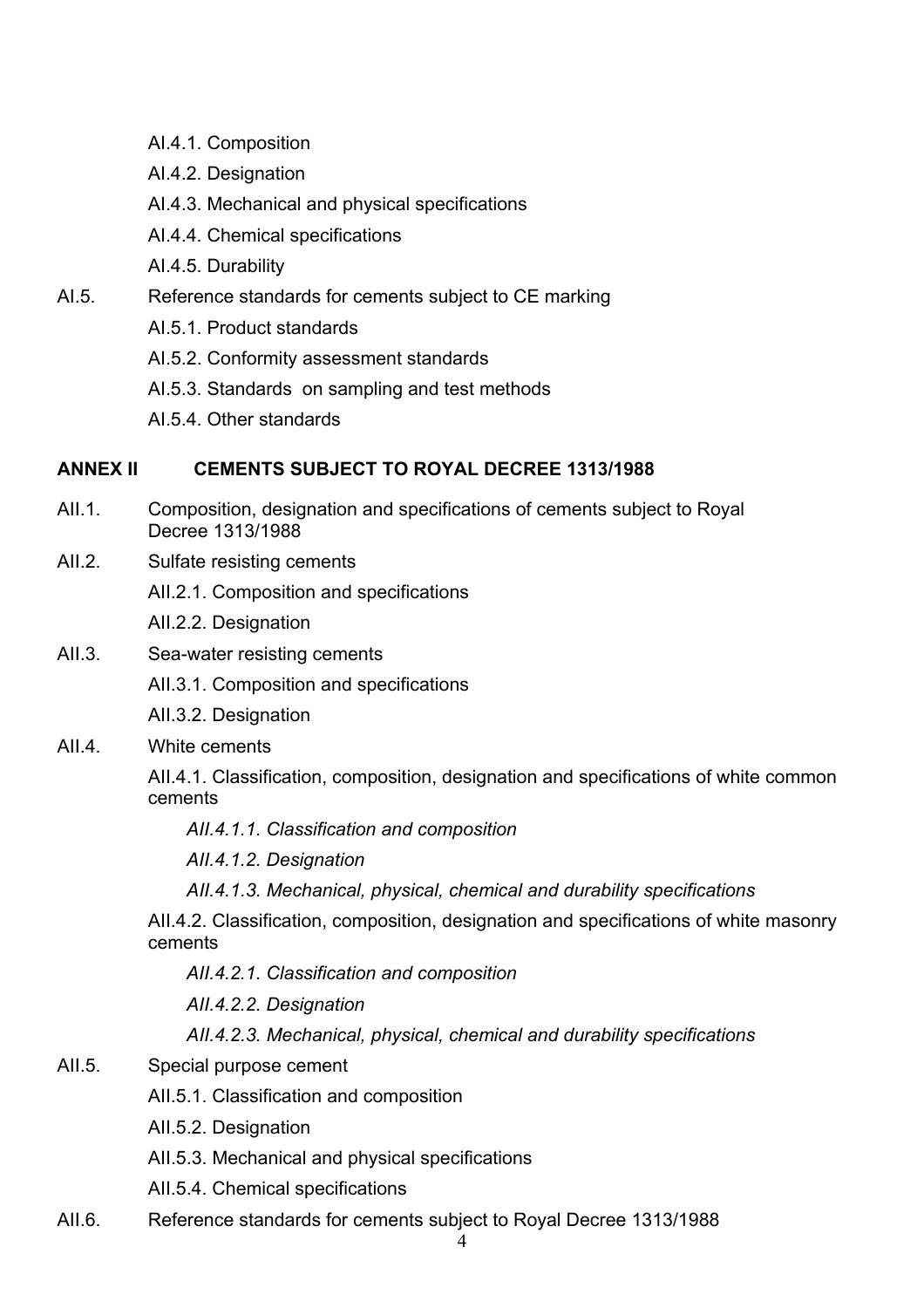- AII.6.1. Product standards
- AII.6.2. Conformity assessment standards
- AII.6.3. Standards on sampling and test methods
- AII.6.4. Other standards

## **ANNEX III CEMENT CONSTITUENTS**

- AIII.1 General
- AIII.2. Main constituents.
	- AIII.2.1. Cement clinker
		- *AIII.2.1.1. Portland cement clinker (K)*
		- *AIII.2.1.2. Portland cement clinker (K) used in sulfate resisting cements and in sea-water resisting cements*
		- *AIII.2.1.3. White Portland cement clinker (K)*
		- *AIII.2.1.4 Calcium aluminate cement (K) clinker*
	- AIII.2.2. Granulated blastfurnace slag (S)
	- AIII.2.3. Pozzolanic materials (P, Q)
		- *AIII.2.3.1. General*
		- *AIII.2.3.2. Natural pozzolana (P)*
		- *AIII.2.3.3. Natural calcined pozzolana (Q)*
	- AIII.2.4. Fly ash (V, W)
		- *AIII.2.4.1. General*
		- *AIII.2.4.2. Siliceous fly ash (V)*
		- *AIII.2.4.3. Calcareous fly ash (W)*
	- AIII.2.5. Burnt shale (T)
	- AIII.2.6. Limestone (L, LL)
	- AIII.2.7. Silica fume (D)
- AIII.3. Minor Additional constituents
- AIII.4. Calcium sulfate
- AIII.5. Additives
	- AIII.5.1. Additives in UNE-EN 197-1 standard cements
	- AIII.5.2. Additives in UNE-EN 413-1 standard masonry cements

# **ANNEX IV. SUPPLY CONDITIONS RELATING TO RECEPTION**

- AIV<sub>1</sub> General
- AIV.2. Supply documents and labelling of cements AIV.2.1. Delivery note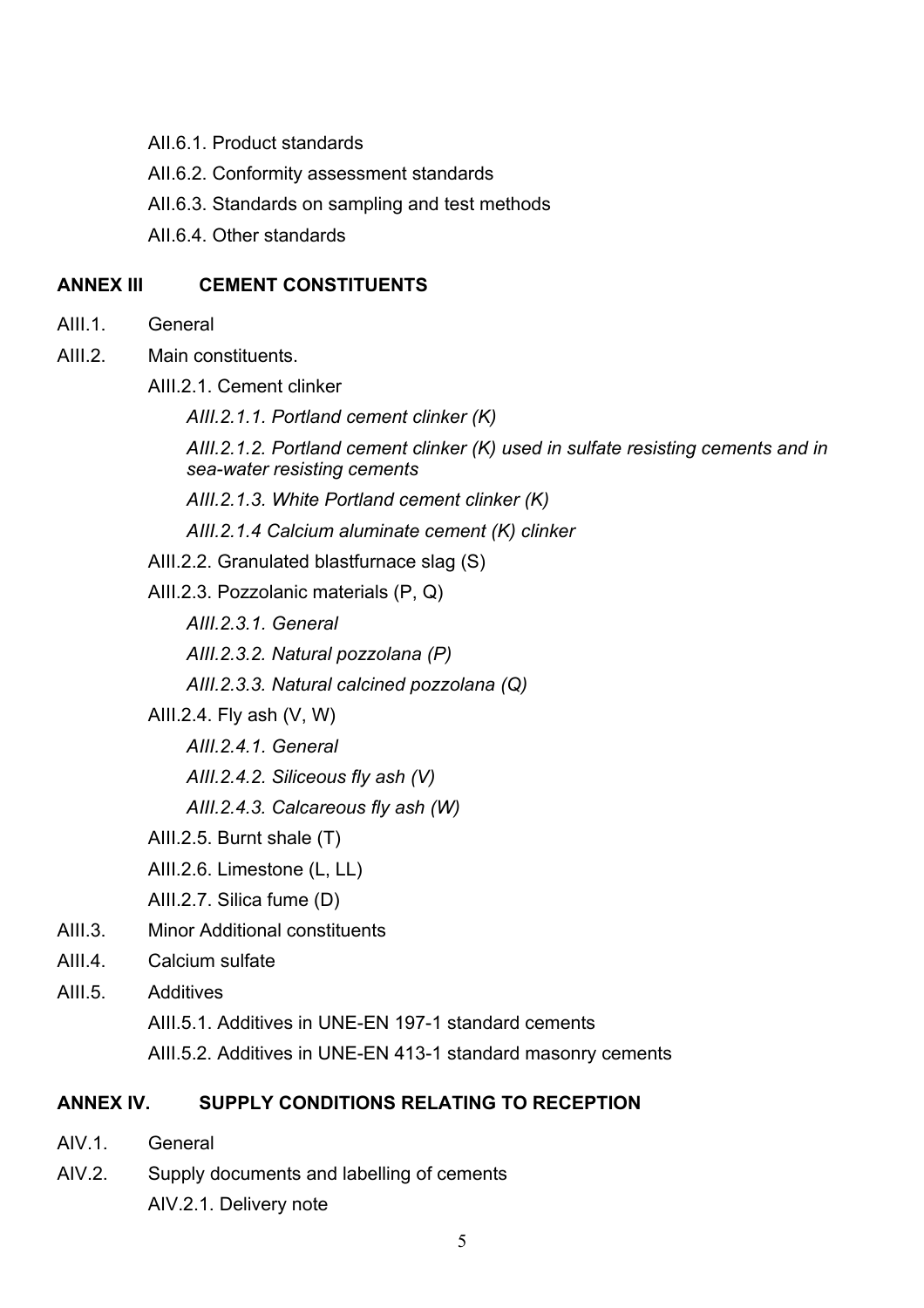- AIV.2.2. Performance declaration
- AIV.2.3. CE marking
- AIV.2.4. Certificate of conformity with regulatory requirements
- AIV.2.5. Labelling of cement containers
- AIV.3. Supplementary documentation for and labelling of cements with a voluntary quality mark

# **ANNEX V RECEPTION BY MEANS OF TESTING**

- AV.1. Organisation of reception by means of testing
- AV.2. Control by means of tests
	- AV 2.1. General
		- *AV.2.1.1. Identification tests*
		- *AV.2.1.2. Complementary tests*
	- AV.2.2. Conformity criteria
	- AV.2.3. Action in the event of non-conformity
- AV.3. Sampling
	- AV.3.1. General
	- AV.3.2. Sample types and number
	- AV.3.3. Operations
	- AV.3.4. Sample packaging
	- AV.3.5. Sample storage
- AV.4. Testing
	- AV.4.1. Testing laboratories
	- AV.4.2. Sample preparation in the laboratory
	- AV.4.3. Laboratory results
- AV.5. Conformity of the supply at reception
	- AV.5.1. Conformity criteria of cements subject to CE marking
		- *AV.5.1.1. Inspection by variables*
		- *AV.5.1.2. Inspection by attributes*
		- *AV.5.1.3. Single result conformity criteria*
	- AV.5.2. Conformity criteria for cements subject to Royal Decree 1313/1988
		- *AV.5.2.1. Inspection by variables*
		- *AV.5.2.2. Inspection by attributes*
		- *AV.5.2.3. Single result conformity criteria*
	- AV.5.3. Action in the event of non-conformity
- AV.6. Carrying out of counter-tests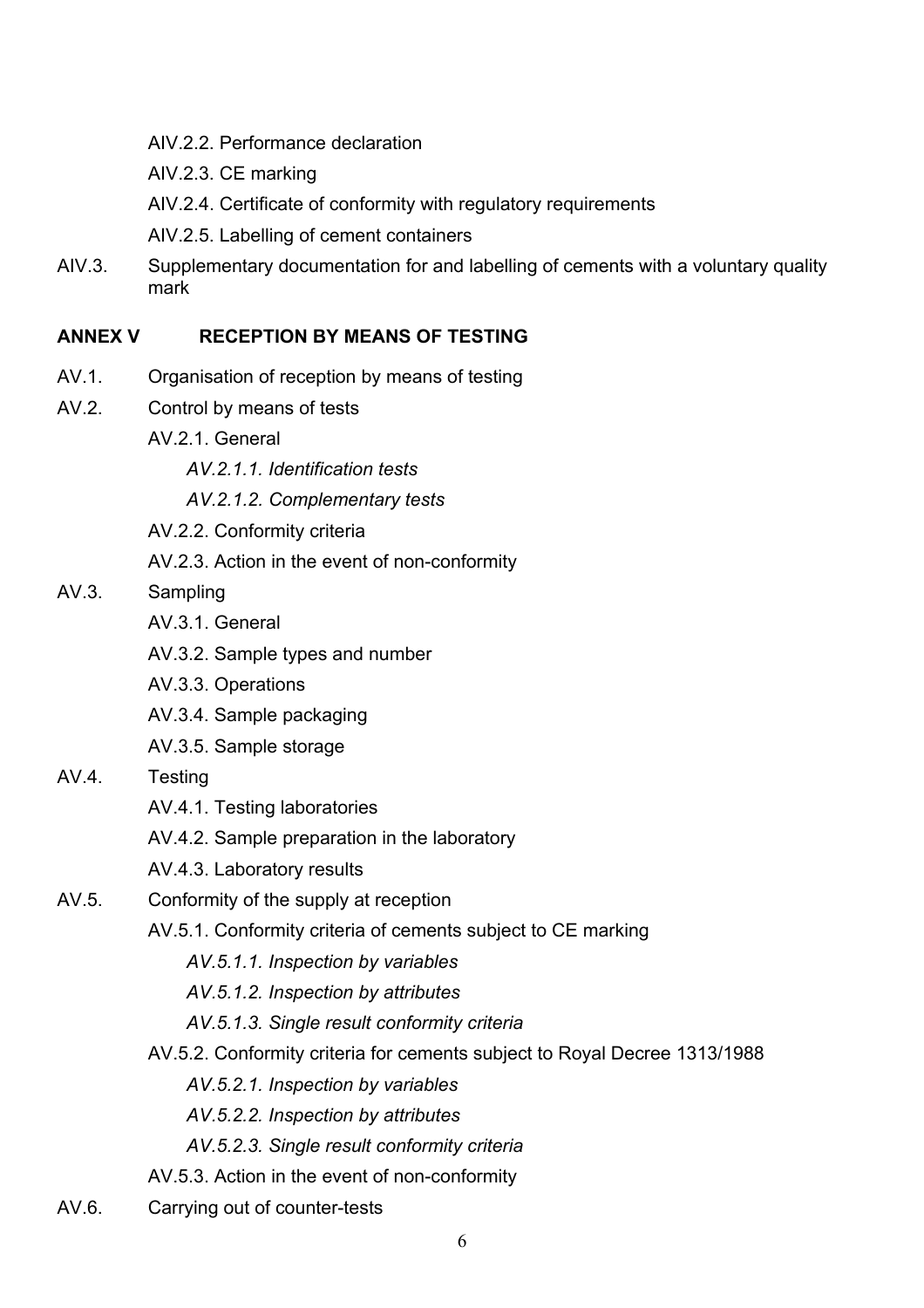# **ANNEX VI TESTS APPLICABLE UPON RECEPTION OF CEMENTS**

- AVI.1 Identification tests
	- AVI.1.1. Common cements
	- AVI.1.2. Common cements with additional characteristics
	- AVI.1.3. Other cements
- AVI.2. Complementary tests
	- AVI.2.1. Common cements
	- AVI.2.2. Common cements with additional characteristics
	- AVI.2.3. Other cements

## **ANNEX VII GUARANTEES ASSOCIATED WITH THE CE MARKING AND CERTIFICATION OF CONFORMITY WITH THE REGULATORY REQUIREMENTS**

- AVII.1 General
- AVII.2. Conformity assessment procedures related to the CE marking and with certificate of conformity with the regulatory requirements

AVII.2.1a. CE marking conformity certification system

AVII.2.1b. System for conformity certification under Royal Decree 1313/1988

AVII.3. Parameters controlled by the CE marking and Regulatory Requirements.

## **ANNEX VIII RECOMMENDATIONS FOR USE**

- AVIII.1 General
- AVIII.2. Cements recommended for structural concretes

AVIII.2.1. Generic structural applications

AVIII.2.2. Specific structural applications

*AVIII.2.2.1. Foundations* 

*AVIII.2.2.2. Port and maritime works* 

*AVIII.2.2.3. Dams* 

*AVIII.2.2.4. Hydraulic works other than dams* 

AVIII.2.3. Cements recommended in certain concreting circumstances

AVIII.2.4. Cements recommended according to the different exposure classes

- AVIII.3. Cements recommended for use in road surfaces, ports and airports
- AVIII.4. Cements recommended for non-structural concretes
- AVIII.5. Cements recommended for masonry mortars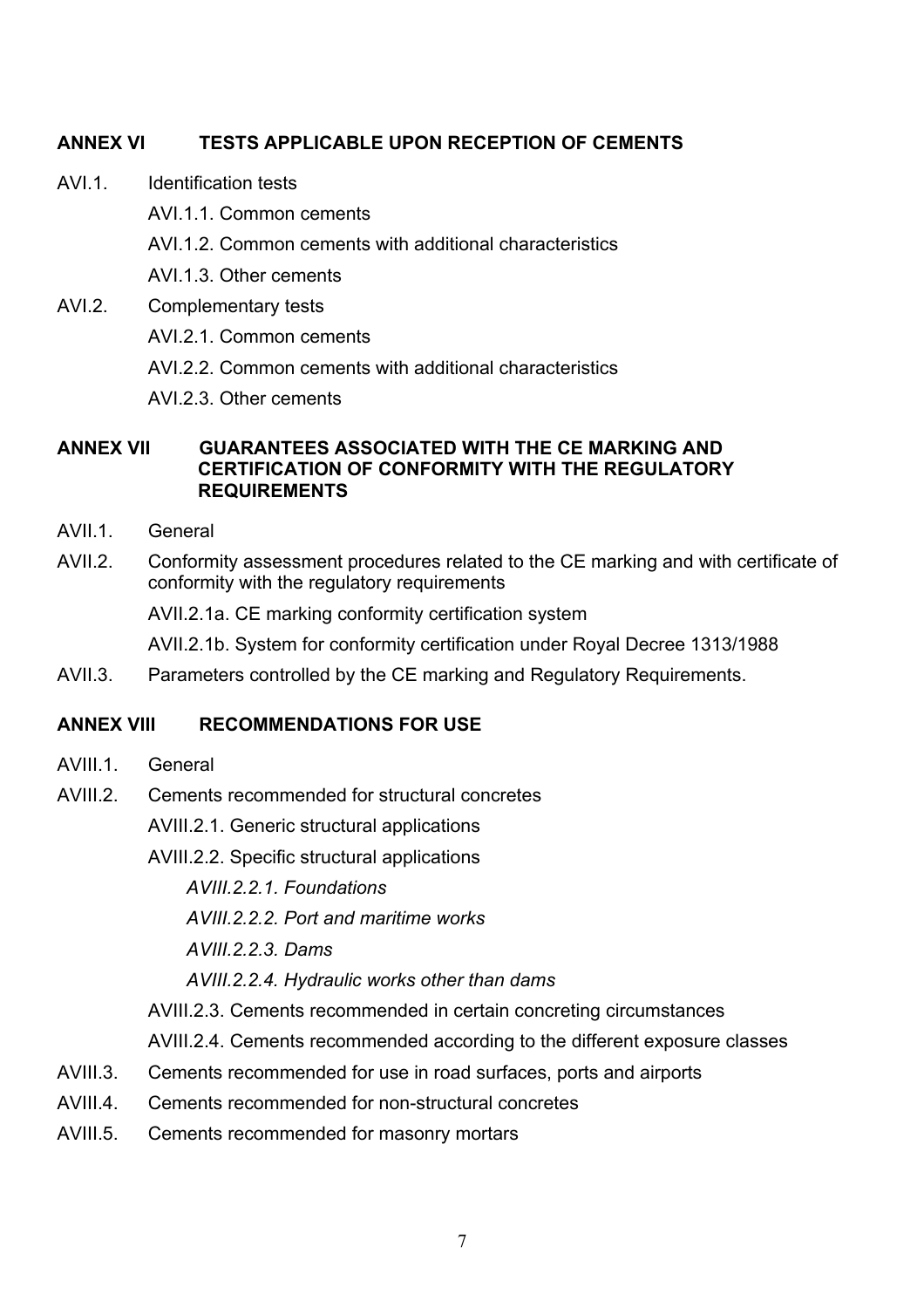#### **CHAPTER I**

#### **AIM, SCOPE OF APPLICATION, DEFINITIONS AND ADMINISTRATIVE REQUIREMENTS**

#### **Article 1 Aim and scope of application**

The aim of this Instruction is to establish general technical specifications to be met by cements, as well as to regulate their reception to ensure that construction products containing cement allow the constructions in which they are used to meet the essential requirements laid down.

The scope of application covers the reception of cement in construction works, in concrete manufacturing plants and in any other installations like in those where construction products are manufactured, whose composition includes cement.

#### **Article 2 Terms**

For the purpose of this Instruction, the following definitions are applied:

**Distribution depot:** installation that markets cement packaged in a factory, delivery point or dispatching centre, only carrying out storage and transport operations, for which it is fully liable.

**Storer:** natural person or legal entity that purchases packaged cement from the manufacturer or intermediary, which takes full liability for the maintenance of the cement quality, in all its aspects, in the distribution depot and which supplies the cement to a client.

**Dispatching centre:** installation (not situated in the factory) for the transfer and dispatch of cement (received as bulk or in any other system), in which the activities carried out should not alter the characteristics or integrity of the product received from the manufacturer and where an intermediary is fully liable for all aspects of the cement quality.

**Client:** Natural person or legal entity that acquires a consignment of cement.

**Delivery:** time when ownership of the consignment and responsibility for cement quality (including its packaging) is transferred from the supplier to the client.

- If the transport is contracted by the client, delivery is made to the supplier's installations once loading is complete.
- If the transport is contracted by the supplier, delivery is made to the client's installations once unloading is complete.

**Factory:** installation used by a manufacturer complete with installations suitable for the continuous production of large quantities of cement, which has the necessary silos capacity for the storage and dispatch of each cement produced. This installation, together with installed production control, enables production to be controlled with sufficient precision to guarantee that the requirements are met of the specifications standard applicable to the product.

**Manufacturer:** natural person or legal entity that operates a factory or depot.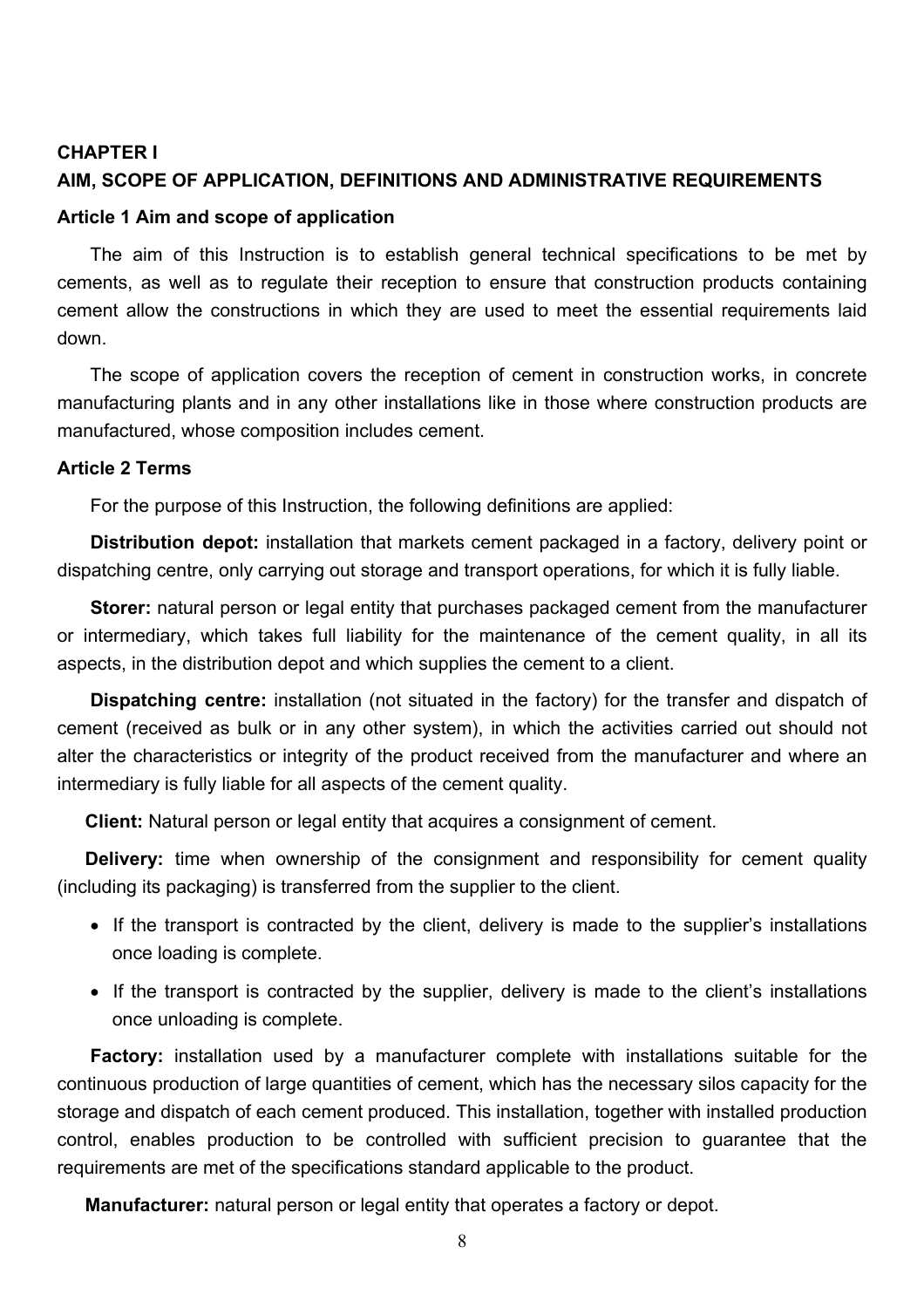**Intermediary:** natural person or legal entity that purchases in compliance with this Instruction, from the manufacturer or importer, which takes full liability for the maintenance of the quality, in all its aspects, in the cement handling centre, and which supplies it to another natural person or legal entity.

**Batch:** quantity of cement of the same designation and origin as is submitted for reception.

**Sample:** the quantity of cement extracted, if applicable, from a batch for control purposes.

**Transport operator:** natural person or legal entity contracted, either by the supplier or recipient, to make the transport of a consignment of cement from the supply centres to the recipient installations. In order to make the transport, the operators may use their own vehicles or stipulate agreements with a carrier.

**Depot:** installation for the transfer of bulk cement (not situated in the factory), used to dispatch cement (bulk or bagged) after transport or storage, where the manufacturer is fully liable for all aspects relating to the cement quality.

**Consignment:** quantity of cement, of the same name and origin, received in the place of supply in a single transport unit (lorry, container, ship, etc.).

**Cement Reception Manager:** person responsible for verifying the conformity of the cement received. This is the Optional Management (in construction works, this equates to the Execution Director) or the person assigned this task in the installations in which cement is used under the scope of this Instruction or the representative delegated to carry out this task. The Reception Manager may, in the exercise of his powers, arrange at any time for additional tests or inspections to be carried out on the consignments received.

**Supplier:** authorised cement consignment shipper.

**Carrier:** person responsible for the vehicle transporting the cement.

#### **Article 3 Administrative requirements**

#### **3.1. General requirements**

Under the scope of application of this Instruction, the only cements that can be used are those that are legally marketed in Spain, in any of the other European Union Member States or which are part of the Agreement on the European Economic Area and in States with a customs association agreement with the European Union.

Consequently, cements must be subject to the provision of Regulation (EU) No 305/2011 of 9 March, and, if applicable, with the provisions of Royal Decree 1313/1988 of 28 October, whereby the approval of cements intended for the manufacture of concretes and mortar was declared compulsory for all types of prefabricated products and works, and implementing provisions.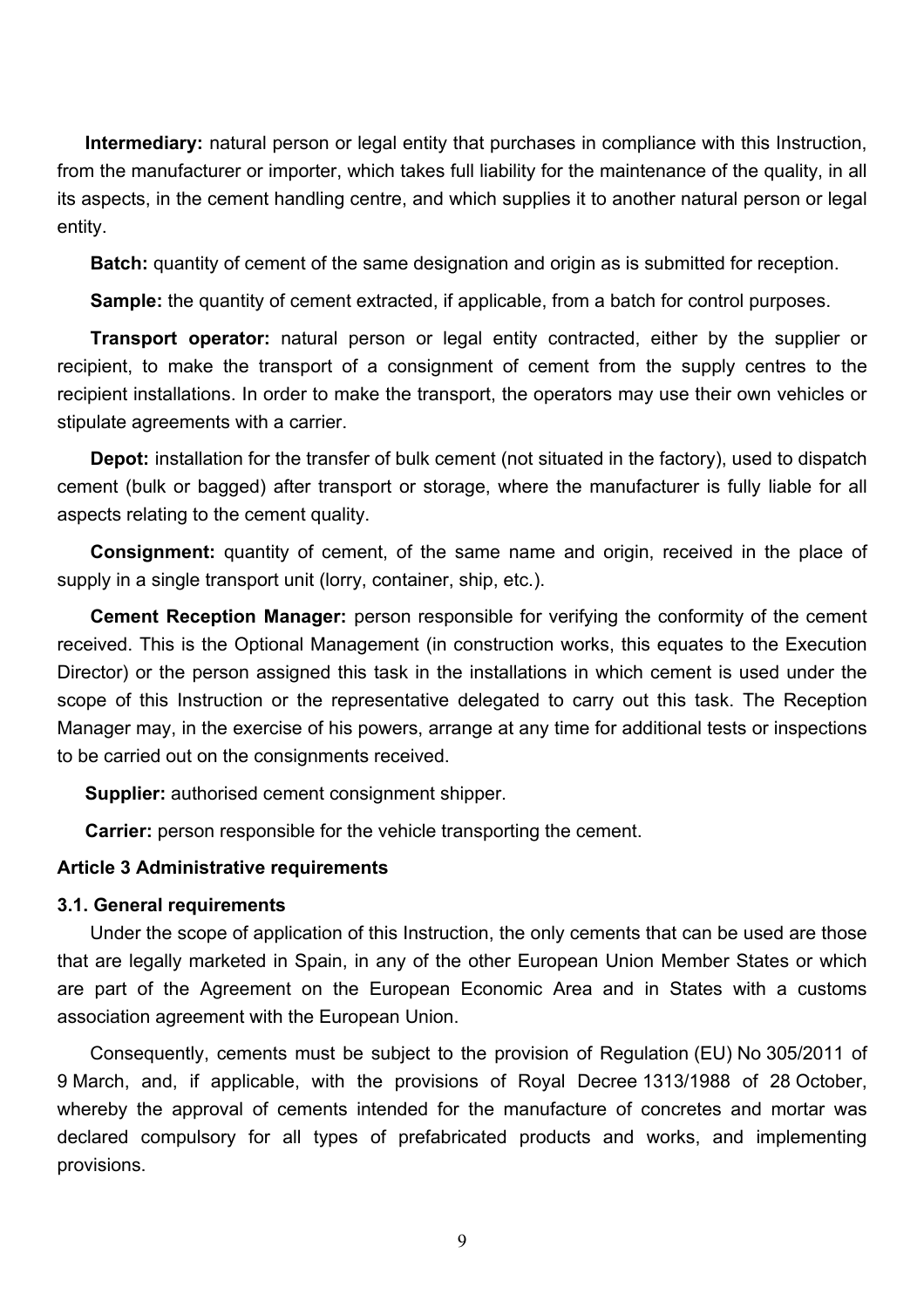Regulation EU No 305/2011 of 9 March also requires compliance with the provisions of Royal Decree No 255, of 28 February 2003, wherein the Regulation for classification, packing and labelling of dangerous preparations is approved, with special attention given to the provisions of Article 9 (product labelling) and of Article 13 (safety data sheet), and in the Order of the Ministry of the Presidency PRE/1954/2004 of 22 June 2004, referring to soluble (VI) chromium limits in cement.

In application of said provisions:

a) Cements relating to Annex I of this Instruction must bear the CE marking and must be accompanied by the required information; they must also have a declaration of performance prepared by the manufacturer.

b) If the cements listed in Annex II of this Instruction are not equipped with the corresponding harmonised standard, they shall comply with the provisions of Royal Decree No 1313, of 28 October 1988 and the provisions laid down therein and, consequently, they shall be equipped with a certificate of conformity with regulatory requirements.

To the extent to which these cements are included in harmonised standards, during the period of coexistence of applicable harmonised standards and national standards may comply with the provisions of Section a) or the provisions of Section b). Once this period of coexistence is over, they must comply with the provisions of Section a).

Said transitional period of coexistence is as specified in the corresponding Communication of the European Commission and subsequent Resolution of the Directorate-General of Industry of Small and Medium Enterprises of the Ministry of Industry, Energy and Tourism. During this time, the cements concerned can be marked in compliance with the provisions of Sections a) or b); once this period is over, the CE marking is compulsory and will be the only possibility for marketing.

c) Cements that are not covered by any of the above sections, which are legally marketed in any Member States of the Agreement on the European Economic Area and in countries with which a customs association agreement has been stipulated with the European Union, can be marketed, as long as they offer an equivalent safety level, to be recognised by the competent body of the Administration.

The standards specified in this Instruction may be replaced by others used by any other EU Member State or signatory of the Agreement on the European Economic Area or any country party to an association agreement regarding customs with the European Union, as long as they can show that they have identical technical specifications.

For the purpose of this Instruction, it must be understood that the Standards UNE, UNE-EN or UNE-EN ISO specified in the articles always refer to the versions specified therein, except where UNE-EN standards transpose EN standards whose reference has been published in the Official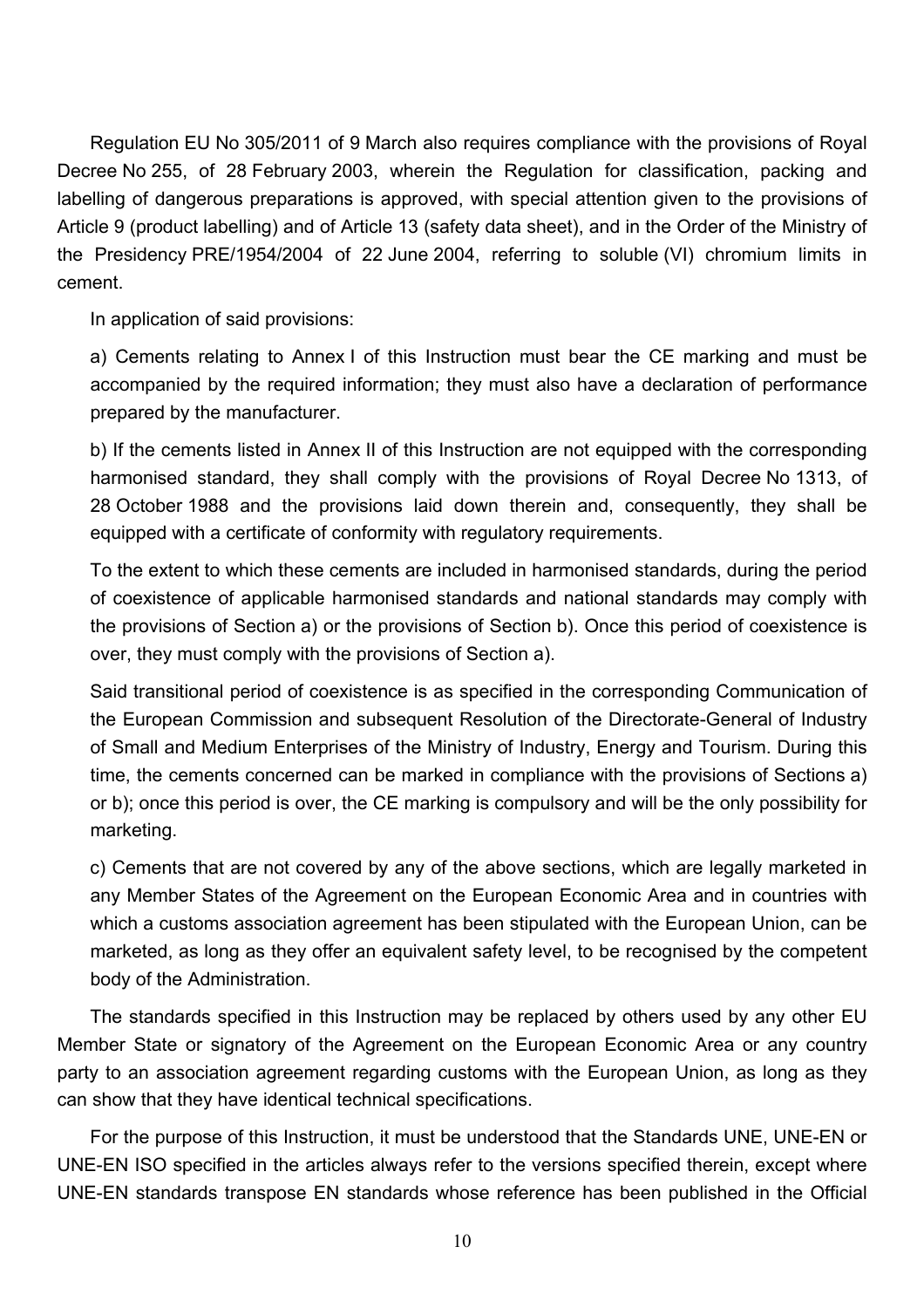Journal of the European Union, under the scope of application of Regulation (EU) No 305/2011 of 9 March, establishing harmonised conditions for the marketing of construction products, in which case the mention must relate to the latest European Commission Communication including said reference.

#### **3.2. Requirements relating to voluntary marks of quality**

This Instruction envisages the existence on the market of voluntary quality marks that, as an essential condition, must provide added value for the general requirements that can be demanded of cements.

The quality markings granted by a certification entity may have official recognition by any competent authority. The term "competent authority" is used to refer to any management centre belonging to the Public Administration of any Member State of the European Economic Area or any of the States that have signed the Agreement on the European Economic Area or countries with which the European Union has stipulated a customs association agreement, with competence under the scope of the legislation governing constructions or public works. In order to access official recognition as bringing this added value, the voluntary quality marks referring to the cements concerned by this Instruction must satisfy the needs established in this Instruction and the conditions that the competent authority considers necessary to guarantee the added value brought by the quality marking.

In any case, the document or certificate that includes the recognition of the quality marking by the competent authority providing it will include a specific declaration of compliance with the contents of this Instruction.

For greater dissemination in accessing information by users, any competent authority of those considered in the above paragraphs may request publication of the quality markings they recognise on the web page of the Standing Committee of Cement.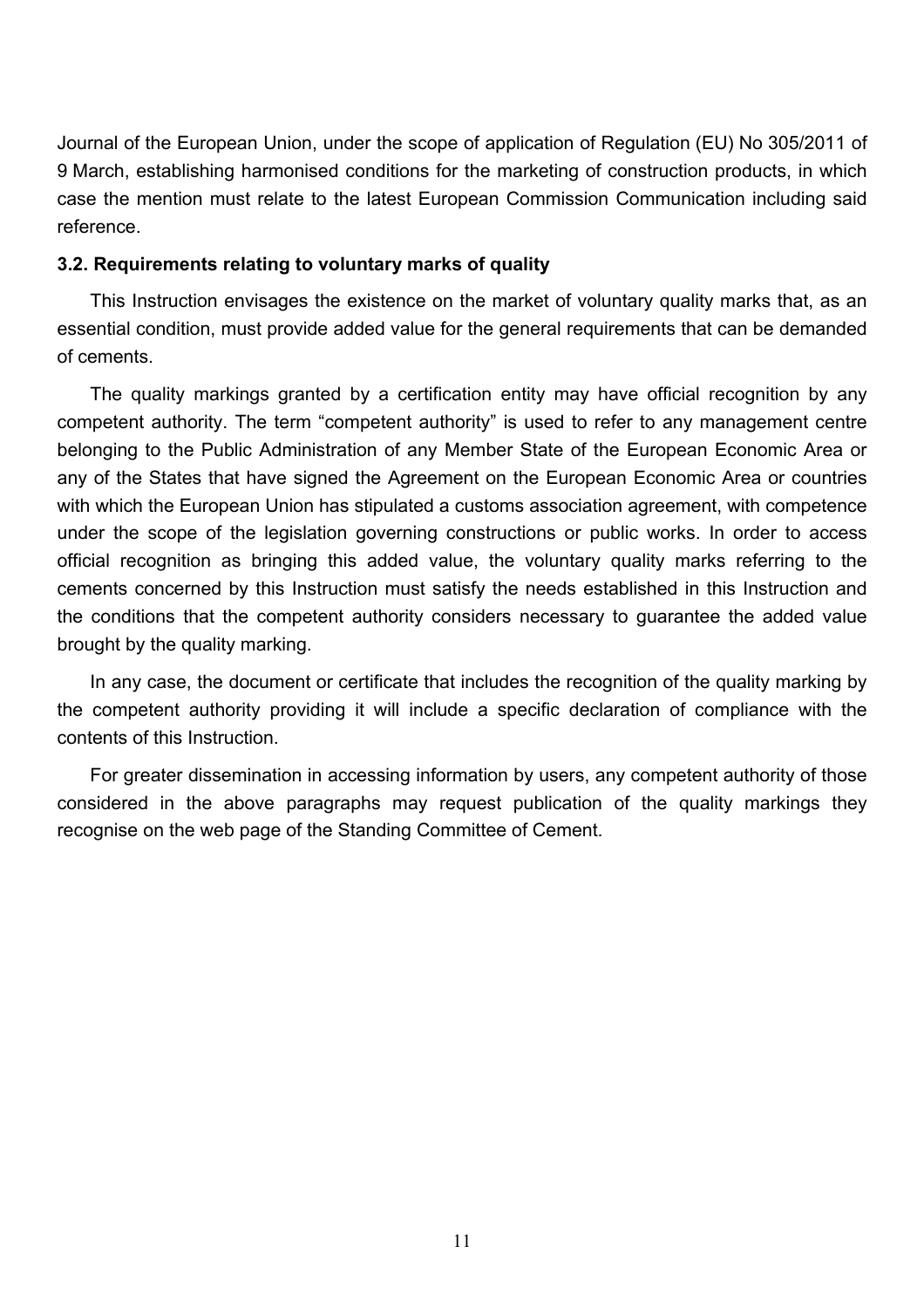# **CHAPTER II TYPES OF CEMENTS AND SPECIFICATIONS**

## **Article 4 Cement types**

The types of cements included in this Instruction, and their corresponding composition, are as described in Annex I, for cements subject to EC marking and in Annex II for cements subject to Royal Decree 1313/1988.

# **Article 5 Specifications**

# **5.1. Specifications of cements subject to CE marking**

Cements subject to CE marking included in Annex I of this Instruction shall comply with the specifications established therein.

## **5.2. Specifications of cements subject to Royal Decree 1313/1988**

Cements subject to Royal Decree 1313/1988 of 28 October included in Annex II of this Instruction shall comply with the specifications established therein.

When a harmonised standard includes any of the cements contemplated in Annex II and therefore shall have CE marking, it will comply with the specifications that in said standard are prescribed starting from the end of the period of coexistence.

# **Article 6 Designation of cements**

# **6.1. Designation of cements subject to CE marking**

Cements subject to CE marking included in Annex I of this Instruction shall be designated according to the criteria established therein.

# **6.2. Designation of cements subject to Royal Decree 1313/1988**

Cements subject to Royal Decree 1313/1988 of 28 October included in Annex II of this Instruction shall be designated according to the criteria established therein.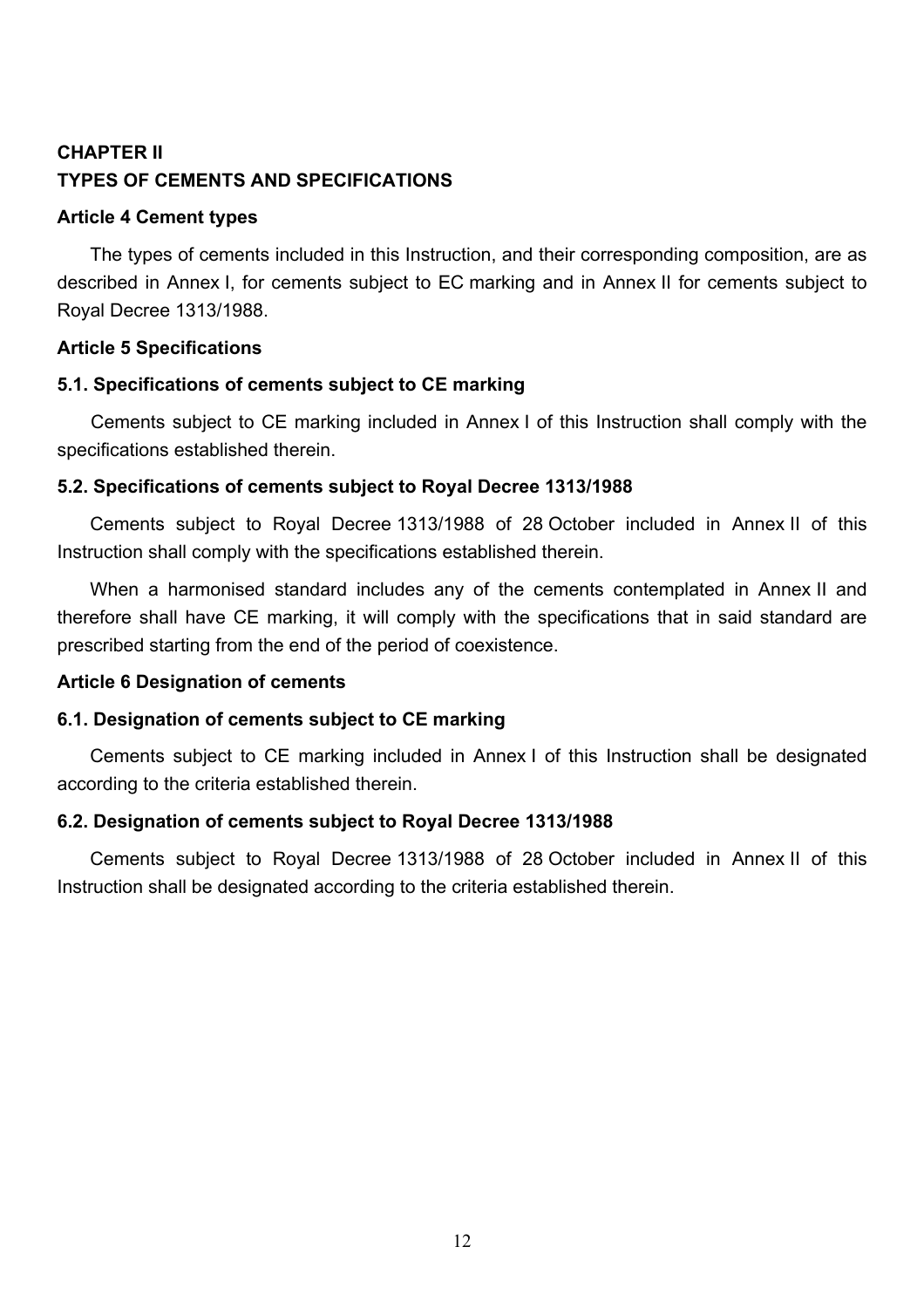# **CHAPTER III RECEPTION**

#### **Article 7 General considerations and organisation of reception**

For the purpose of this Instruction, during the reception of cements, it must be checked that they fit, at the time of delivery, with that specified in the project or, if applicable, in the request and that they meet the requirements and other conditions demanded in this Instruction.

#### **7.1. General considerations**

If reception is carried out on site, the control plan prepared by the project author, in accordance with this Instruction, must establish guidelines and criteria for execution when the control programme approved by the Optional Management (in construction works, this equates to the Execution Director), for the development of said plan, must be able to fulfil it and adjust to the work circumstances. In a similar fashion, in other cases, reception will take place in accordance with the specific control programme prepared, in accordance with this Instruction, to that end.

The Reception Manager must monitor to ensure that once accepted, cements are stored and treated in such a way as to guarantee maintenance of performance until use.

Reception will include:

- a) Control of documentation, including quality marks, if applicable and of labelling, according to 8.1;
- b) control of supply by means of visual inspection, according to 8.2; and
- c) if applicable, control by means of tests, in accordance with paragraph 8.3.

#### **7.2. Organisation of reception**

The cement will be received by the Reception Manager at the place of supplier, with the term used to mean any of the places included under the scope of application established in Article 1.

 If the cement should be collected by the recipient at its factory or the installation of the means must be assured to ensure that once received, the cement is transported in a way that can supplier, the reception shall take place in said place and at said time, in which case, all suitable guarantee maintenance of its performance until it reaches the relevant work, plant or installation.

 the cement consignment subject to control in order to form batches from which the samples The supplier and the Reception Manager or their respective representatives shall be present at the time of reception. The Reception Manager shall ensure that this is performed in accordance with the provisions of the corresponding control programme, which may establish distribution of required to permit experimental verification of conformity criteria will be extracted.

Batches will be established in compliance with the following criteria: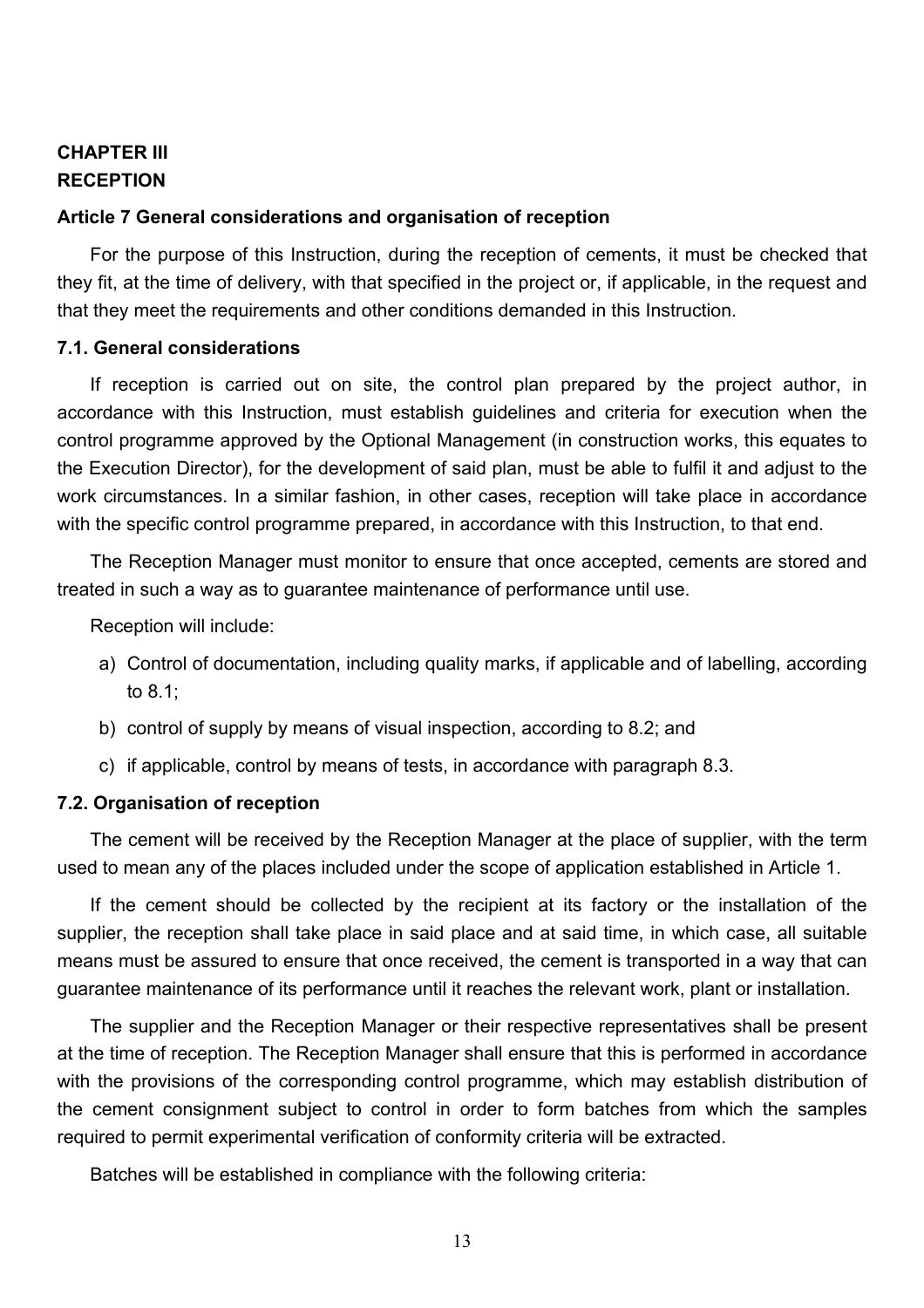1.- In the event of continuous supply:

a) In the event of supplies of cement with different designation or origin, they shall constitute independent batches for each type of cement and origin.

b) In general, and without prejudice to the provisions of the control plan, the batch will be made up of the set of consignments or the quantity of cement of the same designation and origin received in a month, unless the monthly quantity exceeds 200 tonnes in weight. In this case, the consignments received shall be divided to form batches for each 200 tonnes or fraction, so that at least two batches shall be made up each month.

2.- If the cement supply is discontinuous or irregular:

a) In general, the batch establishment criteria described above shall be maintained so that at least one batch shall be made up per month, during the supply period.

b) The Reception Manager or authorised person may fix a smaller size for forming batches if he believes it to be appropriate.

Section AV.3 of this Instruction lays down criteria for sampling.

## **Article 8 Control stages in cement reception**

In accordance with the provisions of paragraph 7.1, reception of cement shall include at least the following:

- a first stage of checking documentation, including quality marks, if applicable and of labelling of packaged cement; and
- a second stage, consisting of a visual inspection of the material supplied.

Both stages are compulsory, however the control is organised.

 third stage will be included, of type and class testing of the cement, as well as its chemical, Considering that the Reception Manager may consider it necessary to run tests, an optional physical and mechanical characteristics, by carrying out identification tests and, if applicable, complementary tests.

Annex V of this Instruction lays down criteria for the scheduling, preparation and development of this third stage.

# **8.1. First stage: Checking the cement labelling and documents**

 documentation – to be provided by the supplier – is as laid down in a), b), c), d) and e) of this At the start of the supply, the Reception Manager or the appointed person, shall check that the paragraph and that both this and the regulatory labelling comply with the provisions of this **Instruction**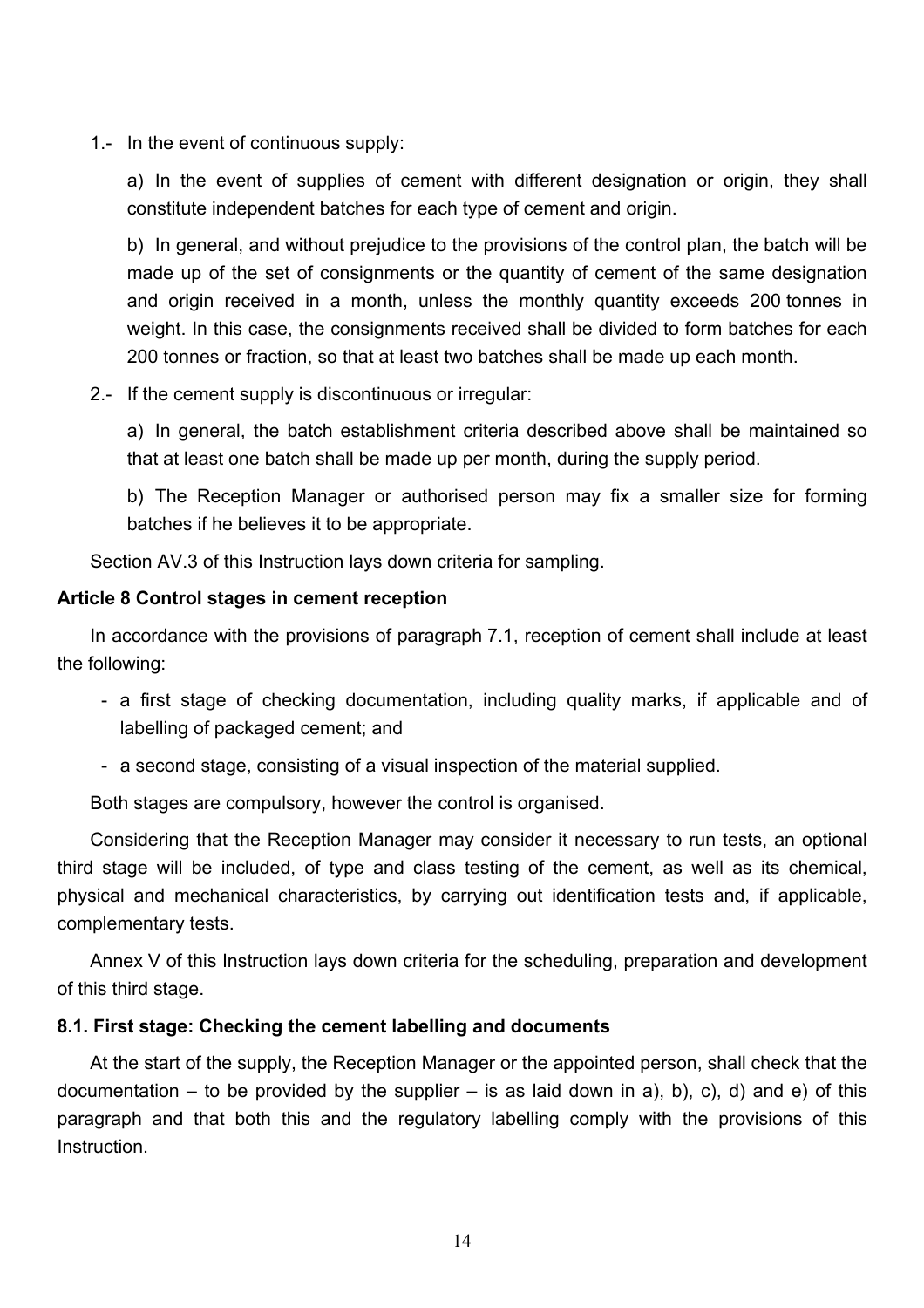These documents shall include at least the following:

- a) the supply sheet or delivery note, with the information contained in Section AIV.2.1;
- b) the label, or set of information that must be printed on the container or, if applicable, on the documents accompanying the cement, in accordance with the relevant standard, as given in Section AIV.2.5;
- c) the declaration of performance corresponding to the CE marking, according to Section AIV.2.2 or, if applicable, the certificate of conformity with Royal Decree 1313/1988, in accordance with Section AIV.2.4;
- d) in the case of cements not subject to CE marking, the certificate of the manufacturer's warranty, signed by a natural person; and
- e) for cements which show quality marks, accurate documentation on such marks, in accordance with paragraph AIV.3, and, if applicable, documentation referring to recognition of the mark as set out in paragraph 3.2, including reference to the document in which official recognition by the competent authority is recorded. In particular, a certificate proving that the declared and, if applicable, officially recognised, mark is valid.

The Reception Manager, or appointed person, must check that the designation given in the delivery note or documents or, as applicable, on the containers, corresponds to the type and strength class of cement specified in the project or on the order. This is of particularly importance in cases of use for which limits have been established, or even complete bans.

#### *8.1.1 Conformity criteria*

For the purpose of this stage, the supply is compliant when the labels and documents that should accompany the consignment:

- coincide with those of the cement requested;
- are complete; and
- meet all the established requirements.

The relevant information is provided in Annex IV.

#### *8.1.2 Action in the event of non-conformity*

If the documents or label are defective, giving rise to doubt as to the authenticity, the Reception Manager will demand that such defects be remedied. If not remedied, the consignment can be rejected and the Reception Manager may prepare a report explaining why the consignment was rejected.

In the case of rejection, the Reception Manager will report these circumstances to the competent industrial product control (market surveillance) authorities (Article 14 of Industry Law 21/1992). Additionally, if the cement of the consignment has an officially recognised marking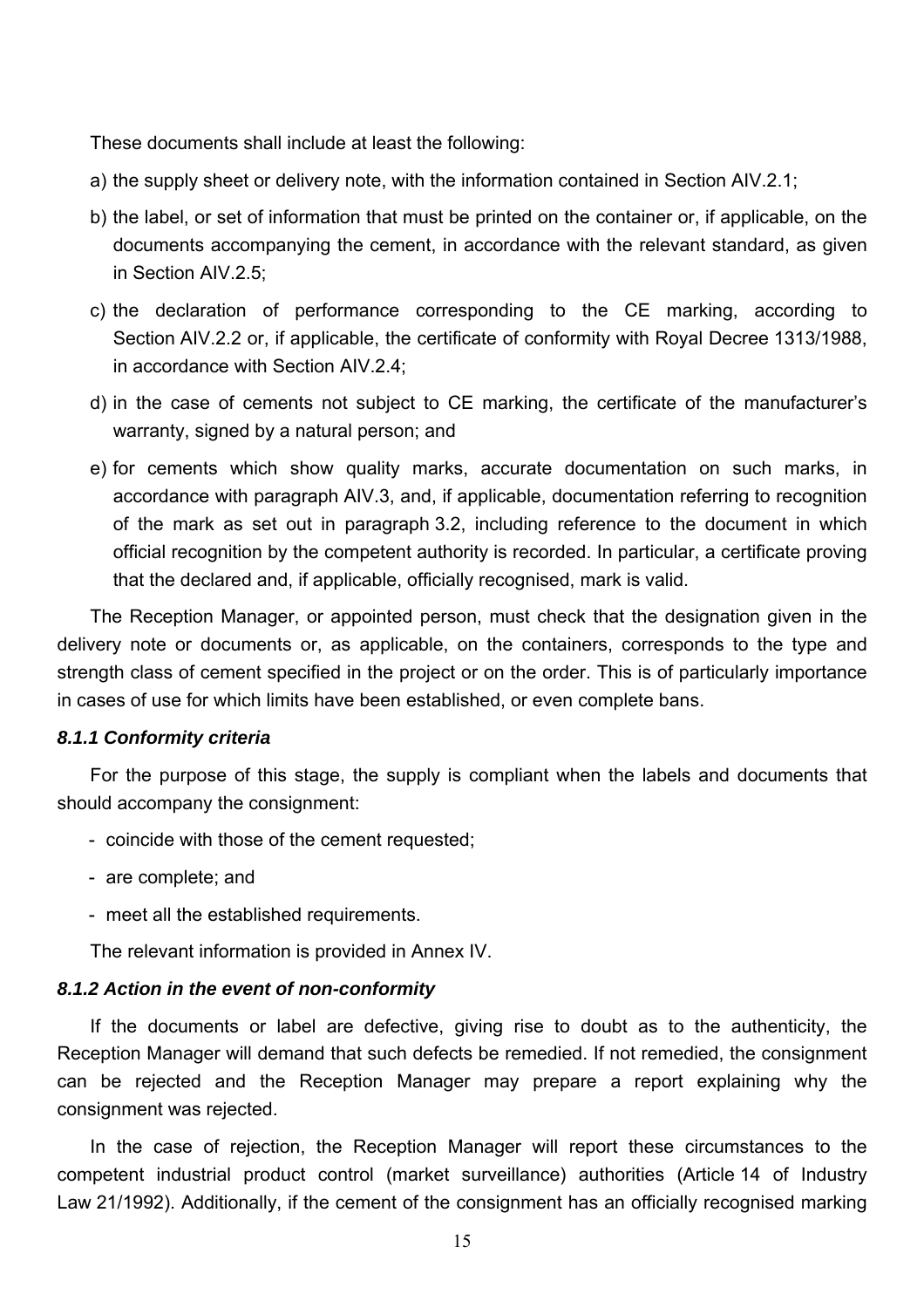and has defects in its identification or in the documents and labels required, the relevant certifying body and competent authority will be notified, which granted the recognition.

The Reception Manager shall register, archive and keep a copy of this deed, together with the documents specified previously.

## **8.2. Second stage: Control by means of visual inspection**

Once the document control stage has been completed, the Reception Manager shall, in order to accept the consignment, submit the cement supplied to visual inspection when, according to the method of transport or condition of containers at the time of delivery, he believes it necessary to check that the cement has not been altered or mixed in an undesirable manner.

 the container has included cements of different origin. Said symptoms are due, in most cases, to Despite the difficulty in assessing the state of cement through visual inspection, this inspection includes this type of examination in order to check for certain symptoms, such as weathering or the presence of foreign bodies, which may be a clear indicator or evidence of the alteration of the performance of the cement supplied, or a lack of homogeneity seen in the appearance and colour of the cement that can, in some cases, reflect a possible contamination with other cements or that deficiencies in storage, loading or transport of the cement, which took place during the period running between when it was manufactured and when it reached its destination.

## *8.2.1 Conformity criteria*

For the purpose of this stage, the supply is compliant when the cement:

- does not show any significant symptoms of weathering with respect to the volume supplied;
- does not contain foreign bodies; and
- does not clearly show samples of heterogeneity in its appearance or colour.

For contained cements, it will be checked that the containers do not show any signs of having undergone inadequate transport or storage that may have affected the cement in this way. The supply is compliant when the sack of contained cement:

- is not damp;
- the date on which the sack was filled in the factory is printed on it. If it has been bagged at a depot, two dates should appear: that of manufacture or dispatch from the factory and that on which it was filled at the depot;
- the container dating procedure must at least include information on the week and year number;
- contains reference to compliance with the regulatory limit of water-soluble (VI) chrome in accordance with the provisions of Ministerial Order PRE/1954/2004 that transposes Directive 2003/53/EC;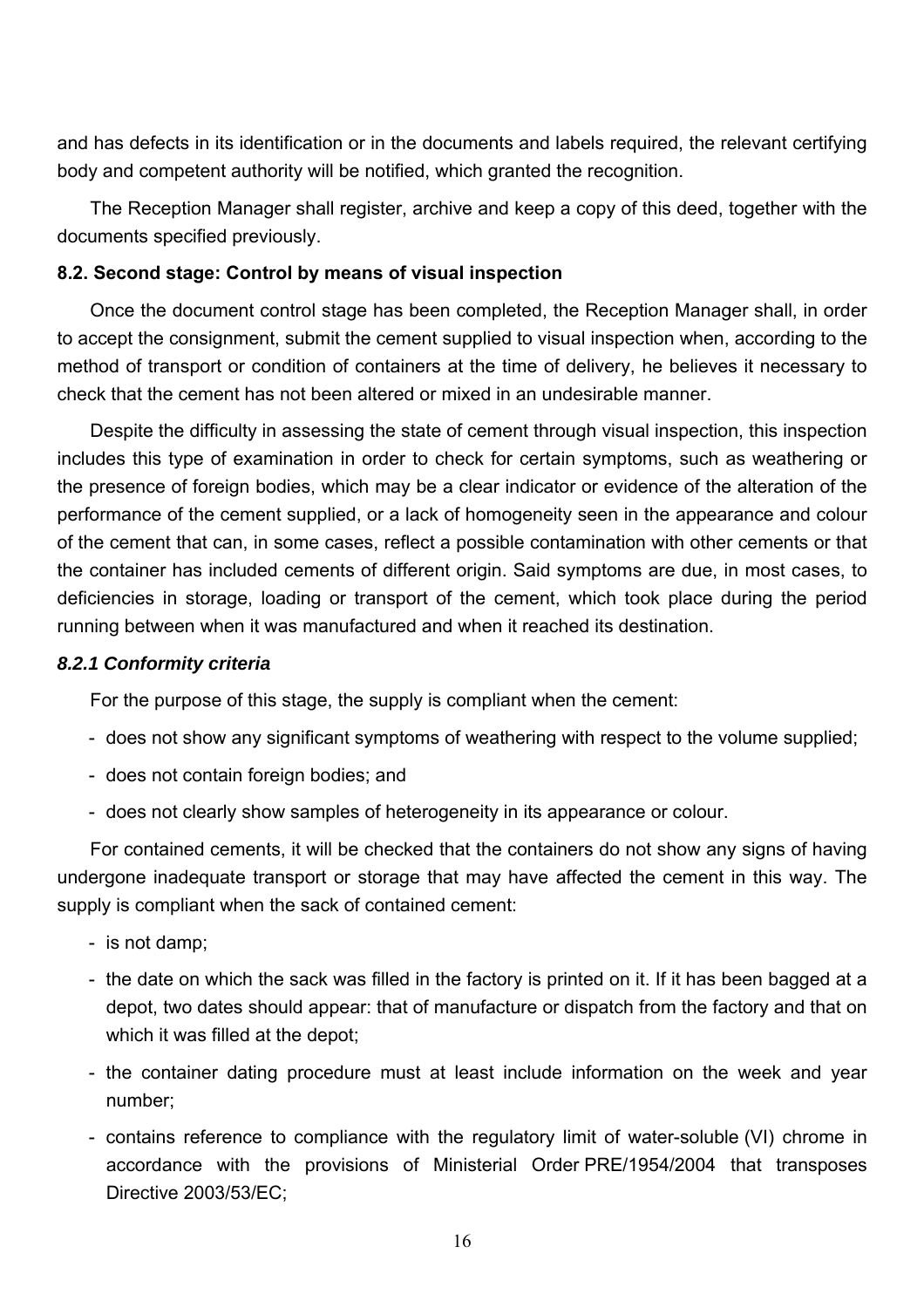- at least one of the sides must include the label corresponding to the CE marking and Royal Decree 1313/1988, where applicable and that corresponding to cements with an officially recognised quality marking, if applicable;
- contains the name or logo of the cement manufacturer and the factory (or that of the container installation, when not pertaining to the factory).

#### *8.2.2 Action in the event of non-conformity*

 would be best to run tests according to the specifications of Annex V of this Instruction, for which it If the cement shows any of the defects cited in the above section, which shed doubt on its suitability for the specific intended use, the Reception Manager will consider, in accordance with the provisions of Section 8.3 of this Article and before accepting the supply, whether or not it will take samples as appropriate and in accordance with Section AV.3.

If postponing acceptance of the supply and deciding to run tests, the Reception Manager may note this circumstance, explaining the reasons behind the decision.

The Reception Manager shall register, archive and keep a copy of this deed, together with the documents specified under Section 8.1.

#### **8.3. Third stage: Control by means of tests**

This third stage of reception is optional and applies when appropriate to the project, by virtue of the special characteristics of the work or the possible presence at reception of the defects specified, so requires. As ultimate guarantor of the conformity of the cement received, the Reception Manager shall decide to apply this stage when appropriate.

If tests are to be carried out, these shall be performed in accordance with Annexes V and VI of this Instruction.

The identification and complementary tests of this stage are as described in Sections AVI.1 and AVI.2, respectively.

In any case, the cement supplier, having been duly informed by the Reception Manager, may, where considered appropriate and in situations where it is considered necessary, request that counter-samples be taken.

#### *8.3.1 Conformity criteria*

For the purpose of this stage, the consignment is compliant when the cement satisfies the criteria laid down by Section AV.5 or by the specific applicable legislation.

It must be shown that the risk level for the user is no greater than that obtained in application of the criteria of said section.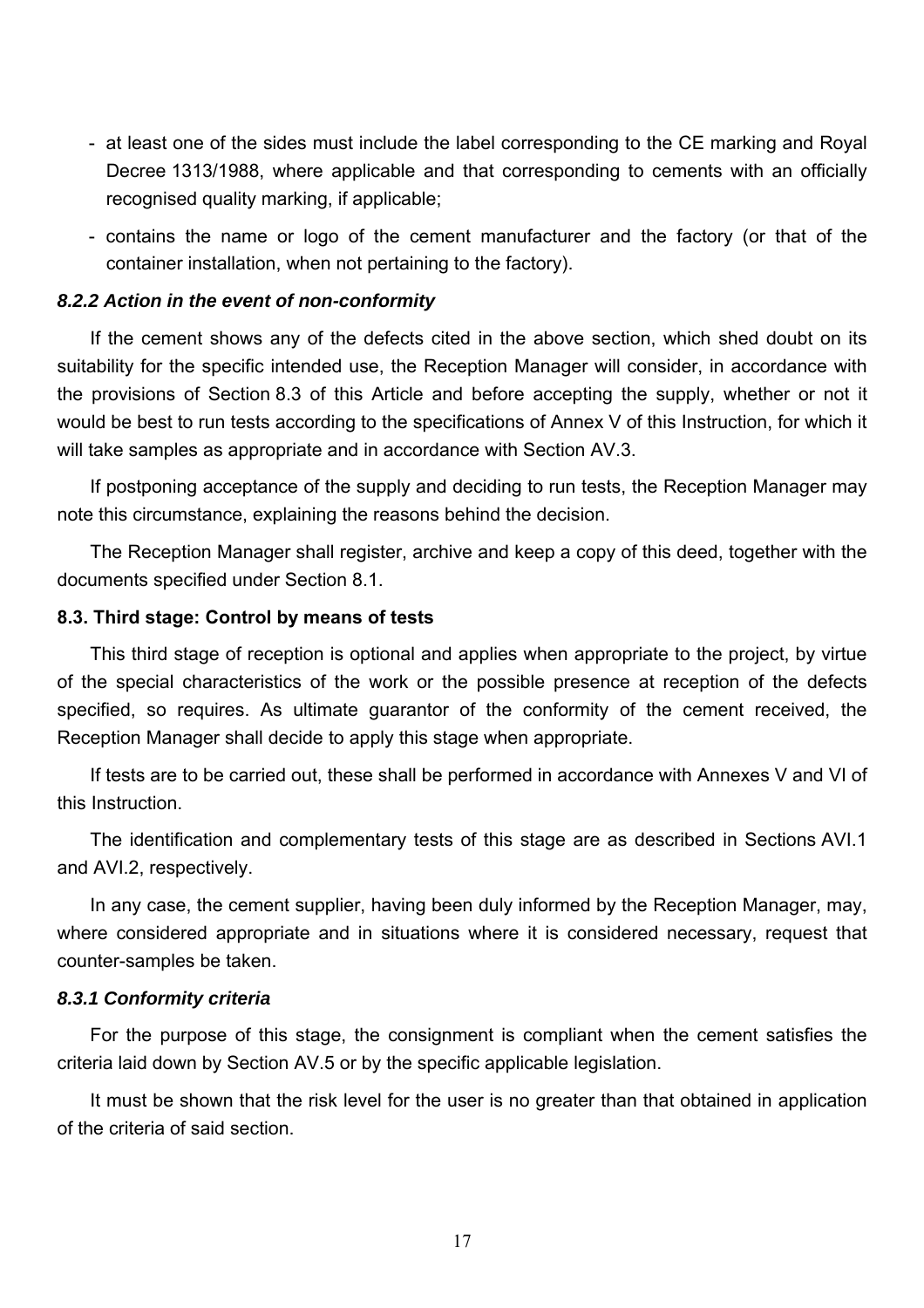#### *8.3.2 Action in the event of non-conformity*

In the event of non-conformity, the Reception Manager will record the situation in a report describing his decision to either conditionally reject the batch, if asked by the supplier to take counter-samples, or to reject it definitively.

 guarantee compliance with the conformity criteria, the conditions must be stored in suitable In the case of conditional rejection, and insofar as no reliable results are available that can conditions, in accordance with the provisions of Article 10, so as to prevent any contamination or deterioration.

For the conformity of cements subjected to counter-sampling, the criteria to be applied shall be that established by Section 8.3.1.

 decision, explaining his reasons. He may decide that it is best to take a new batch of samples, if Once he has the results of the counter-samples, the Reception Manager will note the final the supplier should so request, if contradictory results have been obtained and if the lack of consequences in the delay of reception allows.

In the event of definitive rejection, the Reception Manager will apply the communication procedure established below:

- in the case of rejection, the Reception Manager will report these circumstances to the competent industrial product control (market monitoring) authorities (Article 14 of Industry Law 21/1992);
- additionally, if the cement of the consignment should be marked by an officially recognised voluntary quality marking, this circumstance will be reported to the relevant certifying body and to the authority that granted the recognition;
- The Reception Manager shall register, archive and keep a copy of this deed, together with the remainder of the documents specified previously.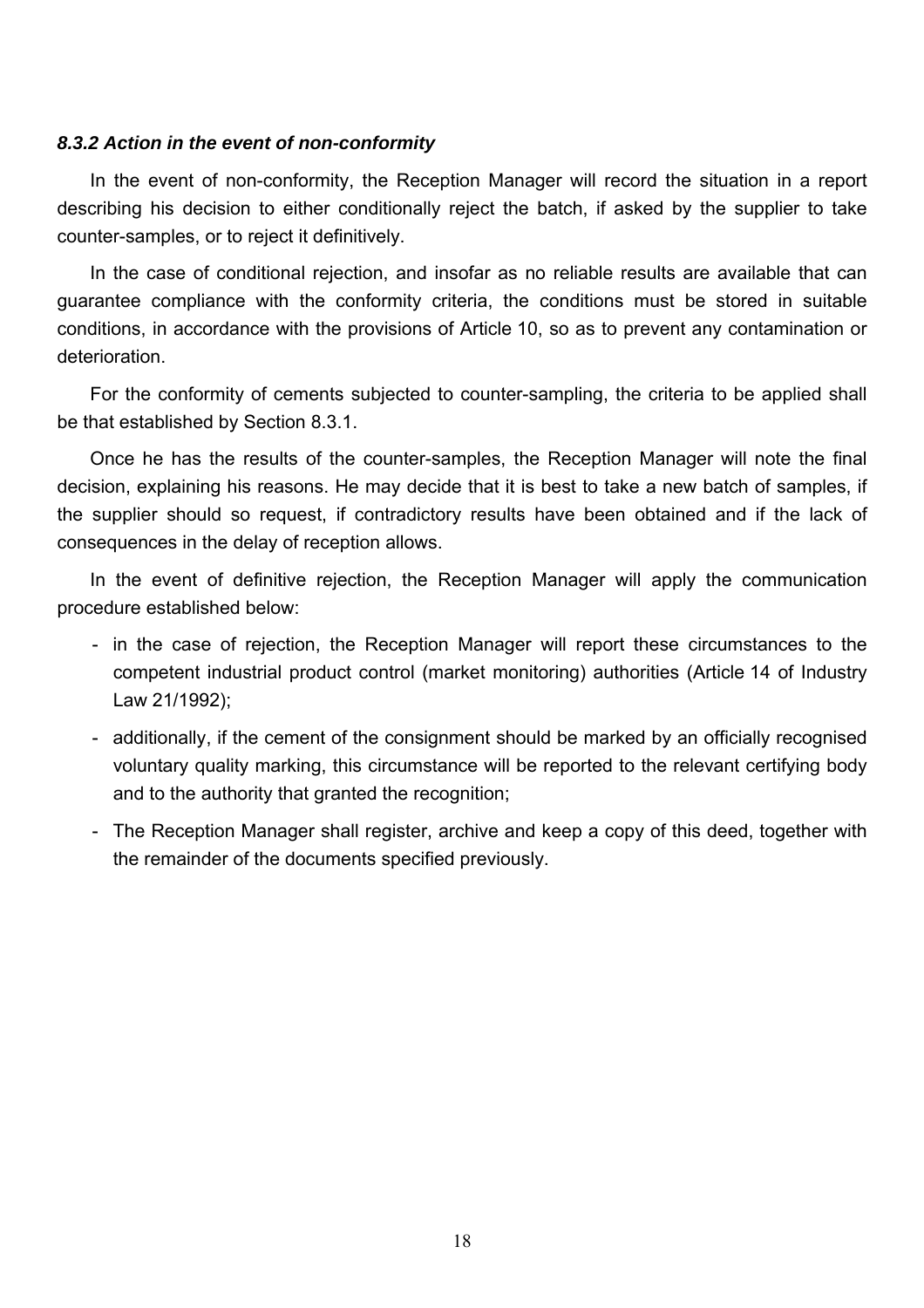# **CHAPTER IV TRANSPORT, STORAGE, HANDLING AND USE OF CEMENTS**

## **Article 9 Transport of the cement**

This Article lays down the conditions to be met when transporting the cement, in order to guarantee the conservation of its performance. the requirements of the documents accompanying a supply of cement and its labelling are given in Annex IV to this Instruction.

## **9.1. Forms and conditions for the transport of cement**

#### *9.1.1 Forms for the transport of cement*

The cement can be transported as bulk or in containers.

## *9.1.2 Conditions for the transport of bulk cement*

Bulk cement can only be transported using vehicles equipped with suitable containers (cubes or cisterns) that are sealed, secure and confined as necessary to guarantee the perfect conservation and that do not harm the environment.

The party contracting the bulk cement transport (supplier or recipient) must define the transport conditions, including the requirement that it be made in previously calibrated, clean, sealed containers, so as to maintain the characteristics of the cement until unloading.

The transport operator must send the carrier the conditions required by the party contracting the transport and must ensure that they are respected.

The carrier is responsible for the cleanliness, seal and emptying of the containers, as well as for ensuring respect of compatibilities and incompatibilities are indicated by the party contracting the transport with respect to products transported previously.

When the cement supplier is the party contracting the bulk transport, it must:

- 1) Establish a system that includes at least a control of the calibration of lorries to verify that they are empty. There must be no more than 4 % difference in relation to the calibration registered for the vehicle.
- 2) Define a relationship of compatibilities or incompatibilities with respect to products carried previously by the carrier. If the product is incompatible, the certificate of cube cleaning. The following aspects must at least be considered in this relationship:
	- a) In the case of grey cement:

If the product transported previously was cement or any product that is part of the main constituents of the common cements indicated in AI.1, the carrier will only be required to empty the cube, given that this product is considered compatible.

b) In the case of white cement: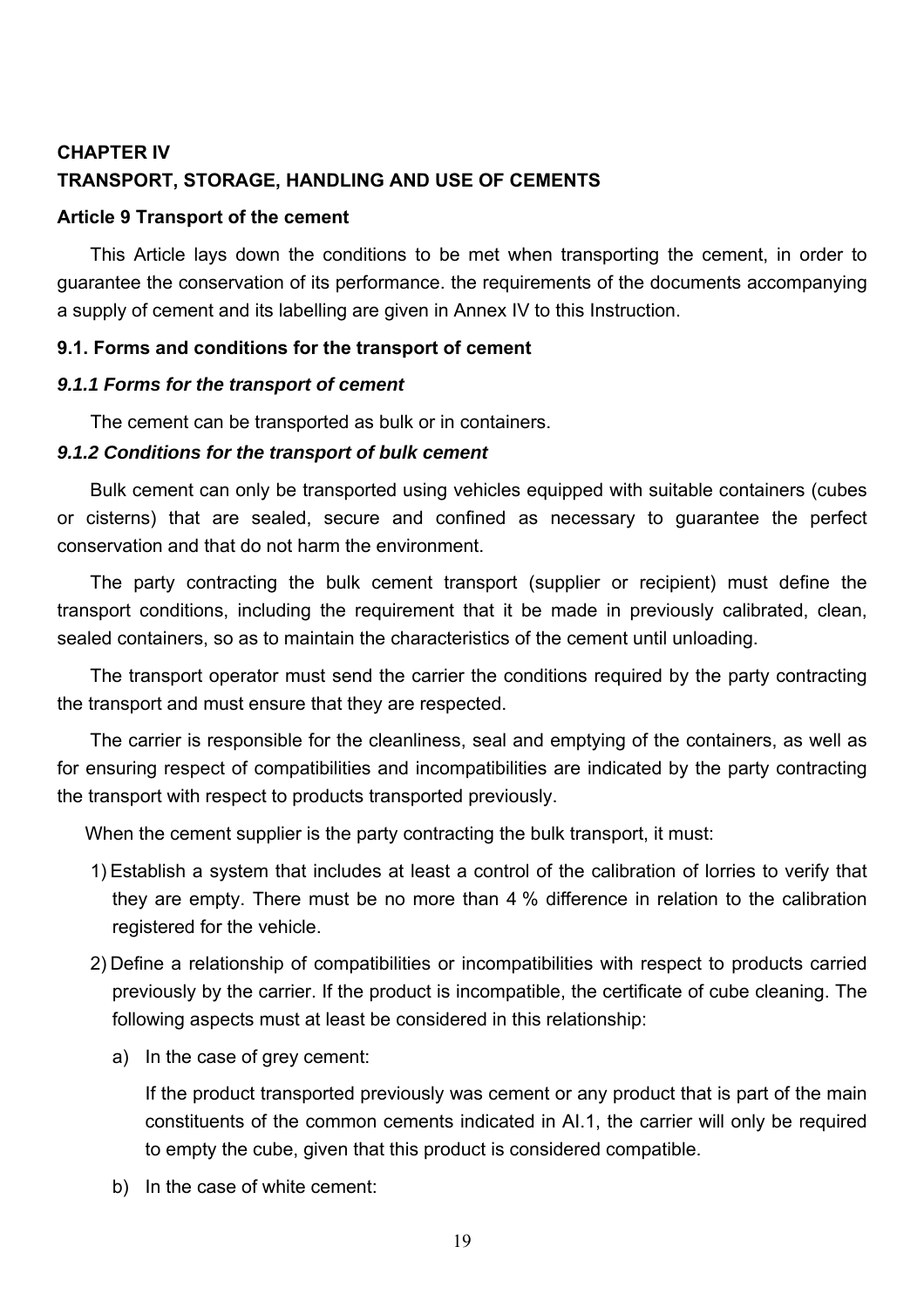If the product transported previously was white cement, the carrier will only be asked to empty the cube, as the product is considered compatible.

c) In the case of calcium aluminate cement:

If the product transported previously was calcium aluminate cement, the carrier will only be asked to empty the cube, as the product is considered compatible.

Bulk cement will be supplied weighed using instruments that comply with the specifications of class III, in compliance with Standard UNE-EN 45501. The maximum permissible error in relation to the net weight of the bulk cement supplied is fixed as 1 %.

#### *9.1.3 Conditions for the transport of contained cement*

When cement is supplied in containers, suitable containers must be used that can guarantee the retention of the cement and allow for its characteristics to be maintained until the time it is used. These containers must have the strength and resistance that suffices to ensure that no damages are suffered during handling that may result in the alteration of the cement they contain.

#### **Article 10 Storage**

For the purpose of this Instruction, in order to avoid any difficulties in the reception process and considering that the cement may mix, weather, become contaminated, etc. it is required that storage take place in suitable means that are in good conditions in terms of seal and cleanliness, and the latter in particular when changing type or class of cement to be transported, with the aim of avoiding any possible alteration to performance and ensuring good condition at the time of reception.

These same precautions must be considered if it should be necessary to transfer the cement internally, within the installations of the recipient, once the supply has been accepted.

The storage of bulk cements, once the consignment has been accepted, will take place in sealed silos and, in particular, all contamination with any other different type and/or strength class cements, must be avoided. Therefore, mixing different varieties of cements in terms of type, strength class and other characteristics, if applicable, is specifically prohibited. The silos must be protected from damp and have an opening mechanism or system for loading in suitable conditions from the transport vehicles, with no risk of altering the cement.

Storage of contained cements, once the consignment has been accepted, must take place on pallets or similar platforms, in covered premises that are ventilated and protected from rain and direct exposure to the sun. Locations where the containers may be exposed to damp will be avoided in particular, along with any exposure to potential handling during storage, which may damage them or the quality of the cement.

Cement storage, loading and unloading installations must have suitable devices by which to minimise the release of powder into the atmosphere.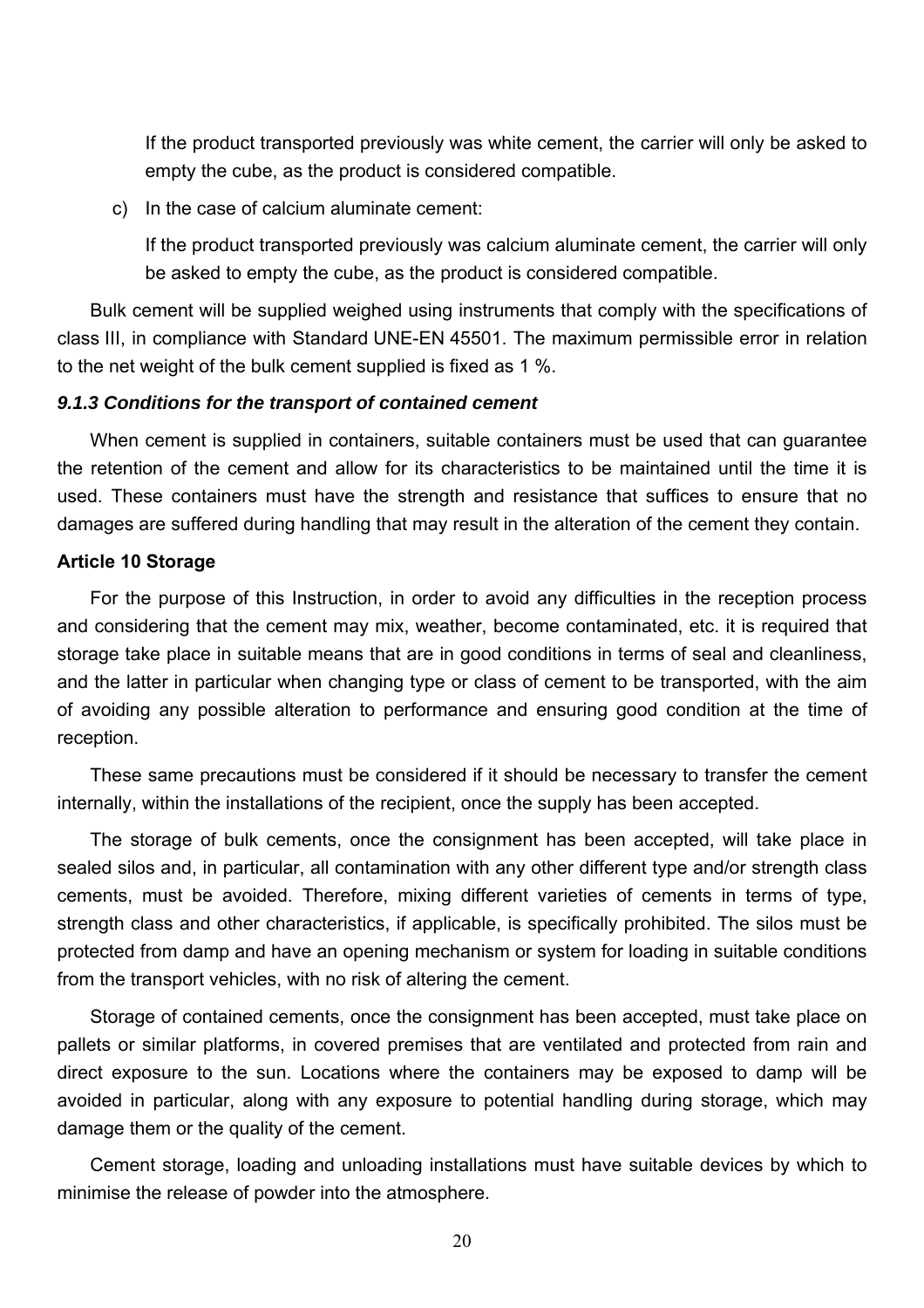#### **Article 11 Precautions when handling cements**

 As regards worker health and safety, the safety requirements and applicable regulations shall be those given in employment legislation on the prevention of risks at work.

Additionally, as concerns precautions to be taken for handling cements, it shall be necessary to bear in mind the provisions of Royal Decree No 255, of 28 February 2003, wherein the Regulation for classification, packing and labelling of dangerous preparations is approved, with special attention given to the provisions of Article 9 (product labelling) and of Article 13 (safety data sheet), and in the Order of the Ministry of the Presidency PRE/1954/2004 of 22 June 2004, referring to water-soluble chromium (VI) limits in cement.

Given that the final application of the cement is not known from the outset and that the use of controlled, closed, fully automated processes during which the cement products are only handled by machines, with no possible skin contact, cannot be guaranteed in all cases, the exemption envisaged in the aforementioned Order of the Ministry of the Presidency must be sufficiently justified and must have been requested by the recipient from the cement supplier, in writing.

## **Article 12 Basis for the use of cements**

The choice of the different types of cements included in this Instruction, will be made according to the application or specific intended use, the conditions for installation and the exposure class to which the concrete or mortar manufactured using them, will be subjected.

The applications considered in this Instruction, for the cements it covers, are the manufacture of concretes and mortars for masonry, excluding special mortars and mortars for rendering and plastering.

For masonry mortars, for preference masonry cements will be used, although common cements can also be used with an appropriate additive content, choosing the most suitable according to mechanical characteristics, whiteness, if applicable, air-entrainment additive content, in the case of masonry cements.

 Masonry cements must not be used to manufacture concretes, as its use is limited to masonry mortars (for factories making bricks, flooring, rendering, etc.).

The behaviour of cements may be affected by the installation conditions of the products containing them, including climate factors (temperature, relative humidity of the air and wind speed), procedures for executing the cement or mortar (casting on site, prefabricated, projected, etc.) and the environmental exposure classes. These conditions and procedures on the one hand have a major influence on the maturation process and may affect the subsequent hardening of the concrete or mortar and, on the other, can affect the durability of the concrete or mortar.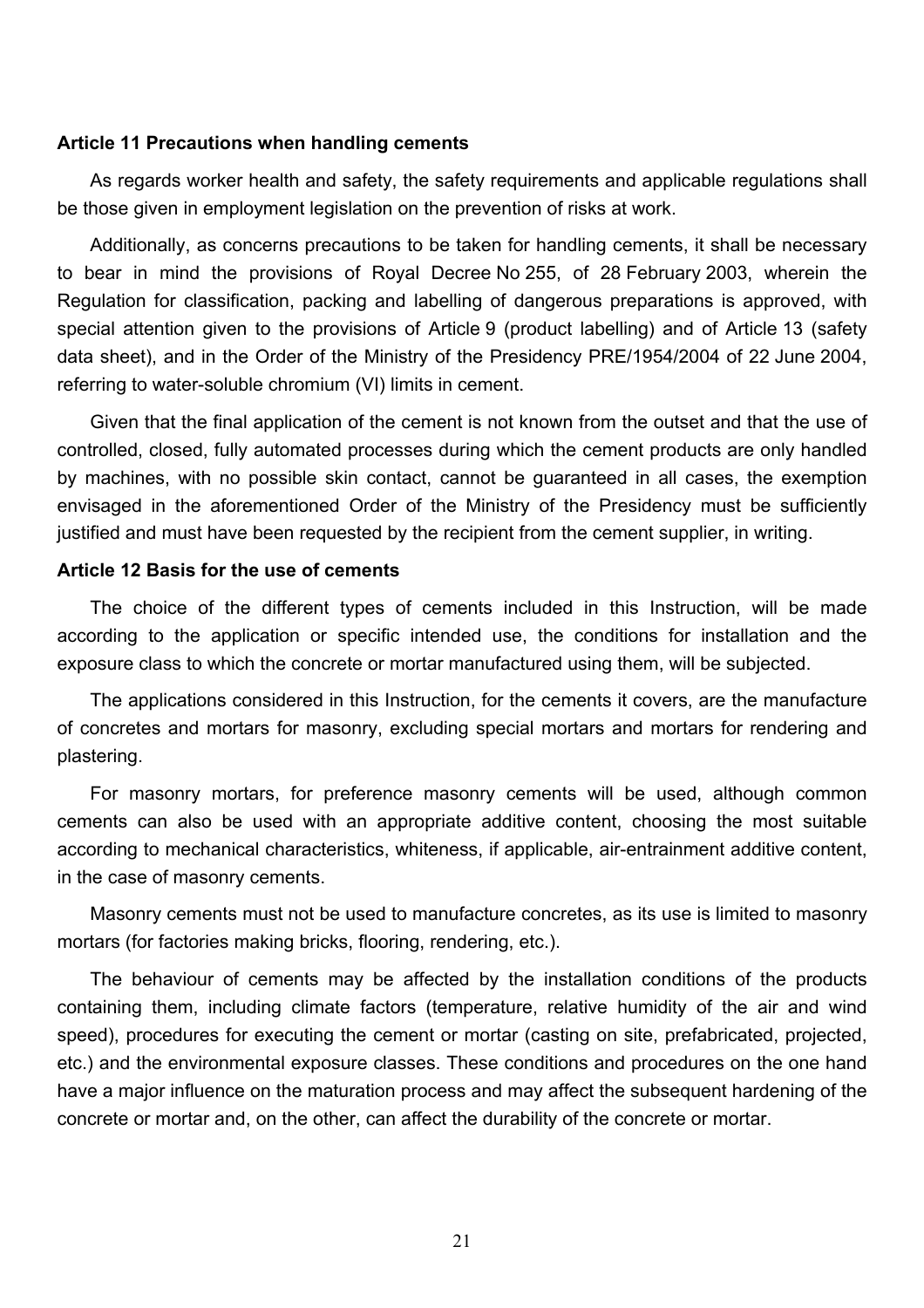#### **Article 13 Use of cements**

For the application of this Article, due consideration must always be taken of the instructions established in the current Structural Concrete Code.

When cements are to be used in the presence of sulfates, they must have the additional characteristic of resistance to sulfates, as specified in Section AII.2.1, as long as the sulfate content, expressed as SO4, is greater than or equal to 600 mg/l in the case of water, or 3 000 mg/kg in the case of soils.

If a structural element of unreinforced, reinforced or pre-stressed concrete should be subjected to attack by sea water, the cement to be used must have the sea water resisting additional characteristic , or, for lack thereof, the sulfates resisting additional characteristic.

In cases where aggregates need to be used that may produce alkali-aggregate reactions and the environment is damp, according to the current Structural Concrete Code, cements will be used with an alkaline content, expressed as sodium oxide equivalent ( $Na<sub>2</sub>O + 0.658 K<sub>2</sub>O$ ) of less than 0.60 % in the cement mixture. If this is not possible, an experimental study must be conducted on the possibility of using cements with additions, save for limestone filler.

When the need for whiteness dictates, white cements will be used that are compliant with the provisions of Section AII.4.

In order to manufacture a concrete, we recommend using the cement of the lowest strength class possible that is compatible with the mechanical strength of the concrete specified so as to ensure the minimum cement content, which, for reasons of durability, is established by the current Structural Concrete Code for each exposure class according to the concrete type.

Annex VIII contains recommendations for use of cements for different types of applications, specific circumstances for concrete use and different grades of exposure.

Mixes of different type or origin cements cannot be used under any circumstances, as this would automatically result in the loss of traceability of the material and, with it, the manufacturer's guarantees. The Reception Manager shall watch to ensure that this does not happen.

#### **13.1. Cement for structural concrete and adhesive injection products**

When using cements in the manufacture of concrete and adhesive injection products coming under the scope of the current Structural Concrete Code, compliance is essential with said Instruction and, if applicable, with other specific applicable regulations.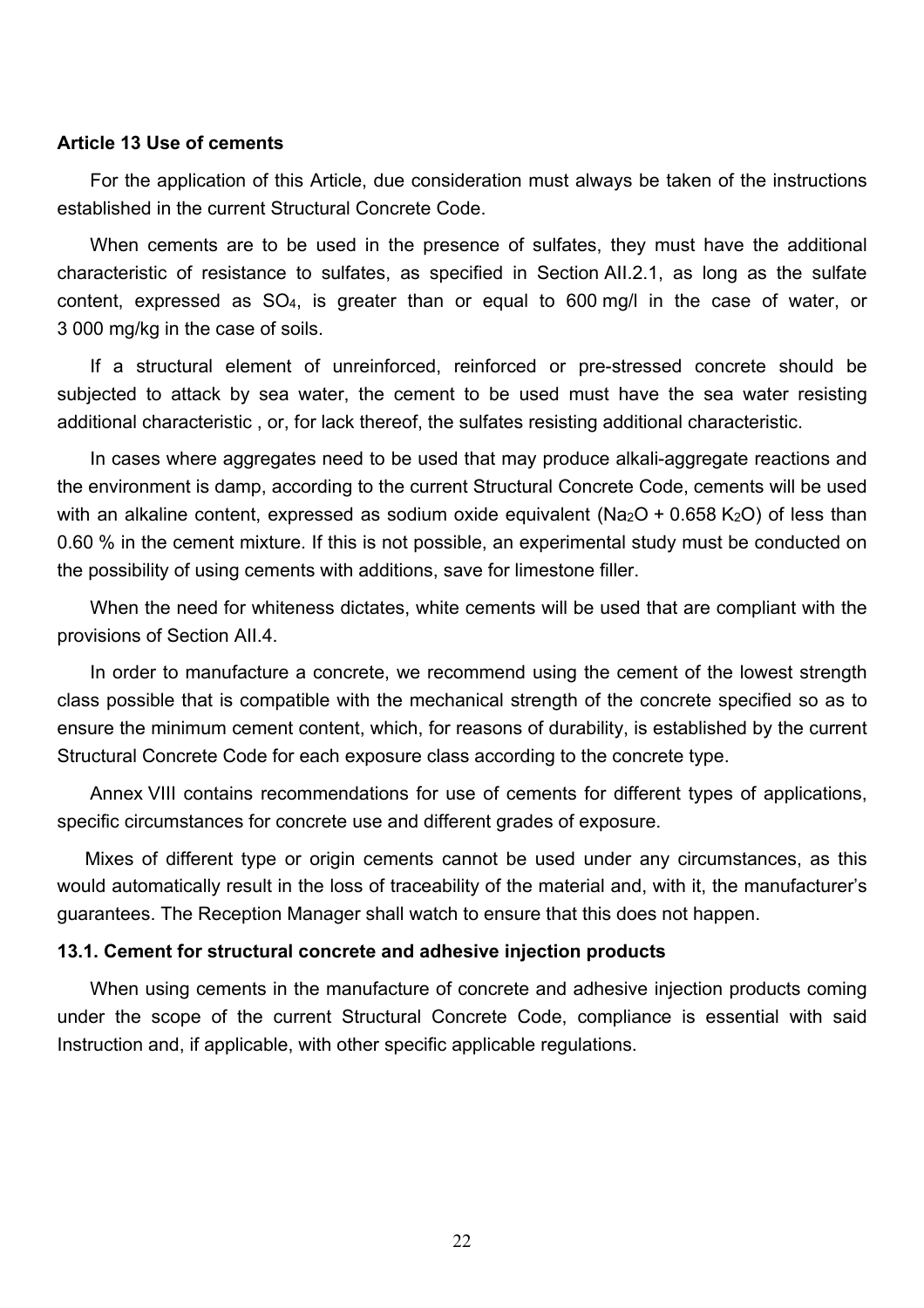## **ANNEXES**

#### **ANNEX I**

# **CEMENTS SUBJECT TO CE MARKING. COMPOSITION, DESIGNATION, SPECIFICATIONS AND STANDARDS OF REFERENCE**

#### **AI.1. Composition, designation, specifications and durability of common cements.**

Cements defined in Standard UNE-EN 197-1 are deemed to be common cement. This includes 27 common cements, 7 sulfate resisting common cements and 3 low early strength blastfurnace cements, of which two are resistant to sulfates.

#### *AI.1.1. Composition*

The proportions in volume of the constituents of common cements are specified in Tables AI.1.1a and AI.1.1b, according to the classification by type, name and designation.

The composition requirements refer to the sum of all main and minor additional constituents. It is understood that the end cement is the sum of the main and minor additional constituents plus the calcium sulfate necessary and any additives.

#### *AI.1.2. Designation*

Portland cement shall be designated by the code CEM I, followed by the strength class (32.5  $-$  42.5 – 52.5), a blank space followed by the letter (R) if characterised by high early strength or (N) if the early strength is normal (see example 1). For these cements, the designation will begin by referring to Standard EN 197-1, followed by a dash.

 slash (/) and a letter indicating the sub-type (A or B) separated by a dash (-) and a letter Portland cements with additives shall be designated by the code CEM II followed by a forward designating the main component used as cement additive, i.e.:

S: granulated blastfurnace slag;

D: silica fume;

P: natural pozzolana;

- Q: natural calcined pozzolana;
- V: siliceous fly ash;

W: calcareous fly ash;

T: burnt shale;

L: limestone with a total organic carbon content of less than or equal to 0.5 % in volume;

LL: lime with a total organic carbon content of less than or equal to 0.2 % in volume;

(See example 2).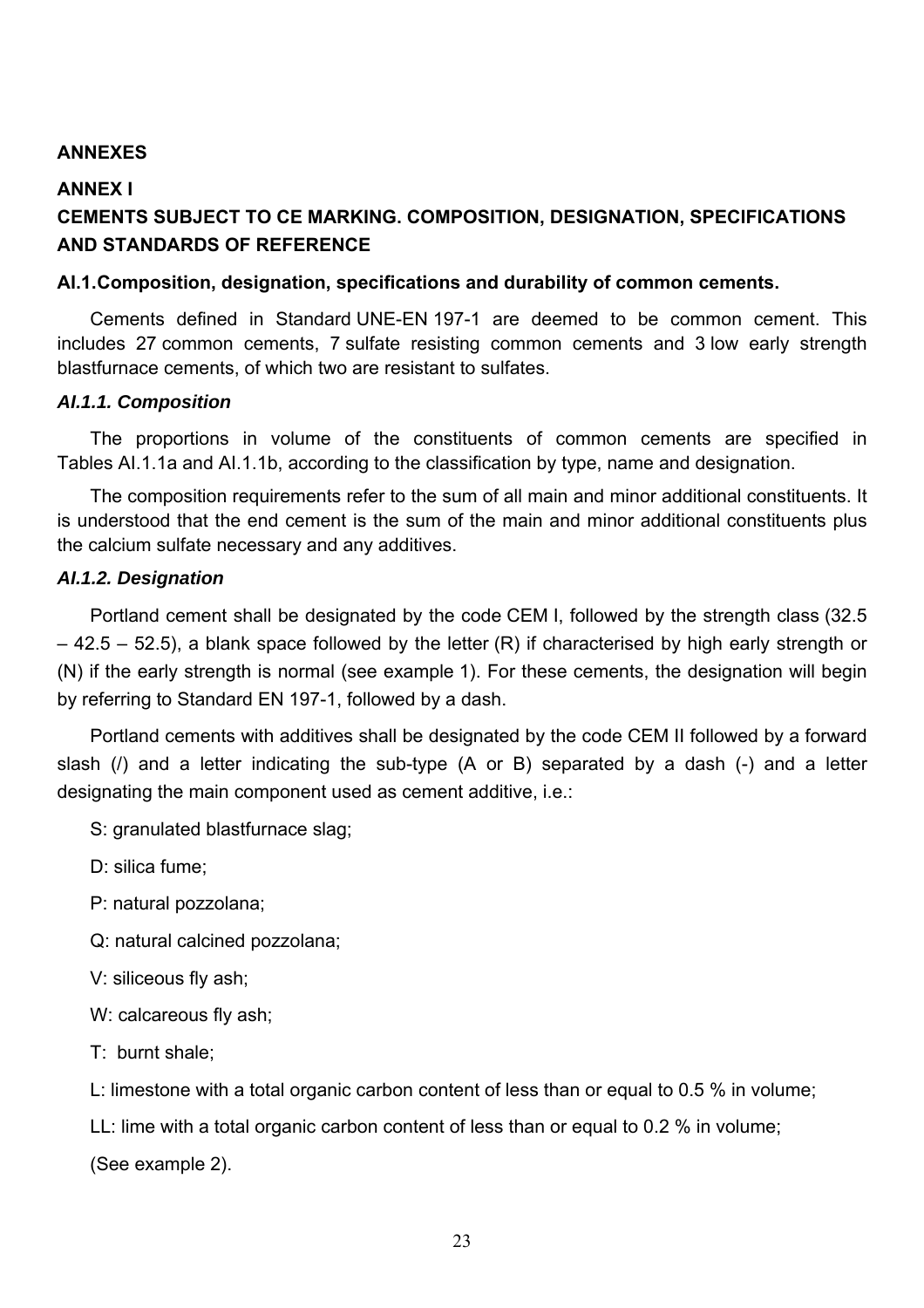If using a combination of the foregoing constituents, the letter M will be used, with the addition of letters identifying the main constituents used as additives in brackets thereafter. Thereafter, the strength class will be indicated (32.5 – 42.5 – 52.5), a blank space followed by the letter R if characterised by high early strength or N if the early strength is normal. For these cements, the designation will begin by referring to Standard EN 197-1, followed by a dash (see example 3).

Blastfurnace cements, pozzolana cements and composite cements will be classified with the codes CEM III, CEM IV and CEM V, respectively, followed by a slash (/) and a letter indicating the sub-type (A, B or C), as applicable. When dealing with type IV pozzolana cements or type V composite cements, in brackets, letters will also be given identifying the main constituents used as additives. The strength class (32.5 – 42.5 – 52.5) is given thereafter, followed by a blank space and the letter R followed by the letter R if it is high early strength and the letter N if it is of normal early strength, and the letter L if it is low early strength (see examples 4 and 5). This latter case only applies to blastfurnace cements. For these cements, the designation will begin by referring to Standard EN 197-1, followed by a dash.

For low heat common cements, the letters LH must be added, preceded by a dash at the end of the corresponding designation (see example 5).

 the end of the corresponding designation (see examples 6, 7 and 8). In the case of CEM I, a blank For sulfate resisting common cements, the letters SR must be added, preceded by a dash at space is added to the letters SR, and the number 0, 3 or 5, depending on whether its C3A content in the clinker is 0 %, ≤3 % or ≤5 %, respectively (see example 6).

For low heat common, sulfate resisting cements, the letters LH/SR must be added, preceded by a dash at the end of the corresponding designation (see examples 4 and 5).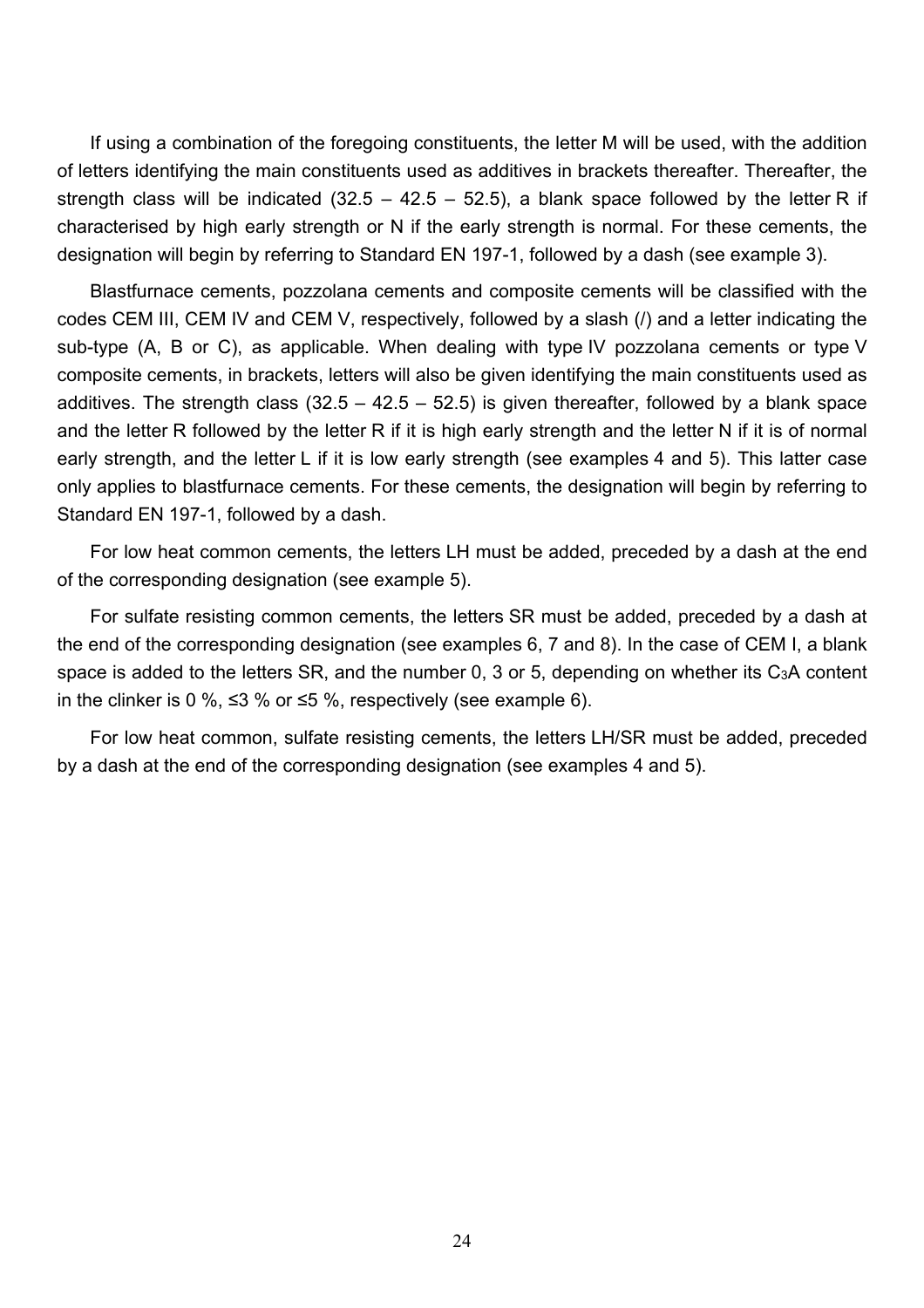#### **TABLE AI.1.1a. Common cements**

|                                                    |                                        |                  | Composition (proportion by mass 1) 5) |                            |                               |                          |                              |                                            |                          |                          |                          |                          |                            |  |
|----------------------------------------------------|----------------------------------------|------------------|---------------------------------------|----------------------------|-------------------------------|--------------------------|------------------------------|--------------------------------------------|--------------------------|--------------------------|--------------------------|--------------------------|----------------------------|--|
|                                                    |                                        |                  |                                       |                            |                               |                          | Main constituents            |                                            |                          |                          |                          |                          |                            |  |
| Main Types                                         | Name                                   | Designation      | Clinker                               |                            |                               | Fly ash<br>Pozzolana     |                              |                                            |                          |                          | Limestone $4$ )          | Minor                    |                            |  |
|                                                    |                                        |                  | K                                     | Blastfurna<br>ce slag<br>S | Silica fume<br>D <sup>2</sup> | Natural<br>P             | Natural<br>calcined<br>Q     | Siliceous<br>$\vee$                        | Calcareo<br>us<br>W      | <b>Burnt shale</b>       | L                        | LL.                      | additional<br>constituents |  |
| CEM I                                              | Portland cement                        | CEM <sub>I</sub> | 95-100                                | $\overline{\phantom{0}}$   | $\overline{\phantom{m}}$      | $\qquad \qquad -$        | -                            | $\overline{\phantom{m}}$                   | $\overline{\phantom{0}}$ | $\overline{\phantom{m}}$ | $\overline{\phantom{m}}$ | $\overline{\phantom{m}}$ | $0 - 5$                    |  |
|                                                    |                                        | CEM II/A-S       | 80-94                                 | $6 - 20$                   | $-$                           | $\overline{\phantom{m}}$ | $-$                          | $\overline{\phantom{m}}$                   | $\overline{\phantom{m}}$ | $\overline{\phantom{m}}$ | $\overline{\phantom{0}}$ | $\overline{\phantom{m}}$ | $0-5$                      |  |
|                                                    | Portland-slag cement                   | CEM II/B-S       | 65-79                                 | 21-35                      | $\overline{\phantom{a}}$      | $\overline{\phantom{m}}$ | $\overline{\phantom{0}}$     | $\overline{\phantom{m}}$                   | $-$                      | $\overline{\phantom{m}}$ | $\overline{\phantom{0}}$ | $\overline{\phantom{m}}$ | $0-5$                      |  |
|                                                    | Portland-silica fume cement            | CEM II/A-D       | 90-94                                 | $\overline{\phantom{a}}$   | $6 - 10$                      | $-$                      | $\overline{\phantom{0}}$     | $\overline{\phantom{m}}$                   | $\overline{\phantom{0}}$ | $\overline{\phantom{m}}$ | $\overline{\phantom{0}}$ | $\overline{\phantom{0}}$ | $0-5$                      |  |
|                                                    |                                        | CEM II/A-P       | 80-94                                 | $\overline{\phantom{0}}$   | $\overline{\phantom{0}}$      | $6 - 20$                 | -                            | $\overline{\phantom{0}}$                   |                          | $\overline{\phantom{0}}$ | $\overline{\phantom{0}}$ | $\overline{\phantom{0}}$ | $0-5$                      |  |
|                                                    |                                        | CEM II/B-P       | 65-79                                 | $\overline{\phantom{a}}$   | $-$                           | 21-35                    | $\overline{\phantom{0}}$     | $\overline{\phantom{a}}$                   | $-$                      | $\overline{\phantom{m}}$ | $\overline{\phantom{0}}$ | $\overline{\phantom{m}}$ | $0 - 5$                    |  |
|                                                    | Portland-pozzolana cement              | CEM II/A-Q       | 80-94                                 | $\overline{\phantom{m}}$   | $\qquad \qquad -$             | $\qquad \qquad -$        | $6 - 20$                     | $\overline{\phantom{m}}$                   | $\overline{\phantom{m}}$ | $\overline{\phantom{m}}$ | $\overline{\phantom{0}}$ | $\qquad \qquad -$        | $0-5$                      |  |
|                                                    |                                        | CEM II/B-Q       | 65-79                                 | $\overline{\phantom{a}}$   | $\overline{\phantom{0}}$      | $\overline{\phantom{m}}$ | 21-35                        | $\overline{\phantom{a}}$                   | $\overline{\phantom{0}}$ | $\overline{\phantom{m}}$ | $\overline{\phantom{0}}$ | $\overline{\phantom{0}}$ | $0 - 5$                    |  |
|                                                    | Portland-fly ash cement                | CEM II/A-V       | 80-94                                 | $\overline{\phantom{m}}$   | $\overline{\phantom{m}}$      | $\qquad \qquad -$        | -                            | $6 - 20$                                   | $\overline{\phantom{0}}$ | $\overline{\phantom{m}}$ | $\overline{\phantom{0}}$ | $\qquad \qquad -$        | $0 - 5$                    |  |
|                                                    |                                        | CEM II/B-V       | 65-79                                 | $\overline{\phantom{a}}$   | $\overline{\phantom{a}}$      | $\overline{\phantom{m}}$ | $-$                          | 21-35                                      | $\overline{\phantom{a}}$ | $\overline{\phantom{a}}$ | $\overline{\phantom{0}}$ | $\overline{\phantom{m}}$ | $0-5$                      |  |
| CEM II                                             |                                        | CEM II/A-W       | 80-94                                 | $\overline{\phantom{a}}$   | $\overline{\phantom{0}}$      | $\overline{\phantom{a}}$ | $\overline{\phantom{0}}$     | $\overline{\phantom{a}}$                   | $6 - 20$                 | $\overline{\phantom{a}}$ | $\overline{\phantom{a}}$ | $\overline{\phantom{m}}$ | $0 - 5$                    |  |
|                                                    |                                        | CEM II/B-W       | 65-79                                 | $\overline{\phantom{0}}$   | $\overline{\phantom{0}}$      | $\overline{\phantom{a}}$ | $\overline{\phantom{0}}$     | $\overline{\phantom{a}}$                   | 21-35                    | $\overline{\phantom{a}}$ | $\overline{\phantom{0}}$ | $\overline{\phantom{0}}$ | $0-5$                      |  |
|                                                    | Portlandburnt shale cement             | CEM II/A-T       | 80-94                                 | $\overline{\phantom{m}}$   | $\overline{\phantom{a}}$      | $\overline{\phantom{a}}$ | $-$                          | $\overline{\phantom{m}}$                   | $\overline{\phantom{m}}$ | $6 - 20$                 | $\overline{\phantom{m}}$ | $-$                      | $0 - 5$                    |  |
|                                                    |                                        | CEM II/B-T       | 65-79                                 | $\overline{\phantom{a}}$   | $\overline{\phantom{m}}$      | $\overline{\phantom{m}}$ | $\overline{\phantom{0}}$     | $\overline{\phantom{a}}$                   | $\overline{\phantom{0}}$ | 21-35                    | $\overline{\phantom{0}}$ | $\overline{\phantom{m}}$ | $0-5$                      |  |
|                                                    |                                        | CEM II/A-L       | 80-94                                 | $\overline{\phantom{a}}$   | $-$                           | $-$                      | $-$                          | $-$                                        | $-$                      | $\overline{\phantom{0}}$ | $6 - 20$                 | $\overline{\phantom{0}}$ | $0-5$                      |  |
|                                                    | Portland- limestone cement             | CEM II/B-L       | 65-79                                 | $\overline{\phantom{0}}$   | $\overline{\phantom{m}}$      | $\overline{\phantom{m}}$ | -                            | $\overline{\phantom{a}}$                   | $\overline{\phantom{0}}$ | $\overline{\phantom{m}}$ | 21-35                    | $\overline{\phantom{0}}$ | $0-5$                      |  |
|                                                    |                                        | CEM II/A-LL      | 80-94                                 | $\overline{\phantom{a}}$   | $\overline{\phantom{m}}$      | $\overline{\phantom{m}}$ | $\overline{\phantom{a}}$     | $\overline{\phantom{a}}$                   | $\overline{\phantom{a}}$ | $\overline{\phantom{m}}$ | $\overline{\phantom{a}}$ | $6 - 20$                 | $0-5$                      |  |
|                                                    |                                        | CEM II/B-LL      | 65-79                                 | $\overline{\phantom{a}}$   | $\overline{\phantom{m}}$      | $-$                      | $\overline{\phantom{m}}$     | $\overline{\phantom{a}}$                   | $\overline{\phantom{0}}$ | $\overline{\phantom{0}}$ | $\sim$                   | 21-35                    | $0 - 5$                    |  |
|                                                    | Portlandcomposite cement <sup>3)</sup> | CEM II/A-M       | 80-88                                 |                            |                               |                          |                              | $12 - 20$                                  |                          |                          |                          |                          | $0 - 5$                    |  |
|                                                    |                                        | CEM II/B-M       | 65-79                                 |                            |                               |                          | <--------------------------  | - 21-35 ---------------------------------> |                          |                          |                          |                          | $0 - 5$                    |  |
|                                                    |                                        | CEM III/A        | 35-64                                 | 36-65                      | $\overline{\phantom{0}}$      | $\overline{\phantom{a}}$ | $\overline{\phantom{0}}$     | $\overline{\phantom{0}}$                   | $\overline{\phantom{0}}$ | $\overline{\phantom{a}}$ | $\overline{\phantom{0}}$ | $\overline{\phantom{m}}$ | $0-5$                      |  |
| CEM III                                            | <b>Blastfurnace cement</b>             | CEM III/B        | 20-34                                 | 66-80                      | $-$                           | $-$                      | Ξ.                           | $\overline{\phantom{m}}$                   | $\overline{\phantom{0}}$ | $\overline{\phantom{m}}$ | $\overline{\phantom{a}}$ | $\overline{\phantom{0}}$ | $0-5$                      |  |
|                                                    |                                        | CEM III/C        | $5 - 19$                              | 81-95                      | $\overline{\phantom{m}}$      | $\overline{\phantom{a}}$ |                              |                                            | $\overline{\phantom{0}}$ | $\overline{\phantom{m}}$ | $\overline{\phantom{0}}$ | $\overline{\phantom{0}}$ | $0-5$                      |  |
| <b>CEM IV</b>                                      | Pozzolanic cement <sup>3)</sup>        | CEM IV/A         | 65-89                                 | $\overline{\phantom{a}}$   |                               |                          |                              |                                            |                          | $\overline{\phantom{m}}$ | $\overline{\phantom{0}}$ | $\overline{\phantom{m}}$ | $0 - 5$                    |  |
|                                                    |                                        | CEM IV/B         | 45-64                                 | $\overline{\phantom{a}}$   |                               |                          |                              |                                            |                          | $\overline{\phantom{m}}$ | $\overline{\phantom{0}}$ | $\overline{\phantom{m}}$ | $0 - 5$                    |  |
|                                                    |                                        | CEM V/A          | 40-64                                 | 18-30                      | $\overline{\phantom{a}}$      |                          | $\leftarrow$ --- 18-30 ----> |                                            | $\overline{\phantom{0}}$ | $\overline{\phantom{0}}$ | $\overline{\phantom{0}}$ | $\overline{\phantom{m}}$ | $0-5$                      |  |
| CEM <sub>V</sub><br>Composite cement <sup>3)</sup> |                                        | CEM V/B          | 20-38                                 | 31-49                      | $\overline{\phantom{0}}$      |                          | <------- 31-49 -------->     |                                            | $\overline{\phantom{0}}$ | $\overline{\phantom{0}}$ | $\overline{\phantom{0}}$ | $\overline{\phantom{m}}$ | $0 - 5$                    |  |

 $1<sup>1</sup>$  The values in the table refer to the sum of main and minor additional constituents.

<sup>2)</sup> The proportion of silica fume is limited to 10 %.

<sup>3)</sup> In Portland-composite cements CEM II/A-M and CEM II/B-M, in pozzolanic cements CEM IV/A and CEM IV/B and in composite cements CEM V/A and CEM V/B the main constituens other than clinker shall be declared by designatio of the cement (see Section AI.1.2).

<sup>4)</sup> Total organic carbon (TOC) content determined in accordance with Standard UNE EN 13639, shall be less than 0.20 % by mass LL, or less than 0.50 % by mass for lime L.

<sup>5)</sup> The composition requirements refer to the sum of all main and minor additional constituents. It is understood that the end cement is the sum of the main and minor additional constituents plus the calcium sulfate neces additives.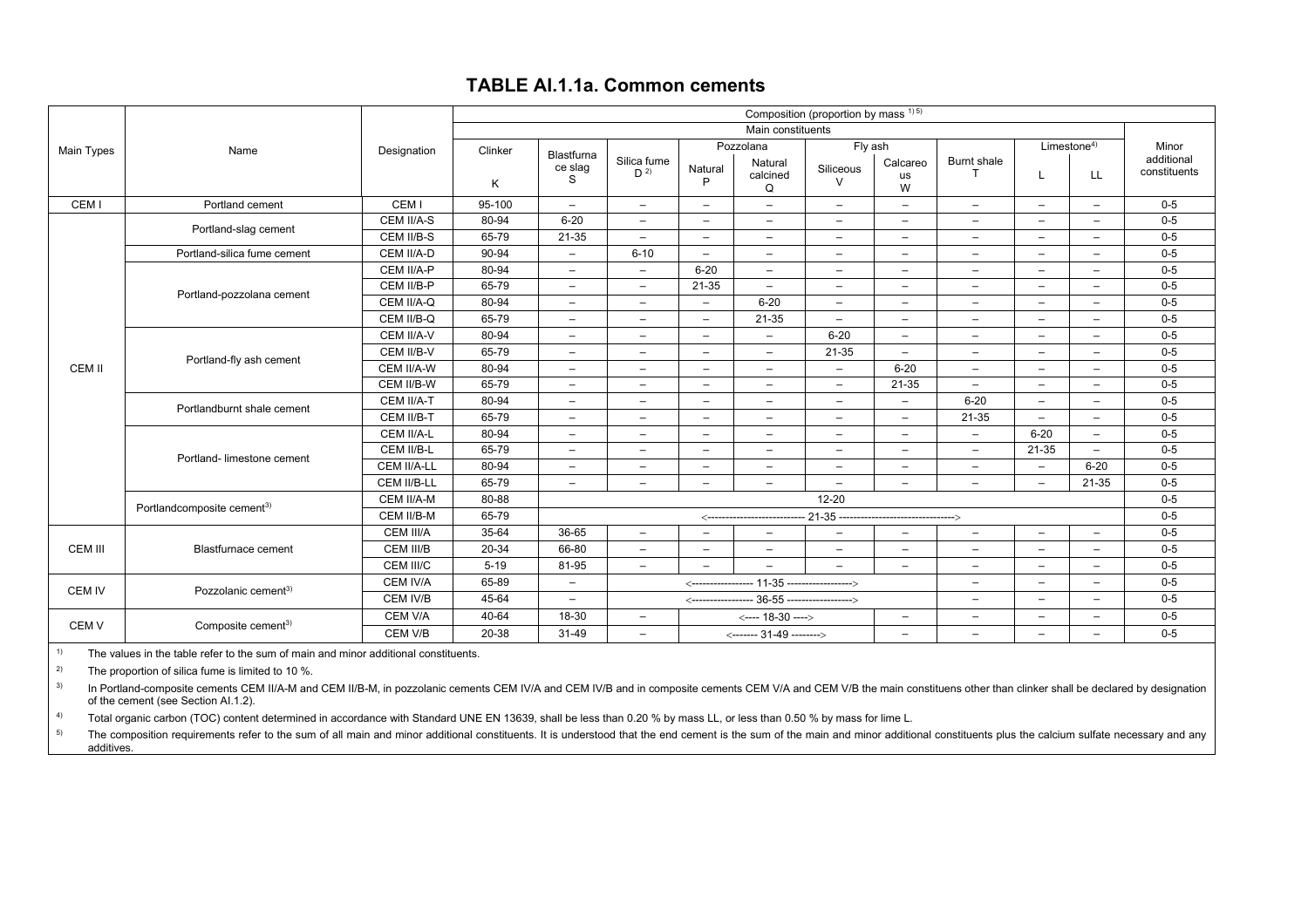**TABLE AI.1.1b. Common sulfate resisting cements of Standard UNE-EN 197-1** 

|                            |                        |                    | C <sub>3</sub> A            | Composition (proportion by mass $(1)$ ) |                                   |                        |                               |                            |  |  |  |
|----------------------------|------------------------|--------------------|-----------------------------|-----------------------------------------|-----------------------------------|------------------------|-------------------------------|----------------------------|--|--|--|
| <b>Main</b>                | <b>Name</b>            |                    |                             |                                         |                                   | Minor                  |                               |                            |  |  |  |
| types                      |                        | <b>Designation</b> | content<br>(%) <sup>4</sup> | <b>Clinker</b><br>ĸ                     | <b>Blastfur</b><br>nace<br>slag S | Pozzolana<br>natural P | <b>Siliceous</b><br>fly ash V | additional<br>constituents |  |  |  |
| Sulfate resisting<br>CEM I | CEM I-SR 0             | $= 0$              |                             |                                         |                                   |                        |                               |                            |  |  |  |
|                            | Portland cement        | CEM I-SR 3         | $\leq 3$                    | 95-100                                  | $\overline{\phantom{0}}$          |                        | -                             | $0 - 5$                    |  |  |  |
|                            |                        | CEM I-SR 5         | $\leq 5$                    |                                         |                                   |                        |                               |                            |  |  |  |
|                            | Sulfate resisting      | CEM III/B-SR       | $\overline{\phantom{0}}$    | 20-34                                   | 66-80                             |                        |                               | $0 - 5$                    |  |  |  |
| $CEM$ $III3$               | blastfurnace<br>cement | CEM III/C-SR       | $\overline{\phantom{0}}$    | $5 - 19$                                | 81-95                             |                        |                               | $0 - 5$                    |  |  |  |
| <b>CEM IV</b>              | Sulfate resisting      | $\leq 9$<br>65-79  |                             | $\overline{\phantom{a}}$                | $21 - 35$                         |                        |                               |                            |  |  |  |
| pozzolana<br>cement $2$ )  |                        | CEM IV/B-SR        | $\leq 9$                    | 45-64                                   |                                   | 36-55                  |                               | $0 - 5$                    |  |  |  |

 $1)$  The values in the table refer to the sum of main and minor additional constituents.

<sup>2)</sup> In sulfate resisting pozzolana cements, types CEM V/A-SR and CEM V/B-SR, the main constituents in addition to the clinker shall be declared by designation of the cement (see Section AI.1.2).

<sup>3)</sup> For sulfate resisting blastfurnace cements, CEM III/B-SR and CEM III/C-SR, there is no requirement in respect of the C3A content of the clinker.

4) Analysed in the clinker.

Below is a series of examples of names of common cements.

**Example 1**: EN 197-1- CEM I 42.5 R

corresponding to a Portland cement, strength class 42.5 and high initial strength.

**Example 2**: EN 197-1- CEM II/A-L 32.5 N

corresponds to a Portland cement with a content of between 6 % and 20 % by mass of limestone, with strength class 32.5 and normal early strength.

**Example 3**: EN 197-1- CEM II/A-M (S-V-L) 32.5 R

corresponds to a composite Portland cement with between 6 % and 20 % by mass of granulated blastfurnace slag (S), siliceous fly ash (V) and limestone (L) of strength class 32.5 and high early strength.

**Example 4:** EN 197-1- CEM III/B 32.5 L

corresponds to a blastfurnace cement with a content of 66 % to 80 % by mass of granulated blastfurnace slag (S) with strength class 32.5 and low early strength.

**Example 5**: EN 197-1- CEM IV/A (V-S) 32.5 N-LH

corresponds to a pozzolana cement with a content of 11 % to 35 % by mass of siliceous fly ash (V) and granulated blastfurnace slag (S) with strength class 32.5 and normal early strength and low heat.

**Example 6**: EN 197-1- CEM I 42.5 R-SR 3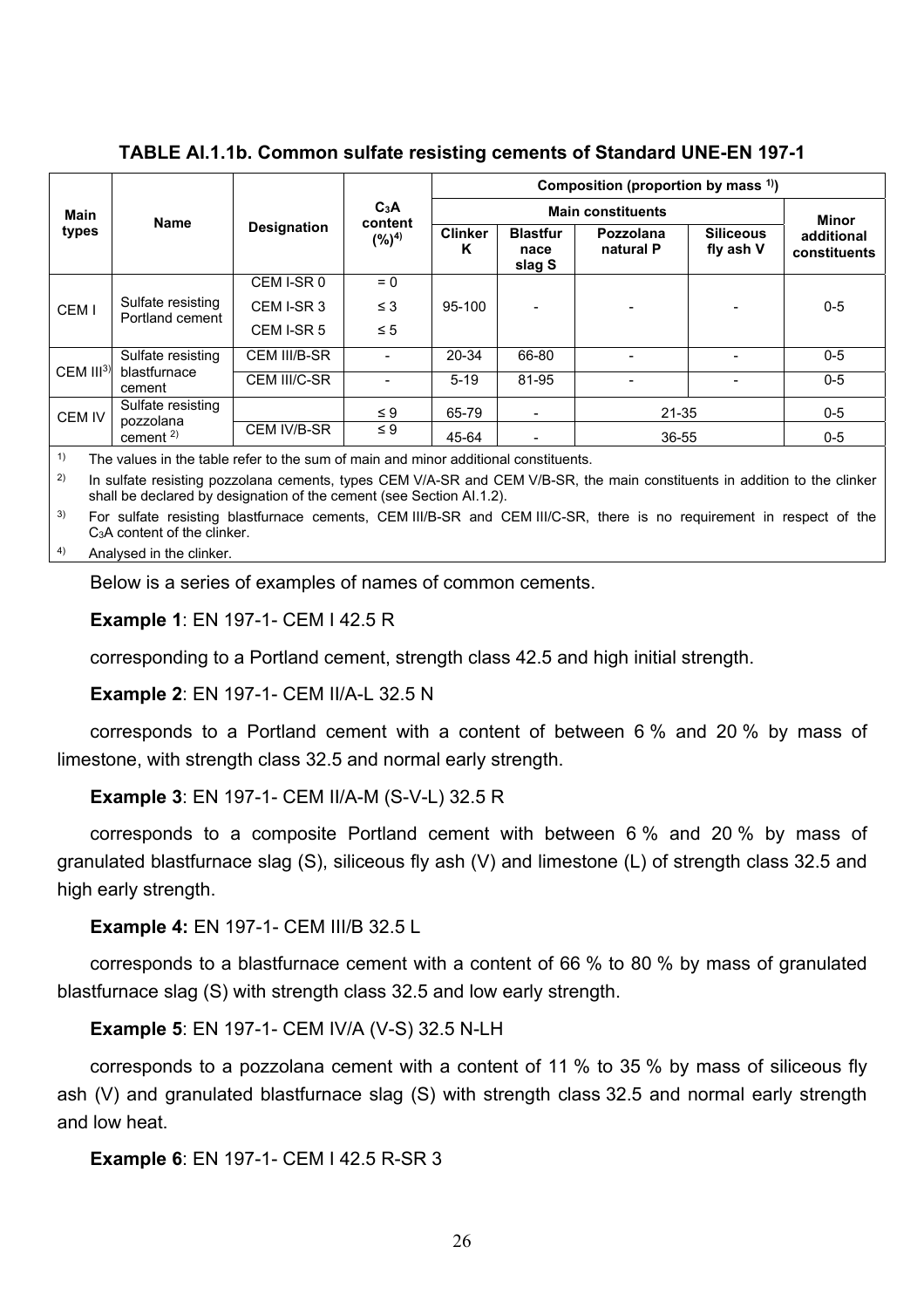corresponds to a Portland cement of strength class 42.5, high early strength and sulfate resisting with a C3A content in the clinker less than or equal to 3 %.

# **Example 7**: EN 197-1- CEM III/B 32.5 N-LH/SR

corresponds to a blastfurnace cement with a content of 66 % to 80 % by mass of granulated blastfurnace slag (S) with strength class 32.5, normal early strength, low heat and sulfate resisting.

## **Example 8**: EN 197-1- CEM IV/A (P-V) 32.5 N-SR

corresponds to a sulfate resisting pozzolana cement with a content of between 21 % and 35 % in mass of natural pozzolana (P) and siliceous fly ash (V), with strength class 32.5, normal early strength and C3A content in clinker equal to or less than 9 % by mass.

## *AI.1.3. Mechanical and physical specifications*

The specifications relating to the mechanical and physical characteristics that must be met by common cements according to the strength class are given in Table AI.1.3.

| Strength                           |                | Compressive strength <sup>2)</sup><br><b>UNE-EN 196-1</b><br>(N/mm <sup>2</sup> ) |                      |                          | Initial setting<br>time      | Soundness<br><b>UNE-EN 196-3</b> | Heat of hydration 3)<br>(J/g) |                  |  |
|------------------------------------|----------------|-----------------------------------------------------------------------------------|----------------------|--------------------------|------------------------------|----------------------------------|-------------------------------|------------------|--|
| class                              | Early strength |                                                                                   | Standard<br>strength |                          | <b>UNE-EN 196-3</b><br>(min) | (Expansion,<br>mm)               | UNE-<br>EN 196-9              | UNE-<br>EN 196-8 |  |
|                                    | 2 days         | 7 days                                                                            |                      | 28 days                  |                              |                                  | 41 hours                      | 7 days           |  |
| 32.5 $L$ <sup>1)</sup>             |                | ≥12.0                                                                             |                      |                          |                              |                                  |                               |                  |  |
| 32.5 N                             |                | ≥16.0                                                                             | $\geq$ 32.5          | $≤52.5$                  | $\geq$ 75                    |                                  |                               |                  |  |
| 32.5 R                             | $\geq 10.0$    |                                                                                   |                      |                          |                              |                                  |                               |                  |  |
| 42.5 $L$ <sup>1)</sup>             |                | $\geq$ 16.0                                                                       |                      |                          |                              |                                  |                               |                  |  |
| 42.5 N                             | $\geq 10.0$    |                                                                                   | $\geq 42.5$          | $≤62.5$                  | $\geq 60$                    | $≤10$                            | $\leq$ 270                    |                  |  |
| 42.5 R                             | >20.0          |                                                                                   |                      |                          |                              |                                  |                               |                  |  |
| 52.5 L $^{1)}$                     | $\geq 10.0$    |                                                                                   |                      |                          |                              |                                  |                               |                  |  |
| 52.5 N                             | $\geq$ 20.0    |                                                                                   | $\geq 52.5$          | $\overline{\phantom{a}}$ | $\geq 45$                    |                                  |                               |                  |  |
| 52.5 R                             | $\geq$ 30.0    |                                                                                   |                      |                          |                              |                                  |                               |                  |  |
| 1)                                 |                | Strength class only defined for CEM III.                                          |                      |                          |                              |                                  |                               |                  |  |
| 2)<br>1 N/mm <sup>2</sup> = 1 MPa. |                |                                                                                   |                      |                          |                              |                                  |                               |                  |  |
| 3)                                 |                | Only for low heat (LH) cements.                                                   |                      |                          |                              |                                  |                               |                  |  |

**Table AI.1.3. Mechanical and physical specifications of common cements** 

## *AI.1.4. Chemical specifications*

The specifications relating to the chemical characteristics to be met by common cements are given in Tables AI.1.4a and AI.1.4b.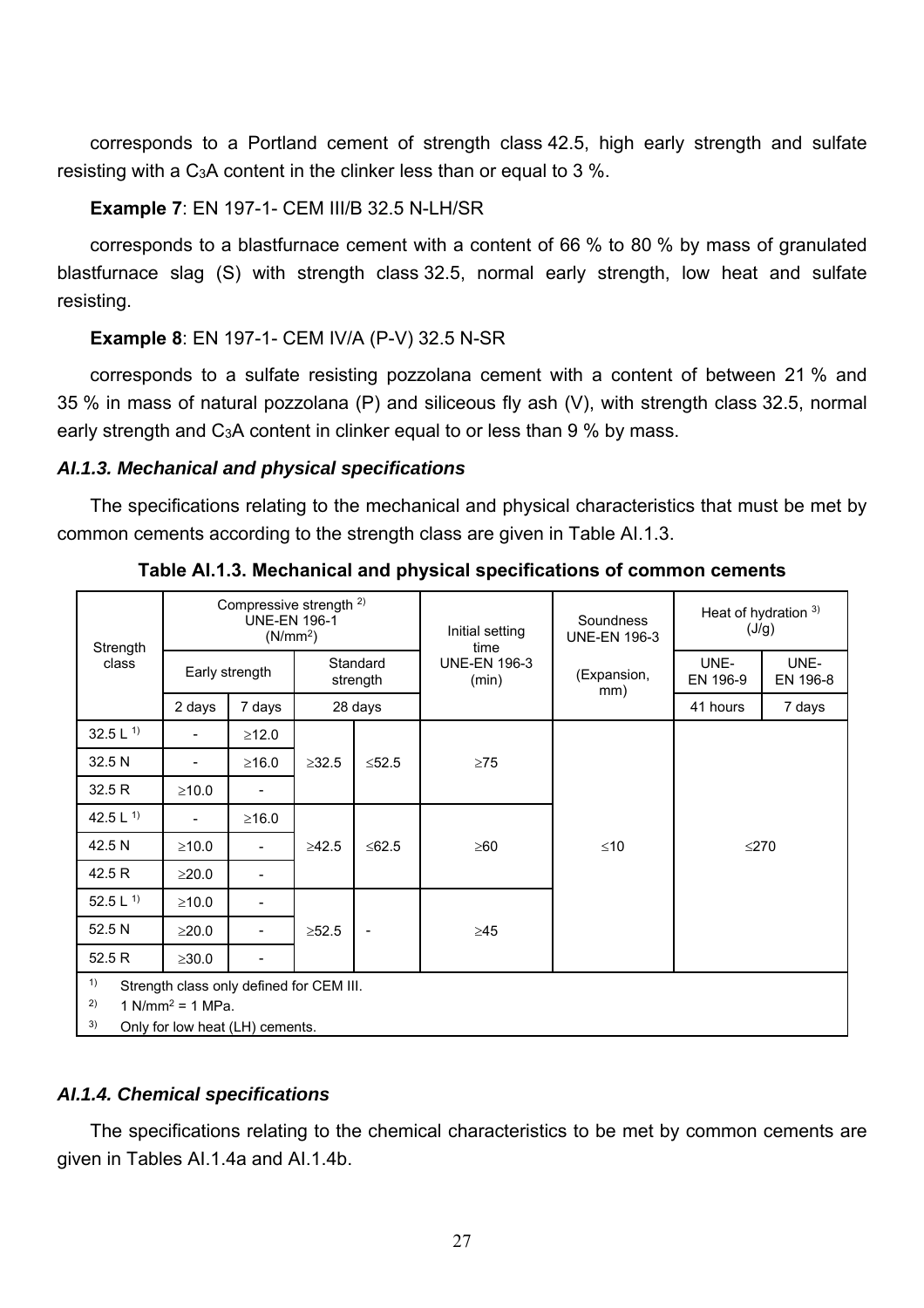| <b>Characteristic</b>     | <b>Test reference</b> | <b>Cement type</b> | <b>Strength class</b> | Specification <sup>1)</sup>  |  |
|---------------------------|-----------------------|--------------------|-----------------------|------------------------------|--|
| Loss on ignition          | <b>UNE-EN 196-2</b>   | CEM I<br>CEM III   | All                   | $\leq 5.0 \%$                |  |
| Insoluble residue         | UNE-EN $196-2^2$      | CEM I<br>CEM III   | All                   | $\leq 5.0 \%$                |  |
|                           |                       |                    | 32.5 N                |                              |  |
|                           |                       | CEM I              | 32.5R                 | $\leq$ 3.5 %                 |  |
| Sulfate content (as       | <b>UNE-EN 196-2</b>   | CEM $II3$          | 42.5 N                |                              |  |
| $SO3$ )                   |                       | <b>CEM IV</b>      | 42.5R                 |                              |  |
|                           |                       | <b>CEM V</b>       | 52.5 N                | $\leq 4.0 \%$                |  |
|                           |                       |                    | 52.5R                 |                              |  |
|                           |                       | CEM $III4$         | All                   |                              |  |
| Chloride content<br>(Cl-) | <b>UNE-EN 196-2</b>   | Al <sup>5</sup>    | All                   | $\leq 0.10 \%$ <sup>6)</sup> |  |
| Pozzolanicity             | <b>UNE-EN 196-5</b>   | <b>CEM IV</b>      | All                   | Satisfies the test           |  |

## **Table AI.1.4a. Chemical specifications of common cements**

 $1)$  If specifications are quiven as percentages, they refer to the mass of the final cement.

<sup>2)</sup> The insoluble residue is determined by means of a method based on dissolving the sample in hydrochloric acid and then attacking with a sodium carbonate solution

<sup>3)</sup> CEM II/B-T and CEM II/B-M cement with a T content in excess of 20 % may contain up to 4.5 % sulfate for all strength classes.

 $4)$  CEM III/C may contain up to 4.5 % sulfate.

 delivery notes.  $5$  CEM III cement may contain more than 0.10 % chlorine but in this case, the maximum content shall be delivered in the packs and

 $6$  For pre-stressing applications, the cement may have been specifically manufactured with chloride values that are below the admissible maximum. In this case, the value must be expressed in the containers and delivery notes.

# **Table AI.1.4b. Chemical specifications of common sulfate resisting cements**

| <b>Characteristic</b>       | <b>Test reference</b>      | <b>Cement type</b>                           | <b>Strength class</b>    | Specification <sup>1)</sup>     |
|-----------------------------|----------------------------|----------------------------------------------|--------------------------|---------------------------------|
| Sulfate content (as         | <b>UNE-EN 196-2</b>        | CEM I-SR 0<br>CEM I-SR 3<br>CEM I-SR $5^{2}$ | 32.5N<br>32.5R<br>42.5 N | $\leq$ 3.0 %                    |
| $SO3$ )                     |                            | <b>CEM IV/B-SR</b>                           | 42.5R<br>52.5N<br>52.5R  | $\leq$ 3.5 %                    |
|                             |                            | CEM I-SR 0                                   |                          | $0\%$                           |
|                             | UNE-EN 196-2 <sup>4)</sup> | CEM I-SR 3                                   |                          | $\leq$ 3 %                      |
| $C_3A$ in the clinker $3$ ) |                            | CEM I-SR 5                                   | All                      | $\leq 5\%$                      |
|                             | $-5)$                      | <b>CEM IV/A-SR</b>                           |                          | $\leq$ 9 %                      |
|                             |                            | <b>CEM IV/B-SR</b>                           |                          |                                 |
| Pozzolanicity<br>properties | <b>UNE-EN 196-5</b>        | <b>CEM IV/A-SR</b><br>CEM IV/B-SR            | All                      | Satisfies the test at<br>8 days |

 $1$  Requirements are given as percentage by mass of the final cement or clinker, as defined in the table.

<sup>2)</sup> For some specific applications, cements CEM I-SR 5 may be produced with a higher sulfate content. In this case, the greater sulfate content numerical value shall be declared in the delivery note.

<sup>3)</sup> The test method used for the determination of the  $C_3A$  of clinker from an analysis of a final cement is being studied.

 $4)$ In the specific case of CEM I, the C<sub>3</sub>A content of the clinker may be calculated through a chemical analysis of the cement. The  $C_3$ A content shall be calculated using the formula:  $C_3$ A = 2.65 A -1.69 F, where A and F are the percentages by mass of aluminium oxide  $(A_2O_3)$  and iron oxide (III) (Fe<sub>2</sub>O<sub>3</sub>) of the clinker, respectively, determined in accordance with Standard UNE-EN 196-2.

 $5$  Until completion of the test method, the C<sub>3</sub>A content must be determined according to the clinker analysis as part of the manufacturer's factory production control.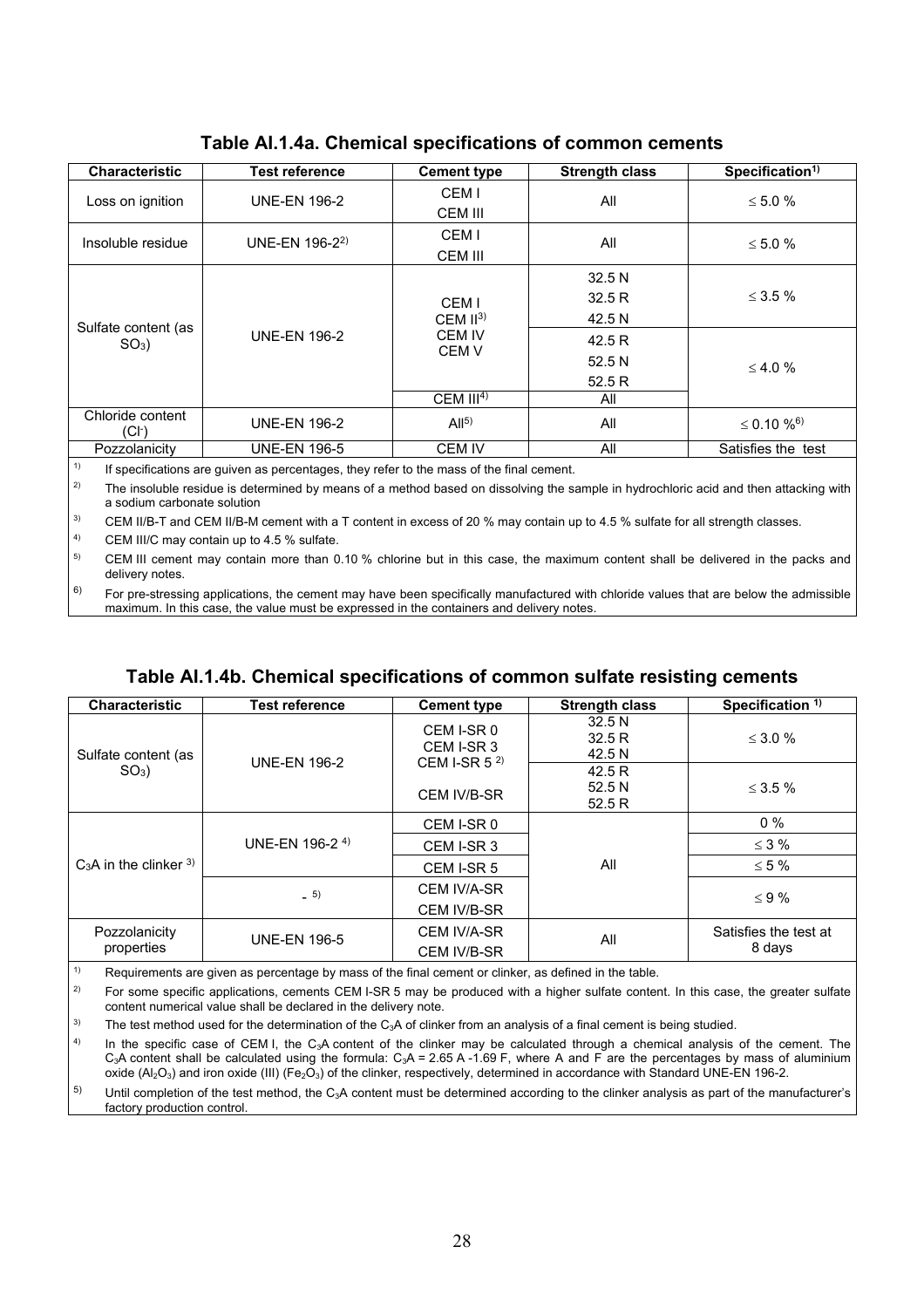## *AI.1.5. Durability*

In many applications, particularly in severe environmental conditions, the type, sub-type and strength class of the cement can affect the durability of concrete, mortar and grout, like, for example, in resistance to chemical attack, resistance to freezing-thawing and, if applicable, the protection of reinforcements.

Low early strength blastfurnace cements may require additional precautions, such as extension of the time for removal from the mould and special care with adverse weather conditions, all due to its slow development of strength.

# **AI.2. Composition, designation, specifications and durability of very low heat special cements**

Cements defined in UNE-EN 14216 are deemed low heat cements.

#### *AI.2.1. Composition*

The proportions in volume of the constituents of very low heat special cements are specified in Table AI.2.1, according to the classification by type, name and designation.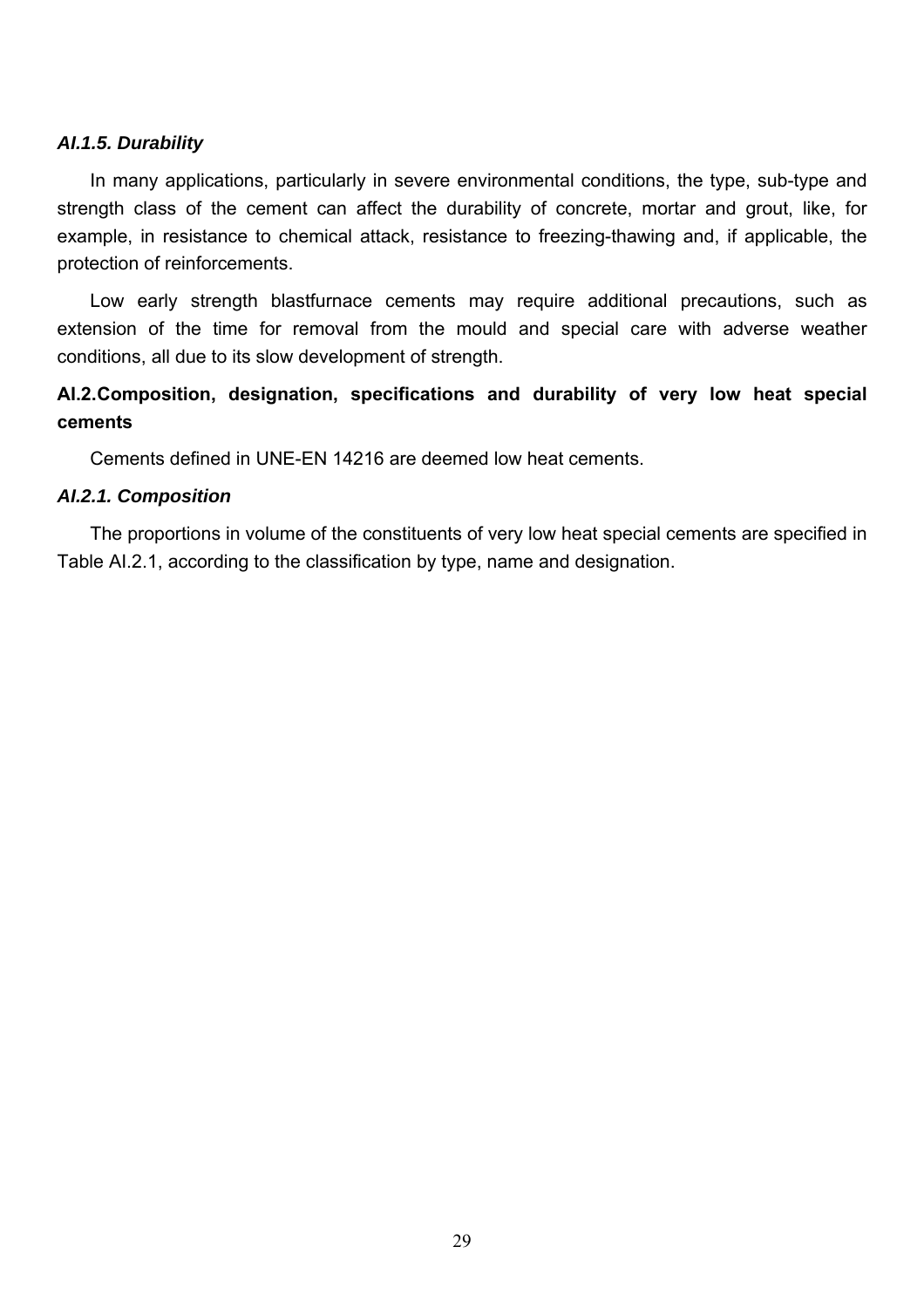# **TABLE AI.2.1. Very low heat special cements**

| Main                                                                                                                                                                                                                                                                                                                               |                                 |                 |          | Main constituents   |          |         |                                 |                                 |            |                                  |  |  |
|------------------------------------------------------------------------------------------------------------------------------------------------------------------------------------------------------------------------------------------------------------------------------------------------------------------------------------|---------------------------------|-----------------|----------|---------------------|----------|---------|---------------------------------|---------------------------------|------------|----------------------------------|--|--|
| types                                                                                                                                                                                                                                                                                                                              | Name                            | Designation     | Clinker  | <b>Blastfurnace</b> | Silica   |         | Pozzolana                       |                                 | Flv ash    | Minor additional<br>constituents |  |  |
|                                                                                                                                                                                                                                                                                                                                    |                                 |                 | Κ        | slag                | fume     | Natural | Natural calcined                | Siliceous                       | Calcareous |                                  |  |  |
|                                                                                                                                                                                                                                                                                                                                    |                                 |                 |          |                     | $D^{2)}$ |         |                                 |                                 | W          |                                  |  |  |
| VLH III                                                                                                                                                                                                                                                                                                                            | Blastfurnace cement             | VLH III/B       | 20-34    | 66-80               |          |         |                                 | $\overline{\phantom{0}}$        |            | $0 - 5$                          |  |  |
|                                                                                                                                                                                                                                                                                                                                    |                                 | VLH III/C       | $5 - 19$ | 81-95               |          |         |                                 |                                 |            | $0-5$                            |  |  |
| <b>VLH IV</b>                                                                                                                                                                                                                                                                                                                      | Pozzolanic cement <sup>3)</sup> | <b>VLH IV/A</b> | 65-89    |                     |          |         |                                 | --11-35-----------------------> |            | $0 - 5$                          |  |  |
|                                                                                                                                                                                                                                                                                                                                    |                                 | VLH IV/B        | 45-64    |                     |          |         |                                 | --36-55--------------------->   |            | $0-5$                            |  |  |
| VLH V                                                                                                                                                                                                                                                                                                                              |                                 | <b>VLH V/A</b>  | 40-64    | 18-30               |          |         | <------------18-30------------> |                                 |            | $0 - 5$                          |  |  |
|                                                                                                                                                                                                                                                                                                                                    | Composite cement <sup>3)</sup>  | VLH V/B         | 20-38    | $31 - 50$           |          |         | <------------31-50------------> |                                 |            | $0-5$                            |  |  |
| $\overline{a}$ and $\overline{a}$ and $\overline{a}$ and $\overline{a}$ and $\overline{a}$ and $\overline{a}$ and $\overline{a}$ and $\overline{a}$ and $\overline{a}$ and $\overline{a}$ and $\overline{a}$ and $\overline{a}$ and $\overline{a}$ and $\overline{a}$ and $\overline{a}$ and $\overline{a}$ and $\overline{a}$ and |                                 |                 |          |                     |          |         |                                 |                                 |            |                                  |  |  |

<sup>1)</sup> The values of the table refer to the sum of the main and minor additional constituents. The composition requirements refer to the sum of all main and minor additional constituents. The end cement is the sum of the main and minor additional constituents plus the calcium sulfate and any additives.

<sup>2)</sup> The proportion of silica fume is limited to 10 %.

<sup>3)</sup> In pozzolanic cements VLH IV/A and VLH IV/B and in composite cements VLH V/A and VLH V/B the main constituents other than clinker shall be declared by designation of the cement.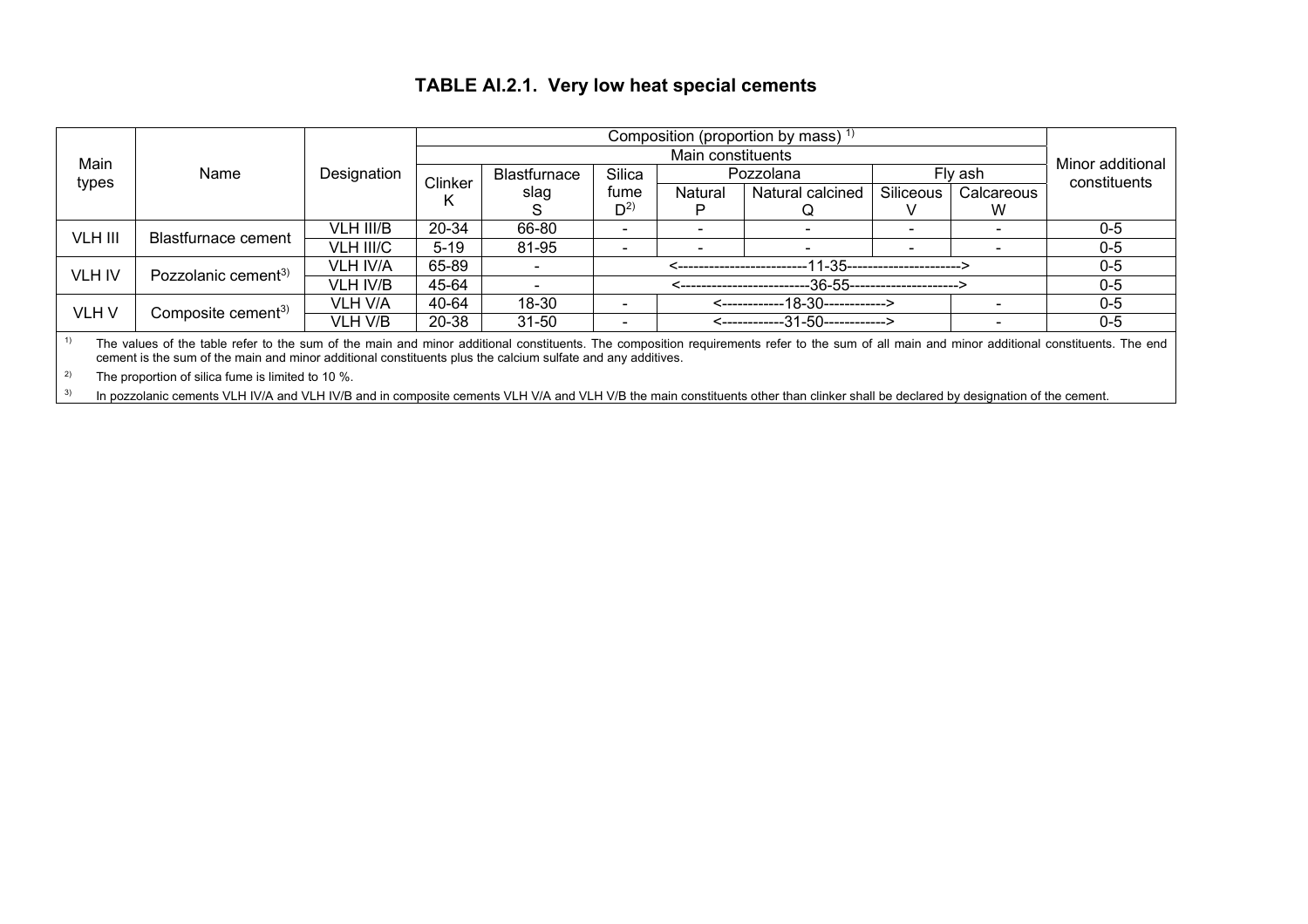

# *AI.2.2. Designation*

 type, in accordance with Section AI.2.1. When dealing with type IV pozzolana cements or type V Very low heat special cements are designated using the codes VLH followed by the cement composite cements, in brackets, letters will also be given identifying the main constituents used as additives. This is followed by the standard strength class 22.5. For these cements, the designation will begin by referring to standard UNE-EN 14216, followed by a dash.

**Example 9**: EN 14216- VLH IV/B (P) 22.5,

corresponds to a very low heat special pozzolana cement with a content between 36 % and 55 % by mass of natural pozzolana (P) and strength class 22.5.

# *AI.2.3. Mechanical and physical specifications*

The specifications relating to the mechanical and physical characteristics that must be met by very low heat special cements according to the strength class are given in Table AI.2.3.

# **Table AI.2.3. Mechanical and physical specifications and durability of very low heat special cements**

| Strength<br>class | Compressive<br>strength<br><b>UNE-EN 196-1</b><br>(N/mm <sup>2</sup> ) |             | Initial setting time | Soundness<br>UNE-EN<br>196-3 | Heat of hydration<br>(J/g)        |                                     |  |
|-------------------|------------------------------------------------------------------------|-------------|----------------------|------------------------------|-----------------------------------|-------------------------------------|--|
|                   | Standard strength<br>28 days                                           |             | UNE-EN 196-3 (min)   | Expansion<br>(mm)            | UNE-EN<br>196-9 at<br>41<br>hours | <b>UNE-EN</b><br>196-8 at<br>7 days |  |
| 22.5              | ≥22.5                                                                  | $\leq 42.5$ | $\geq 75$            | ≤10                          |                                   | ≤220                                |  |
|                   |                                                                        |             |                      |                              |                                   |                                     |  |

# *AI.2.4. Chemical specifications*

The specifications relating to the chemical characteristics that must be met by very low heat special very low heat special cements are given in Table AI.2.4.

|  |  |  |  |  |  | Table Al.2.4. Chemical specifications and durability of very low heat special cements |
|--|--|--|--|--|--|---------------------------------------------------------------------------------------|
|--|--|--|--|--|--|---------------------------------------------------------------------------------------|

| Property                              | Test reference                                                                                                     | Designation   | Specification <sup>1)</sup> |  |  |  |  |  |  |
|---------------------------------------|--------------------------------------------------------------------------------------------------------------------|---------------|-----------------------------|--|--|--|--|--|--|
| Loss on ignition                      | <b>UNE-EN 196-2</b>                                                                                                | VLH III       | ≤5.0 %                      |  |  |  |  |  |  |
| Insoluble residue                     | UNE-EN 196-2 <sup>2)</sup>                                                                                         | VLH III       | ≤5.0 %                      |  |  |  |  |  |  |
|                                       |                                                                                                                    | VLH III/B     | ≤4.0 $%$                    |  |  |  |  |  |  |
|                                       |                                                                                                                    | VLH III/C     | ≤4.5 $%$                    |  |  |  |  |  |  |
| Sulfate content (as SO <sub>3</sub> ) | <b>UNE-EN 196-2</b>                                                                                                | <b>VLH IV</b> | ≤3.5 $%$                    |  |  |  |  |  |  |
|                                       |                                                                                                                    | VLH V         | ≤3.5 $%$                    |  |  |  |  |  |  |
| Chloride ion content                  |                                                                                                                    | $Al^{3}$      | ≤0.10 $%$                   |  |  |  |  |  |  |
| Pozzolanicity                         | <b>UNE-EN 196-5</b>                                                                                                | <b>VLH IV</b> | Satisfies the test at 8     |  |  |  |  |  |  |
|                                       |                                                                                                                    |               | days                        |  |  |  |  |  |  |
| 1)                                    | Requirements given as percentages by mass of the final cement.                                                     |               |                             |  |  |  |  |  |  |
| 2)                                    | Determination of residue insoluble in hydrochloric acid and sodium carbonate.                                      |               |                             |  |  |  |  |  |  |
| 3)                                    | Cement type VLH III may contain more than 0.10 % chloride, but in this case, the maximum chloride content shall be |               |                             |  |  |  |  |  |  |

stated on the container and/or the delivery note.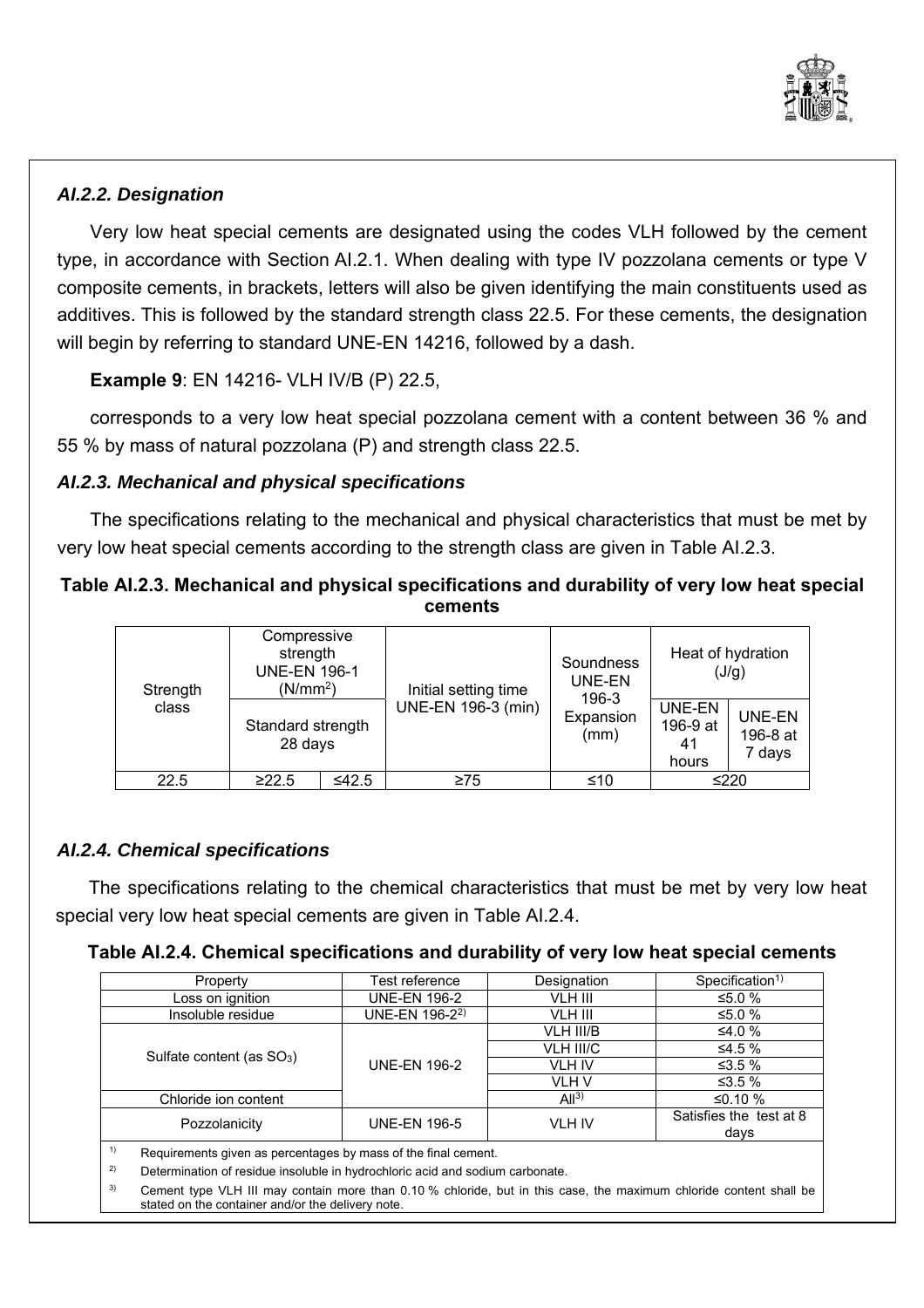## *AI.2.5. Durability*

In many applications, particularly in severe environmental conditions, the type, sub-type and strength class of the cement can affect the durability of concrete, mortar and grout, like, for example, in resistance to chemical attack, resistance to freezing-thawing, in chemical resistance and in the protection of reinforcements.

 against drying out and from carbonation during curing. The resistance to ice of very low heat special cements must be suited to the environmental conditions of the place in which it is to be Concrete or mortar manufactured using very low heat special require additional protection used.

## **AI.3. Composition, designation, specifications and durability of calcium aluminate cement**

The cement defined in standard UNE-EN 14647 is deemed to be calcium aluminate cement.

## *AI.3.1. Composition*

Calcium aluminate cement consists purely of calcium aluminate cement clinker obtained from a defined mixture of aluminium and calcareous materials that undergo a suitable thermal treatment.

## *AI.3.2. Designation*

Calcium aluminate cement is identified by the letters CAC, with no reference made to strength class. For these cements, the designation will begin by referring to standard UNE-EN 14647, followed by a dash.

## **Example 10**: UNE-EN 14647- CAC

corresponds to calcium aluminate cement.

## *AI.3.3. Mechanical and physical specifications*

The specifications relating to the mechanical and physical characteristics that must be met by calcium aluminate cement are given in Table AI.3.3.

| Table Al.3.3. Mechanical and physical specifications of calcium aluminate cement |  |  |  |  |  |  |  |
|----------------------------------------------------------------------------------|--|--|--|--|--|--|--|
|----------------------------------------------------------------------------------|--|--|--|--|--|--|--|

| Compressive strength UNE-EN 196-1 and UNE-EN 14647<br>(Section 7.1)<br>(N/mm <sup>2</sup> ) | Initial setting time UNE-EN 196-3 and<br>UNE-EN 14647 (Section 7.2)<br>(min) |     |
|---------------------------------------------------------------------------------------------|------------------------------------------------------------------------------|-----|
| At 6 hours                                                                                  | At 24 hours                                                                  |     |
| > 18.0                                                                                      | ≥40.0                                                                        | ≥90 |

## *AI.3.4. Chemical specifications*

The specifications relating to the chemical characteristics that must be met by calcium aluminate cement are given in Table AI.3.4.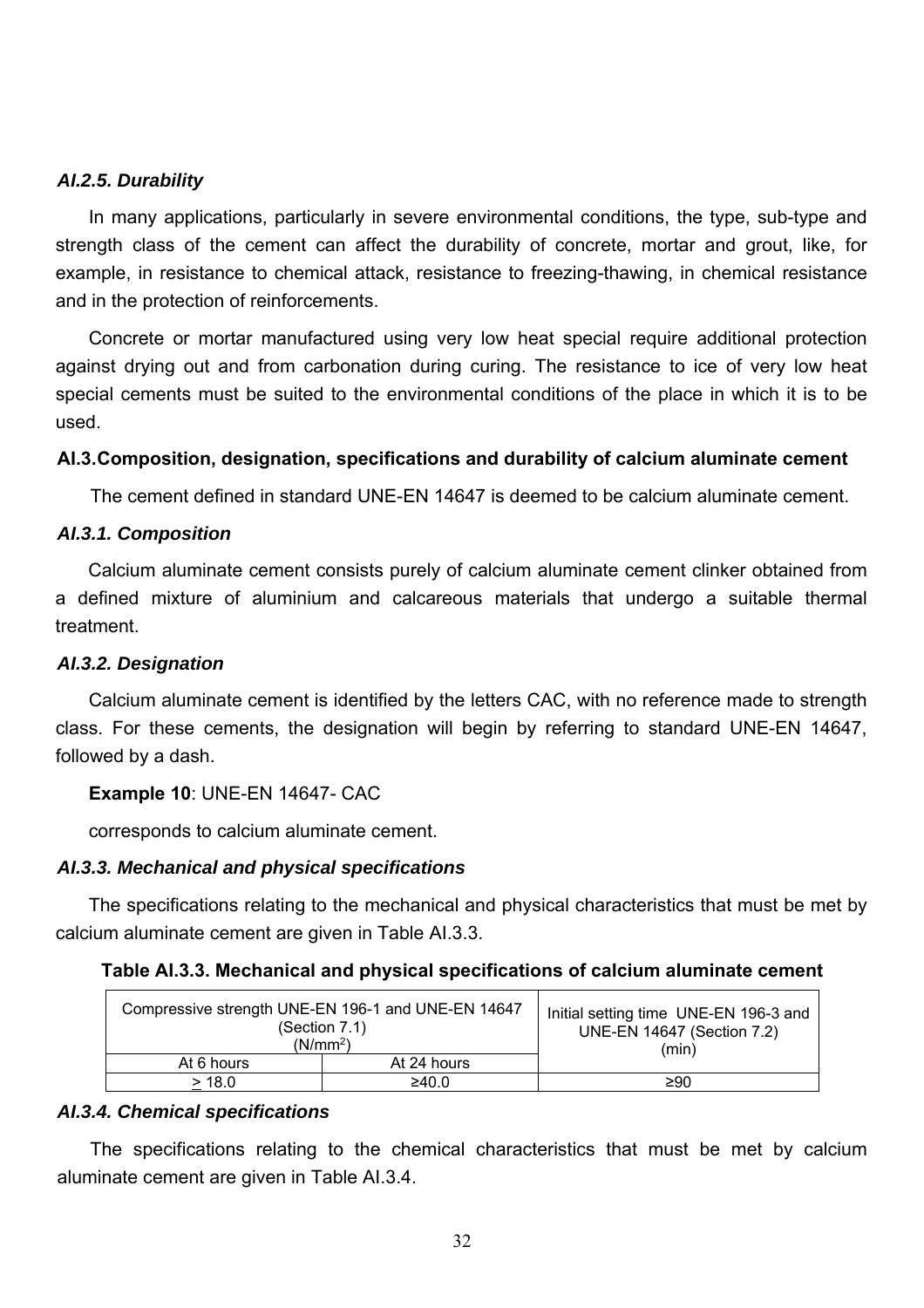| Property                                                                                      | Test reference      | $Re$ quirement <sup>1)</sup>  |
|-----------------------------------------------------------------------------------------------|---------------------|-------------------------------|
| Aluminium content (as $Al_2O_3$ )                                                             |                     | $35\% \leq Al_2O_3 \leq 58\%$ |
| Sulfur content (as $S^2$ )                                                                    |                     | $\leq 0.10 \%$                |
| Chloride ion content                                                                          | <b>UNE-EN 196-2</b> | ≤ 0.10 $%$                    |
| Alkali content $2$ )                                                                          |                     | $\leq 0.4 \%$                 |
| Sulfate content (as SO <sub>3</sub> )                                                         |                     | $\leq 0.5 \%$                 |
| 1)<br>Requirements given as percentages by mass of the final cement.                          |                     |                               |
| 2)<br>Expressed as Na <sub>2</sub> O equivalent (Na <sub>2</sub> O + 0.658 K <sub>2</sub> O). |                     |                               |

## **Table AI.3.4. Chemical specifications of calcium aluminate cement**

# *AI.3.5. Durability*

Calcium aluminate cement develops strength far more quickly than Portland cement, in just a few hours reaching values similar to ones it achieves in 28 days. Over time, strength tends to decline as the conversion process takes place of hydrated calcium aluminates, from its hexagonal structure to the first stages of a thermodynamically stable cubic structure. This process is highly dependent on the water/cement ratio and the temperature during the first 24 hours after installation.

Calcium aluminate cement has good sulfate resistance and strongly resists some aggressive media as long as they are not alkaline. In order to ensure the durability of works built using it, the instructions given in the current Structural Concrete Code and the indications in the Standard UNE-EN 14647, must be applied. With suitable aggregates, refractory mortar and concrete can be manufactured.

# **AI.4. Composition, designation, specifications and durability of masonry cements**

Cements defined in Standard UNE-EN 413-1 are deemed to be masonry cement.

# *AI.4.1. Composition*

Masonry cements consist of Portland cement clinker, inorganic constituents and, where appropriate, additives as shown in Table AI.4.1. Small quantities of calcium sulfate are added to the other constituents of masonry cements during their manufacture in order to control setting.

The inorganic constituents of masonry cements must be materials chosen from:

- natural mineral materials:
- mineral materials used in the clinker manufacturing process or products resulting from this process;
- hydrated or hydraulic lime for construction in accordance with Standard UNE-EN 459-1;
- constituents specified in Standard UNE-EN 197-1;
- inorganic pigments (except those containing carbon black) conforming to Standard UNE-EN 12878.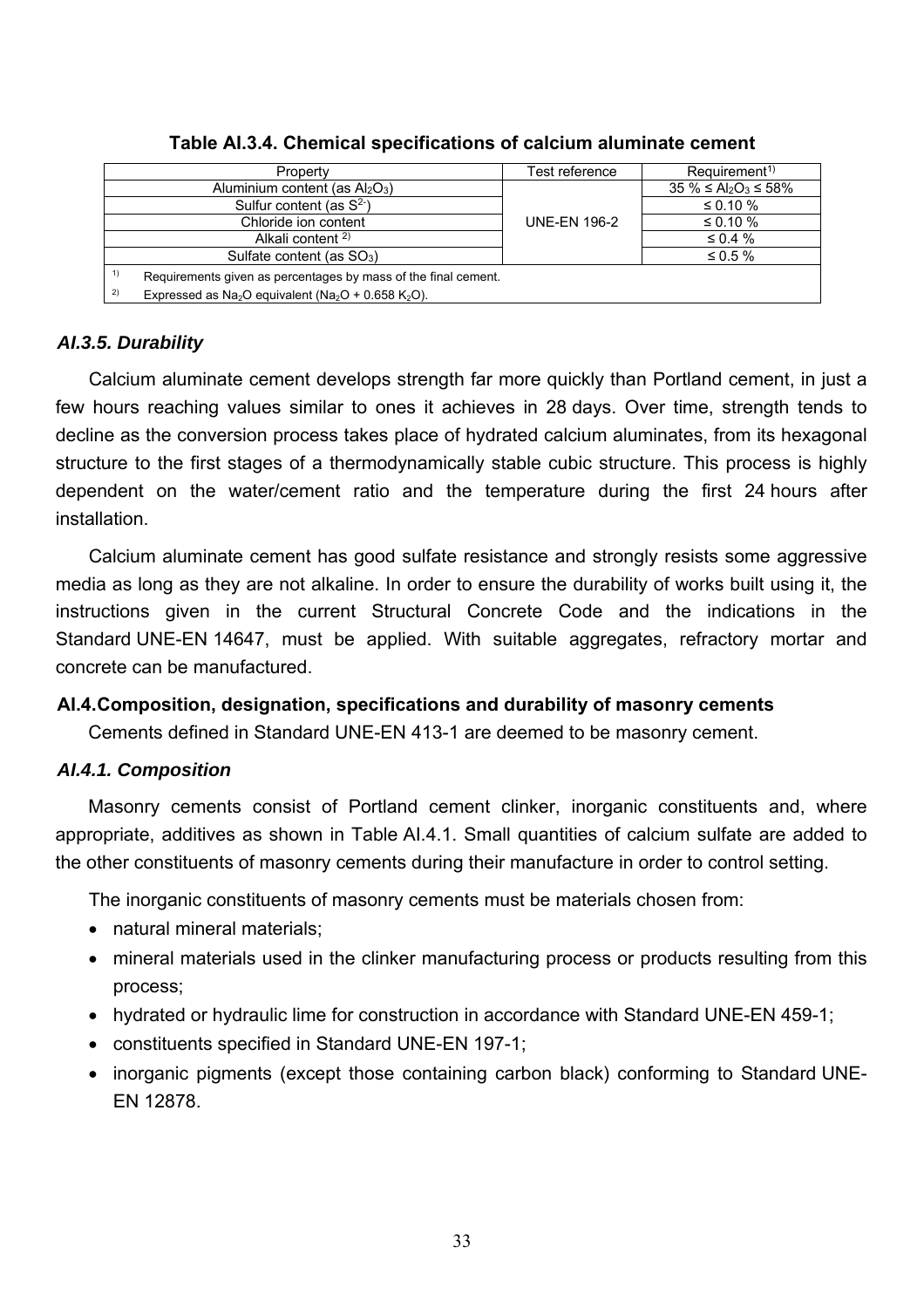|                                                                                                             | Content (% by mass)                                                                   |                         |  |  |  |
|-------------------------------------------------------------------------------------------------------------|---------------------------------------------------------------------------------------|-------------------------|--|--|--|
| Type and strength class                                                                                     | Portland cement clinker                                                               | Additives $1)$ and $2)$ |  |  |  |
| MC 5                                                                                                        | $\geq 25$                                                                             | $\,<\,$                 |  |  |  |
| MC 12.5<br>MC 12.5 $\times$ 3)<br>MC 22.5<br>MC 22.5 $\times$ 3)                                            | $\geq 40$                                                                             | < 1                     |  |  |  |
| 1)<br>Excluding pigments.                                                                                   |                                                                                       |                         |  |  |  |
| 2)<br>The quantity of organic additives on a dry base shall not exceed 0.5 % by mass of the masonry cement. |                                                                                       |                         |  |  |  |
| 3)                                                                                                          | The term X designates a masonry cement that does not contain an air entraining agent. |                         |  |  |  |

**Table AI.4.1. Composition of masonry cements** 

# *AI.4.2. Designation*

Masonry cements are identified by the letters MC, followed by the strength class (5, 12.5 and 22.5) and, where applicable, the letter X to indicate that no air entraining agent has been added. For these cements, the designation will begin by referring to Standard EN 413-1, followed by a dash (see example 11).

# **Example 11**: EN 413-1- MC 12.5 X

corresponds to a masonry cement with strength class 12.5 and without an air entraining agent

# *AI.4.3. Mechanical and physical specifications*

The specifications relating to the mechanical and physical characteristics that must be met by masonry cements according to the type and strength class are given in Table AI.4.3a.

| Type and                                                                                                                                                                                                                                                                                                                                                                          | (N/mm <sup>2</sup> ) UNE-EN 196-1 <sup>1)</sup> | Compressive strength |             | Setting time UNE-<br>EN 413-2 |                               | Fineness on a 90 um<br>sieve UNE 80122 | Soundness UNE-<br>EN 196-3 |
|-----------------------------------------------------------------------------------------------------------------------------------------------------------------------------------------------------------------------------------------------------------------------------------------------------------------------------------------------------------------------------------|-------------------------------------------------|----------------------|-------------|-------------------------------|-------------------------------|----------------------------------------|----------------------------|
| strength<br>class                                                                                                                                                                                                                                                                                                                                                                 | 7 days                                          |                      | 28 days     | principle<br>(min)            | Final <sup>2</sup><br>(hours) | Residue<br>(%)                         | Expansion<br>(mm)          |
| MC 5                                                                                                                                                                                                                                                                                                                                                                              |                                                 | $\geq 5.0$           | $\leq 15$   |                               |                               |                                        |                            |
| MC 12.5                                                                                                                                                                                                                                                                                                                                                                           | $\geq 7$                                        | $\geq 12.5$          | $\leq 32.5$ |                               |                               |                                        |                            |
| MC 12.5 X                                                                                                                                                                                                                                                                                                                                                                         | $\geq 7$                                        | $\geq 12.5$          | $\leq 32.5$ | ≥60                           | ≤15                           | ≤15                                    | ≤10                        |
| MC 22.5                                                                                                                                                                                                                                                                                                                                                                           | $\geq 10$                                       | $\geq$ 22.5          | $\leq$ 42.5 |                               |                               |                                        |                            |
| MC 22.5 X                                                                                                                                                                                                                                                                                                                                                                         | $\geq 10$                                       | $\geq$ 22.5          | $\leq$ 42.5 |                               |                               |                                        |                            |
| 1)<br>The test must be carried out in accordance with Standard UNE-EN 196-1. If at the age of 24 hours, the test prisms do not<br>show sufficient strength, they can be demoulded after 48 hours. Loading speed for test prisms breakage of cements with<br>strength class 5 will be 400 ± 40 N/s. That of Standard UNE-EN 459-2 can be used as an alternative compacting device. |                                                 |                      |             |                               |                               |                                        |                            |
| 2)<br>If the masonry cement initial setting t time is less than 6 hours, no requirement shall be specified for the final setting time.                                                                                                                                                                                                                                            |                                                 |                      |             |                               |                               |                                        |                            |

**Table AI.4.3a. Mechanical and physical specifications of masonry cements** 

Masonry cements are also subject to the specifications established in Table AI.4.3b on fresh mortar. The properties of fresh mortar shall be determined on a mortar of standard consistency obtained for a penetration value of  $35 \pm 3$  mm, determined by applying the reference method defined in Standard UNE EN 413-2. The flow table test is the alternative method.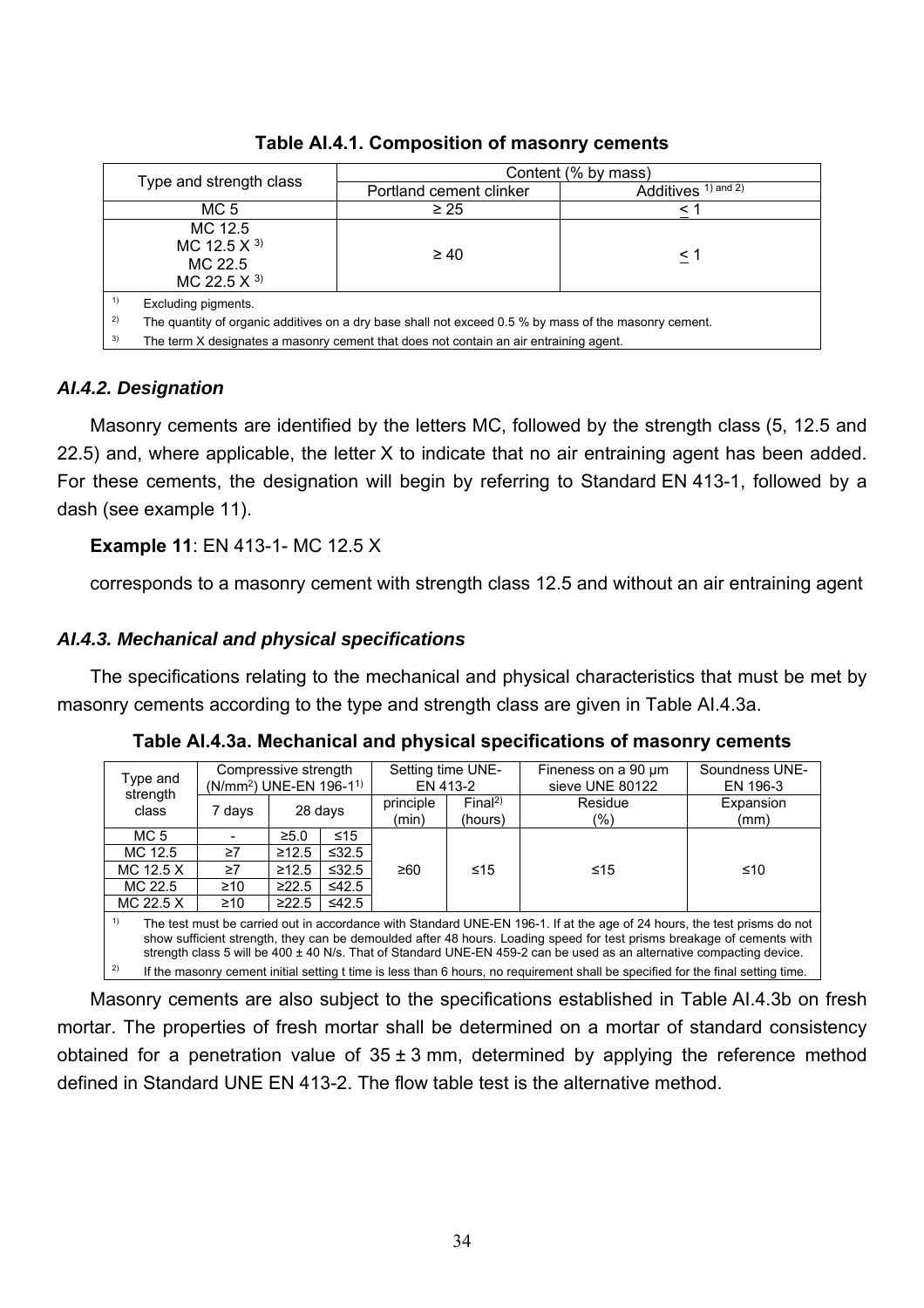| Type and strength class                                                                                      | Air content UNE-EN 413-2<br>(% by volume) | Water retention UNE-<br>EN 413-2<br>(% by mass) |  |
|--------------------------------------------------------------------------------------------------------------|-------------------------------------------|-------------------------------------------------|--|
| MC <sub>5</sub><br>MC 12.5<br>MC 22.5                                                                        | $8 \leq$ air content $\leq 22$            | $\geq 80$                                       |  |
| MC 12.5 X<br>MC 22.5 X                                                                                       | $\leq 6^{1}$                              | $\geq 75$                                       |  |
| 1)<br>The control of the masonry cement manufacturing process ensures that this upper limit is not exceeded. |                                           |                                                 |  |

## **Table AI.4.3b. Specifications for fresh mortar of masonry cements**

# *AI.4.4. Chemical specifications*

The specifications relating to the chemical characteristics that must be met by masonry cements are given in Table AI.4.4.

| Table AI.4.4. Chemical specifications of masonry cements |  |  |  |
|----------------------------------------------------------|--|--|--|
|                                                          |  |  |  |

| Property                                            | Test reference      | Type and class of<br>cement                  | Value (% by mass) |
|-----------------------------------------------------|---------------------|----------------------------------------------|-------------------|
| Sulfate content<br>(expressed as $SO3$ )            | <b>UNE-EN 196-2</b> | MC 5                                         | $\leq 2.5$        |
|                                                     |                     | MC 12.5<br>MC 12.5 X<br>MC 22.5<br>MC 22.5 X | $\leq 3.5$        |
| Chloride content<br>(expressed as Cl <sup>-</sup> ) |                     | MC <sub>5</sub>                              | No requirement    |
|                                                     |                     | MC 12.5<br>MC 12.5 X<br>MC 22.5<br>MC 22.5 X | $\leq 0.10$       |

# *AI.4.5. Durability*

In many applications, particularly in severe environmental conditions, the type and strength class of masonry cement can affect the durability of mortar. The choice of the type of cement for different uses and types of exposure must be in accordance with appropriate standards and/or regulations valid in the place of use of the mortar.

# **AI.5. Reference standards for cements subject to CE marking**

# *AI.5.1. Product standards*

| <b>UNE-EN 197-1:2011</b> | Cement. Part 1: Composition, specifications and<br>conformity criteria for common cements.       |
|--------------------------|--------------------------------------------------------------------------------------------------|
| <b>UNE-EN 14216:2005</b> | Cement. Composition, specifications and conformity<br>criteria of very low heat special cements. |
| UNE-EN 413-1:2011        | Masonry cements. Part 1: Composition, specifications<br>and conformity criteria.                 |
| UNE-EN 14647:2006        | Composition,<br>Calcium<br>aluminate<br>cement.<br>specifications and conformity criteria.       |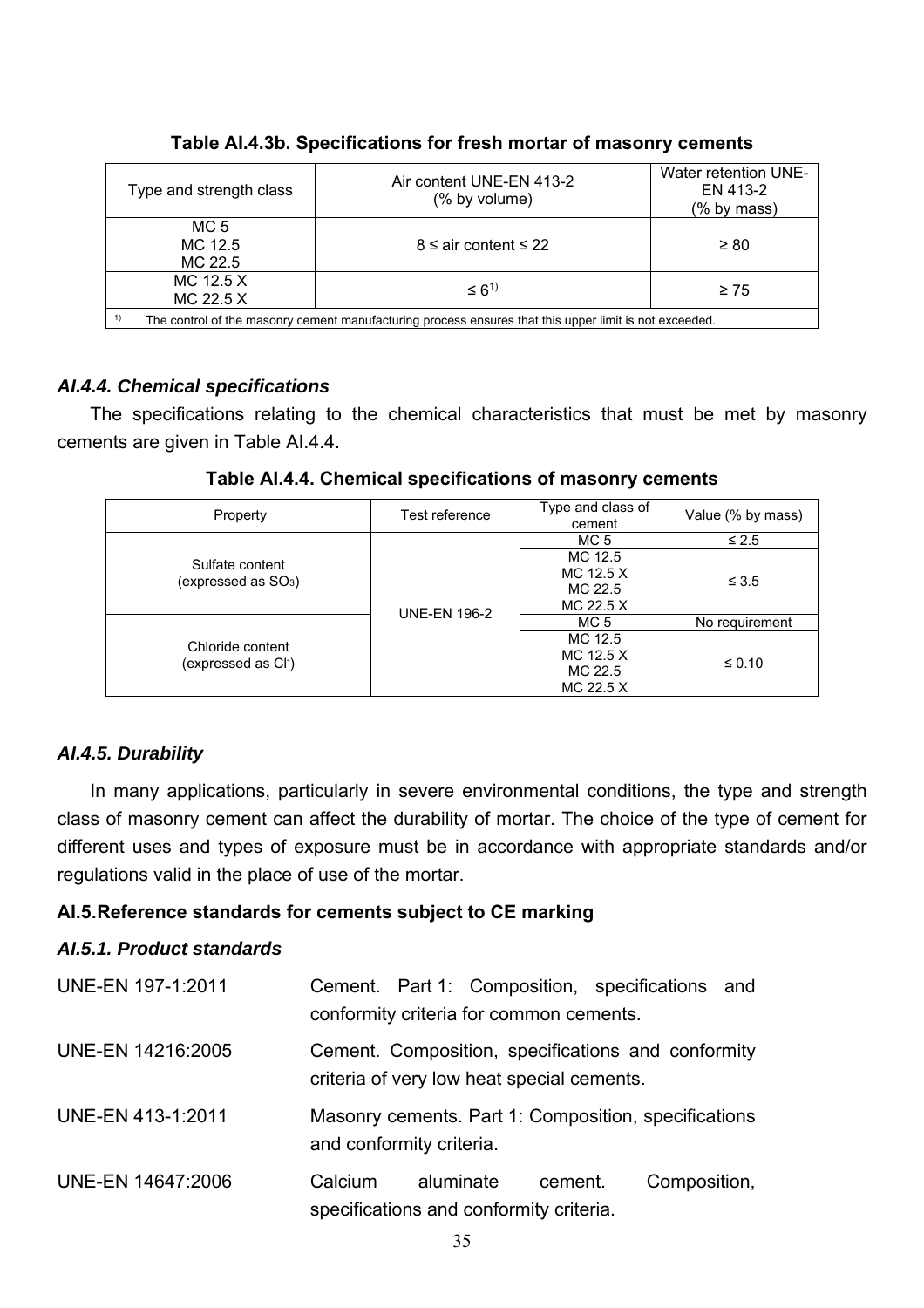# *AI.5.2. Conformity evaluation standards*

UNE-EN 197-2:2014 Cement. Part 2: Conformity evaluation.

# *AI.5.3. Standards on sampling and test methods*

| UNE 80117:2012                       | Methods of testing cement. Physical tests. Colour<br>determination in clinkers and white cements.       |
|--------------------------------------|---------------------------------------------------------------------------------------------------------|
| UNE 80216:2010                       | of testing cement.<br>Quantitative<br><b>Methods</b><br>determination of constituents.                  |
| UNE 80220:2012                       | Methods of testing cement. Chemical analysis.<br>Determining humidity.                                  |
| UNE 80304:2006                       | Cements. Calculations of potential composition of<br>Portland clinker.                                  |
| UNE 80402:2008                       | Cements. Supply conditions.                                                                             |
| UNE 80402:2008/M1:2011               | Cements. Supply conditions.                                                                             |
| UNE-EN 196-1:2005                    | Methods of testing cement. Part 1: Determination of<br>mechanical strength.                             |
| UNE-EN 196-2:2014                    | Methods of testing cement. Part 2: Chemical analysis<br>of cements.                                     |
| <b>UNE-EN 196-</b><br>3:2005+A1:2009 | Methods of testing cement. Part 3: Determination of<br>setting time and soundness.                      |
| UNE-EN 196-5:2011                    | Methods of testing cement. Part 5: Pozzolanicity test<br>for pozzolanic cement.                         |
| UNE-EN 196-6:2010                    | Methods of testing cement. Part 6: Determination of<br>fineness.                                        |
| UNE-EN 196-7:2008                    | Methods of testing cement. Part 7: Methods of taking<br>and preparing samples of cement.                |
| UNE-EN 196-8:2010                    | Methods of testing cement. Part 8: Heat of hydration.<br>Solution method.                               |
| UNE-EN 196-9:2011                    | Methods of testing cement. Part 9: Heat of hydration.<br>Semi-adiabatic method.                         |
| UNE-EN 196-10:2008                   | Methods of testing cement. Part 10: Determination<br>the water-soluble chromium (VI) content of cement. |
| UNE-EN 413-2:2006                    | Masonry cements. Part 2 Test methods                                                                    |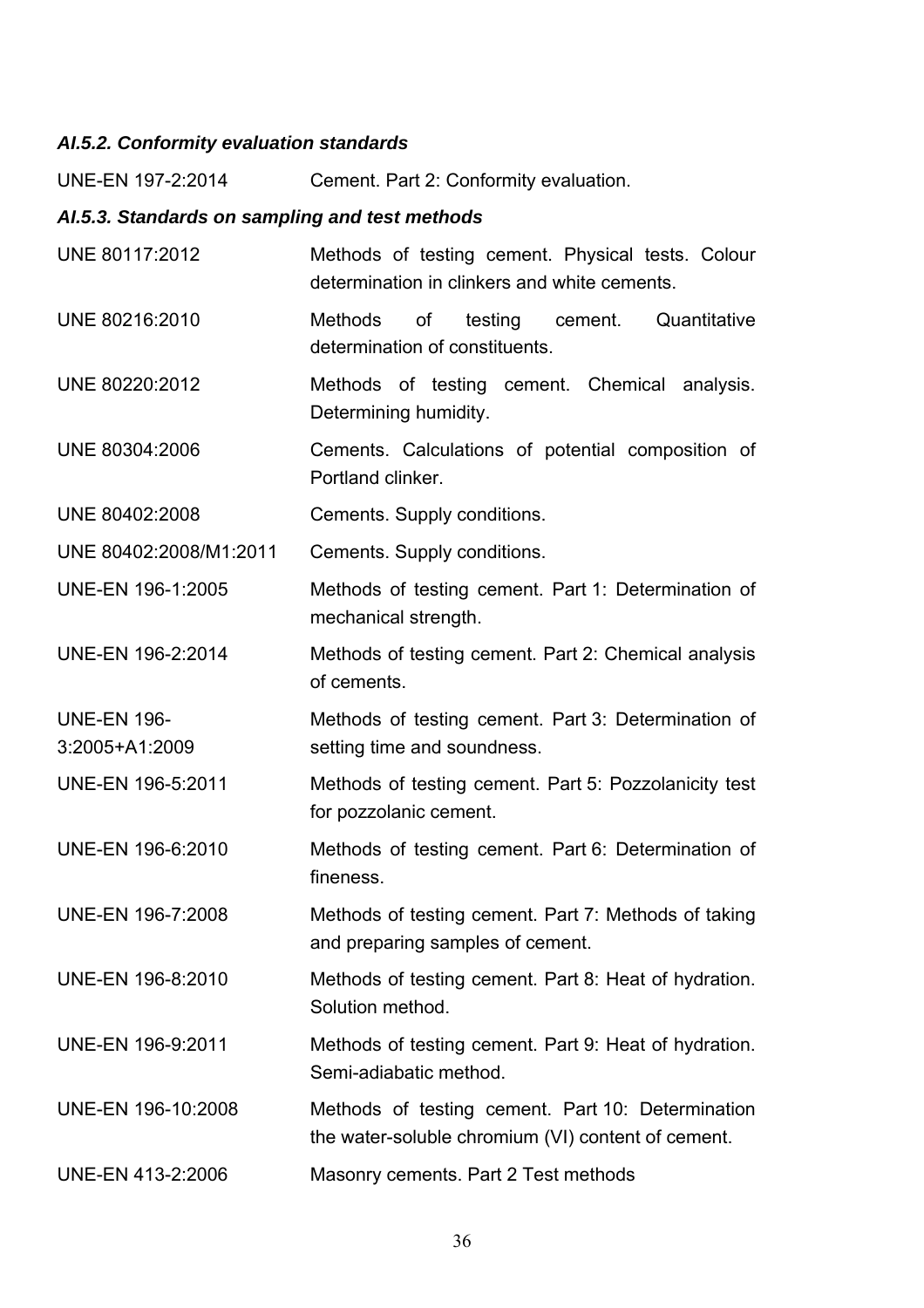*AI.5.4. Other standards* 

| UNE-EN 450-1:2013                  | Fly ash for concrete. Part 1: Definitions, specifications<br>and conformity criteria.                                                          |  |  |  |  |
|------------------------------------|------------------------------------------------------------------------------------------------------------------------------------------------|--|--|--|--|
| UNE-EN 451-1:2006                  | Method of testing fly ash. Part 1: Determination of<br>free calcium oxide content.                                                             |  |  |  |  |
| UNE-EN 459-1: 2011                 | Building lime. Part 1: Definitions, specifications and<br>conformity criteria.                                                                 |  |  |  |  |
| UNE-EN 459-2: 2011                 | Building lime. Part 2: Test methods.                                                                                                           |  |  |  |  |
| UNE-EN 933-9: 2010+A1:2013         | Tests for geometrical properties of aggregates.<br>Part 9: Assessment of fines. Methylene blue test.                                           |  |  |  |  |
| UNE-EN 934-2: 2010+A1:2012         | Admixtures for concrete, mortar and grout. Part 2:<br>Concrete admixtures. Definitions and requirements,<br>conformity, marking and labelling. |  |  |  |  |
| <b>UNE-EN 12878:2007</b>           | Pigments for the colouring of building materials based<br>on cement and/or lime. Specifications and methods of<br>test.                        |  |  |  |  |
| UNE-<br>EN 12878:2007 ERRATUM:2008 | Pigments for the colouring of building materials based<br>on cement and/or lime. Specifications and methods of<br>test.                        |  |  |  |  |
| <b>UNE EN 13639:2002</b>           | Determination of total organic carbon in limestone.                                                                                            |  |  |  |  |
| UNE-EN 13639:2002/AC: 2005         | Determination of total organic carbon in limestone.                                                                                            |  |  |  |  |
| <b>UNE-EN ISO/IEC 17065:2012</b>   | Conformity assessment. Requirements for bodies<br>certifying products, processes and services.<br>(ISO/IEC 17065:2012).                        |  |  |  |  |
| <b>UNE-EN ISO/IEC 17021: 2011</b>  | Conformity assessment. Requirements for bodies<br>providing audits and certification of management<br>system. (ISO/IEC 17021: 2011).           |  |  |  |  |
| <b>UNE-EN ISO 9001:2008</b>        | Quality management systems. Requirements.<br>(ISO 9001:2008).                                                                                  |  |  |  |  |
| UNE-<br>EN ISO 9001:2008/AC:2009   | Quality<br>Requirements.<br>management systems.<br>(ISO 9001:2008/Cor 1:2009).                                                                 |  |  |  |  |
| <b>UNE-EN ISO/IEC 17025:2005</b>   | General requirements for the competence of testing<br>and calibration laboratories.                                                            |  |  |  |  |
| <b>UNE-EN ISO/IEC 17025:2005</b>   | General requirements for the competence of testing                                                                                             |  |  |  |  |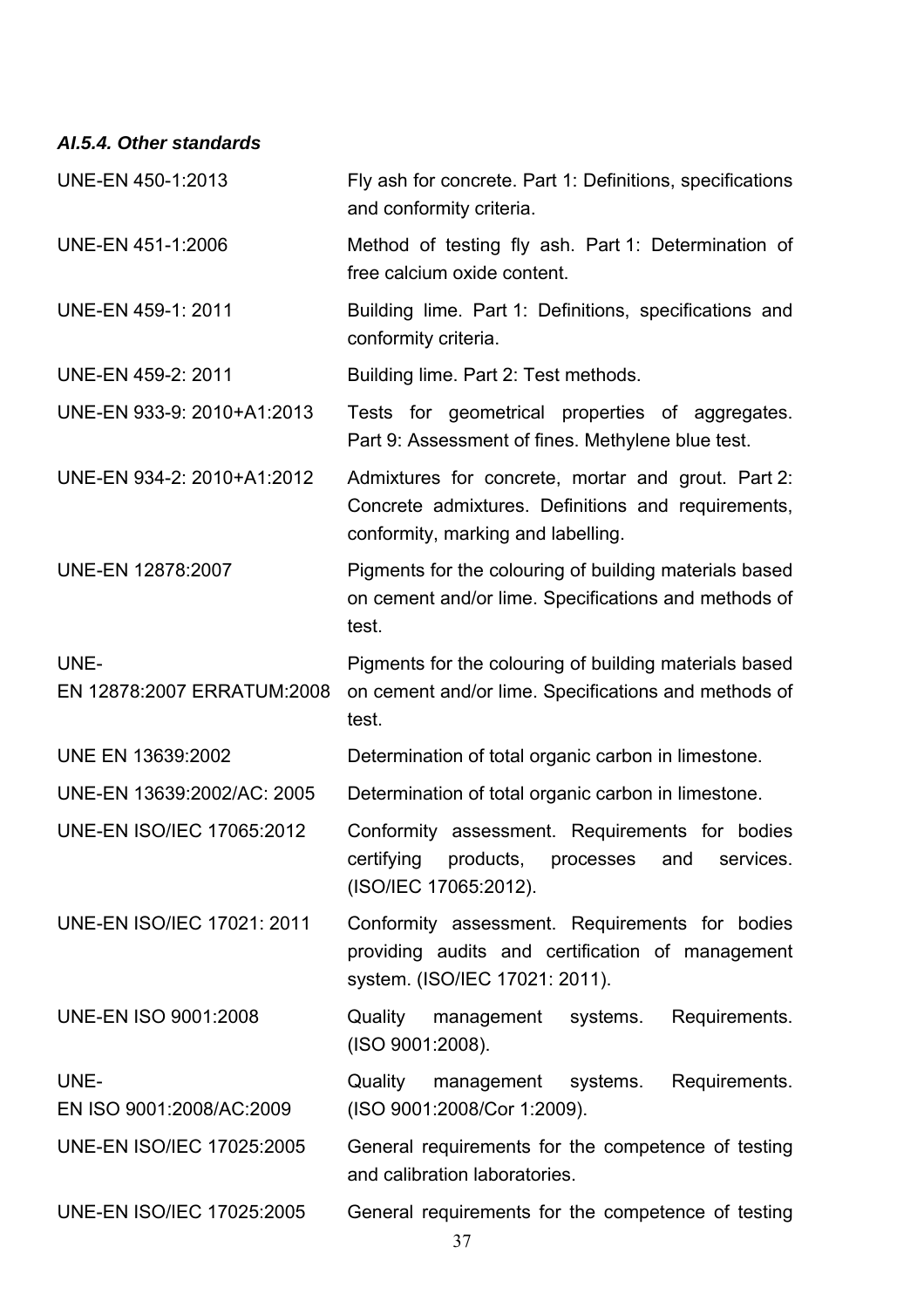| ERRATUM: 2006      | and                         | calibration                                             | laboratories. |
|--------------------|-----------------------------|---------------------------------------------------------|---------------|
|                    |                             | (ISO/IEC 17025:2005/Cor 1:2006).                        |               |
| UNE-ISO 9277: 2009 | gas adsorption. BET method. | Determination of the specific surface area of solids by |               |
|                    |                             |                                                         |               |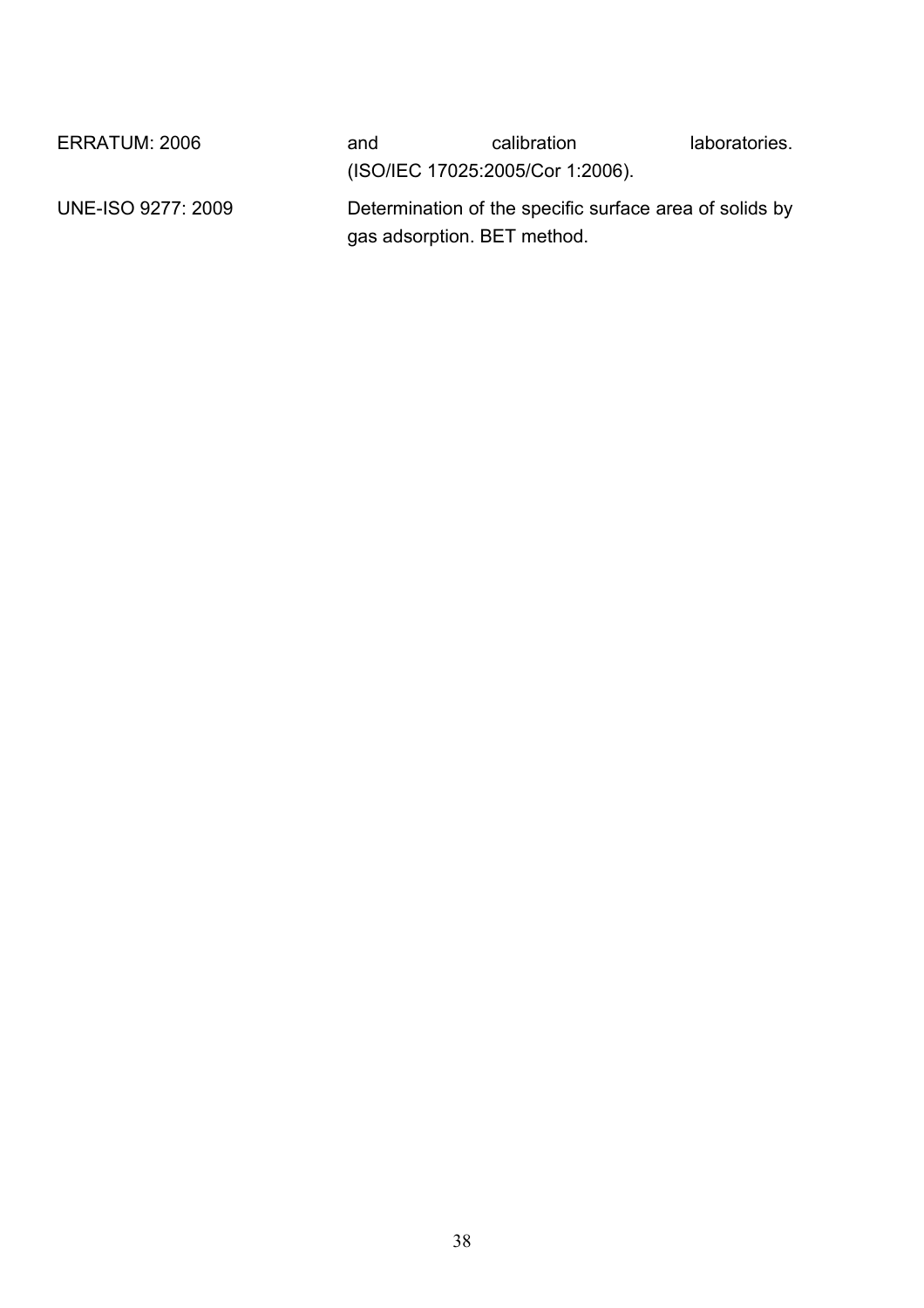# **ANNEX II CEMENTS SUBJECT TO ROYAL DECREE 1313/1988**

## **COMPOSITION, DESIGNATION, SPECIFICATIONS AND STANDARDS OF REFERENCE**

# **AII.1. Composition, designation and specifications of cements subject to Royal Decree 1313/1988**

The cements subject to Royal Decree 1313/1988 are all those with additional characteristics, such as resisting sulfates, sea water or blanching and those with special characteristics, whose characteristics are not defined by any harmonised European standard.

All cements subject to Royal Decree 1313/1988, in turn, have CE markings, except for special purpose cements. Therefore, they must have a designation that is compliant with Royal Decree 1313/1988 and another that is compliant with the CE marking defined in Annex I. For simplification, in certain situations and where there is a lack of space, only the designation compliant with the corresponding UNE Standard may appear. Nonetheless, the box of the CE marking will not be omitted, when applicable.

The composition requirements refer to the sum of all main and minor additional constituents. It is understood that the end cement is the sum of the main and minor additional constituents plus the calcium sulfate necessary and any additives.

## **AII.2. Sulfate resisting cements**

Sulfate resisting cements are those defined in Annex I in relation to Standard UNE-EN 197- 1 (SR) as well as those with the sulfate resisting additional characteristic defined in Standard UNE-EN 80303-1 (SRC).

## *AII.2.1. Composition and specifications*

Sulfate resisting cements are those prepared using a clinker that complies with the conditions described in Table AII.2.1. These cements must also comply with the provisions relative to the type and class as given in Section AI.1.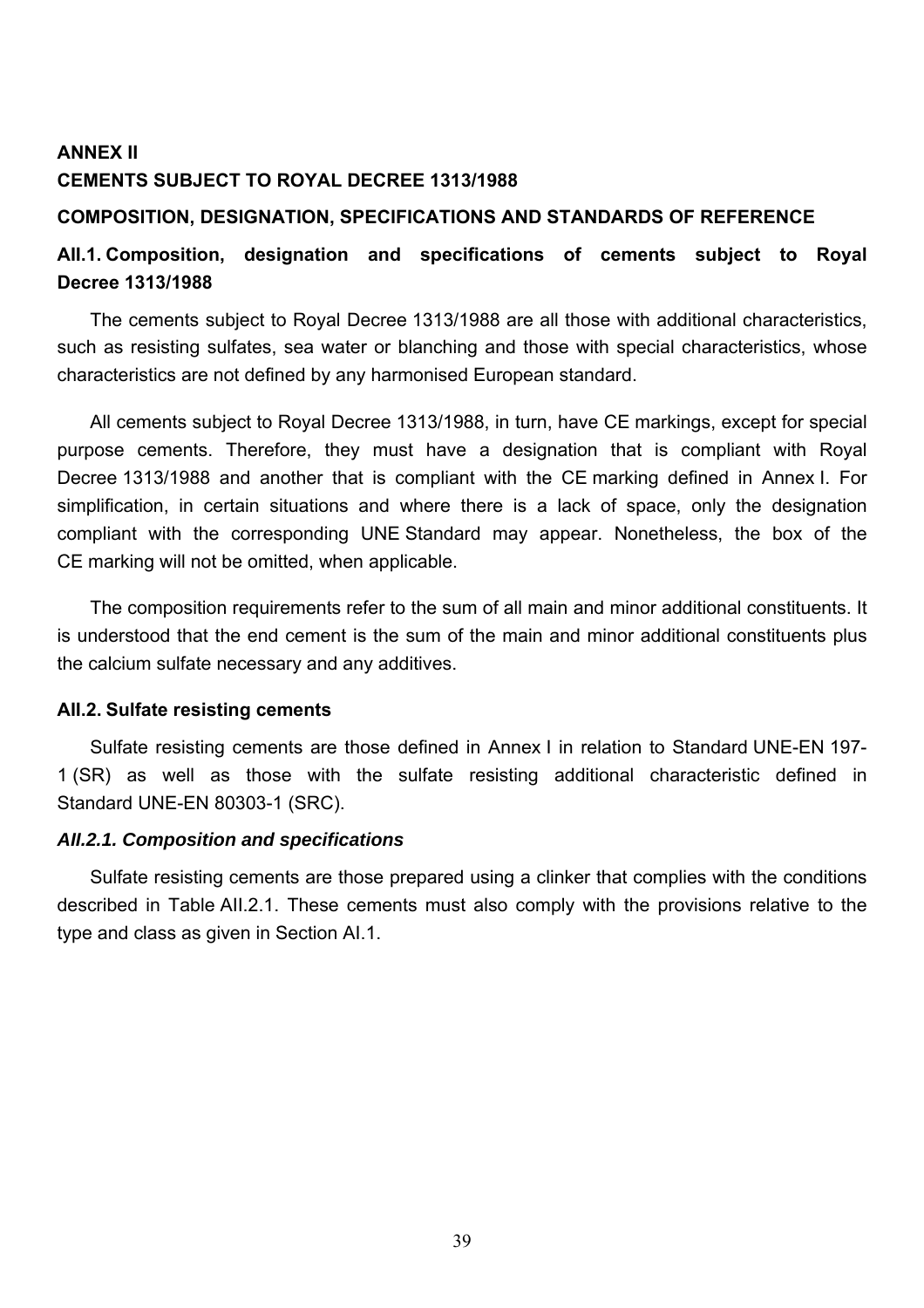| Main   | Name                            |                                                                                                                                                                                                                                                                                                | Designation | Specifications of sulfate resisting<br>cement clinker (SRC) |                        |  |
|--------|---------------------------------|------------------------------------------------------------------------------------------------------------------------------------------------------------------------------------------------------------------------------------------------------------------------------------------------|-------------|-------------------------------------------------------------|------------------------|--|
| types  |                                 |                                                                                                                                                                                                                                                                                                |             | $C3A$ %                                                     | $C_3A \% + C_4AF$<br>% |  |
| Ш      |                                 | With blastfurnace slag (S)                                                                                                                                                                                                                                                                     | $II/A-S$    |                                                             |                        |  |
| Н      | Portland                        |                                                                                                                                                                                                                                                                                                | $II/B-S$    |                                                             |                        |  |
| Н      | cements with                    | With silica fume (D)                                                                                                                                                                                                                                                                           | II/A-D      |                                                             |                        |  |
| Ш      | additives,                      |                                                                                                                                                                                                                                                                                                | $II/A-P$    | $\leq 6.0$                                                  | $\leq 22.0$            |  |
| Ш      | sulfate                         | With natural pozzolana (P)                                                                                                                                                                                                                                                                     | $II/B-P$    |                                                             |                        |  |
| Ш      | resisting<br>With fly ash $(V)$ | II/A-V                                                                                                                                                                                                                                                                                         |             |                                                             |                        |  |
| Ш      |                                 |                                                                                                                                                                                                                                                                                                | $II/B-V$    |                                                             |                        |  |
| Ш      | Cements<br>with<br>additives,   | With blastfurnace slag (S)                                                                                                                                                                                                                                                                     | III/A       | $\leq 8.0$                                                  | $\leq 25.0$            |  |
| $\vee$ | sulfate<br>resisting            | Composite cements<br>(S+P+V)                                                                                                                                                                                                                                                                   | V/A         | $\leq 8.0$                                                  | $\leq 25.0$            |  |
|        | with UNE-EN 196-2.              | The specifications on C <sub>3</sub> A and (C <sub>3</sub> A + C <sub>4</sub> AF) refer to percentages in mass of clinker. The C <sub>3</sub> A and C <sub>4</sub> AF content<br>shall be determined by calculation in accordance with Standard UNE 80304, from tests on clinker in accordance |             |                                                             |                        |  |

**Table AII.2.1. Additional specifications of sulfate resisting cements (SRC)**

The pozzolanic materials that are part of these cements (siliceous fly ash, natural pozzolana and silica fume, as applicable) comply with the following provisions:

- a) the ratio between SiO<sub>2</sub>/(CaO+MgO), as percentage by mass, shall be greater than 3.5, where CaO is the reactive calcium oxide defined in Standard UNE-EN 197-1.
- b) siliceous fly ash or Blaine fine-milled natural pozzolana equivalent to that of the reference cement with a tolerance of  $\pm$  200 cm<sup>2</sup>/g, and mixed in a cement/pozzolanic material proportion of 75/25 by mass shall comply with the Pozzolanicity test after ageing for 7 days, in accordance with Standard UNE-EN 196-5;
- c) the same mixture of 75/25 by mass shall display a compressive strength after ageing for 28 days greater than or equal to 75 per cent of the reference cement strength at the same age (resistant activity index, RAI), in accordance with test method of Standard UNE-EN 196-1.

The reference cement, both for the pozzolanicity test and strength test, will be any of the sulfate resisting Portland cements indicated below and defined in Standard UNE-EN 197-1: CEM I 42.5 R-SR 0, CEM I 42.5 R-SR 3 and CEM I 42.5 R-SR 5.

## *AII.2.2. Designation*

The designation of sulfate resisting cements is similar to that corresponding to the type of homologous cement of those defined in Annex I, omitting the prefix CEM, followed by strength class, the expression "/SRC" and the reference to Standard UNE 80303-1.

**Example 1:** II/A-V 42.5 R/SRC - UNE 80303-1

EN 197-1 - CEM II/A-V 42.5 R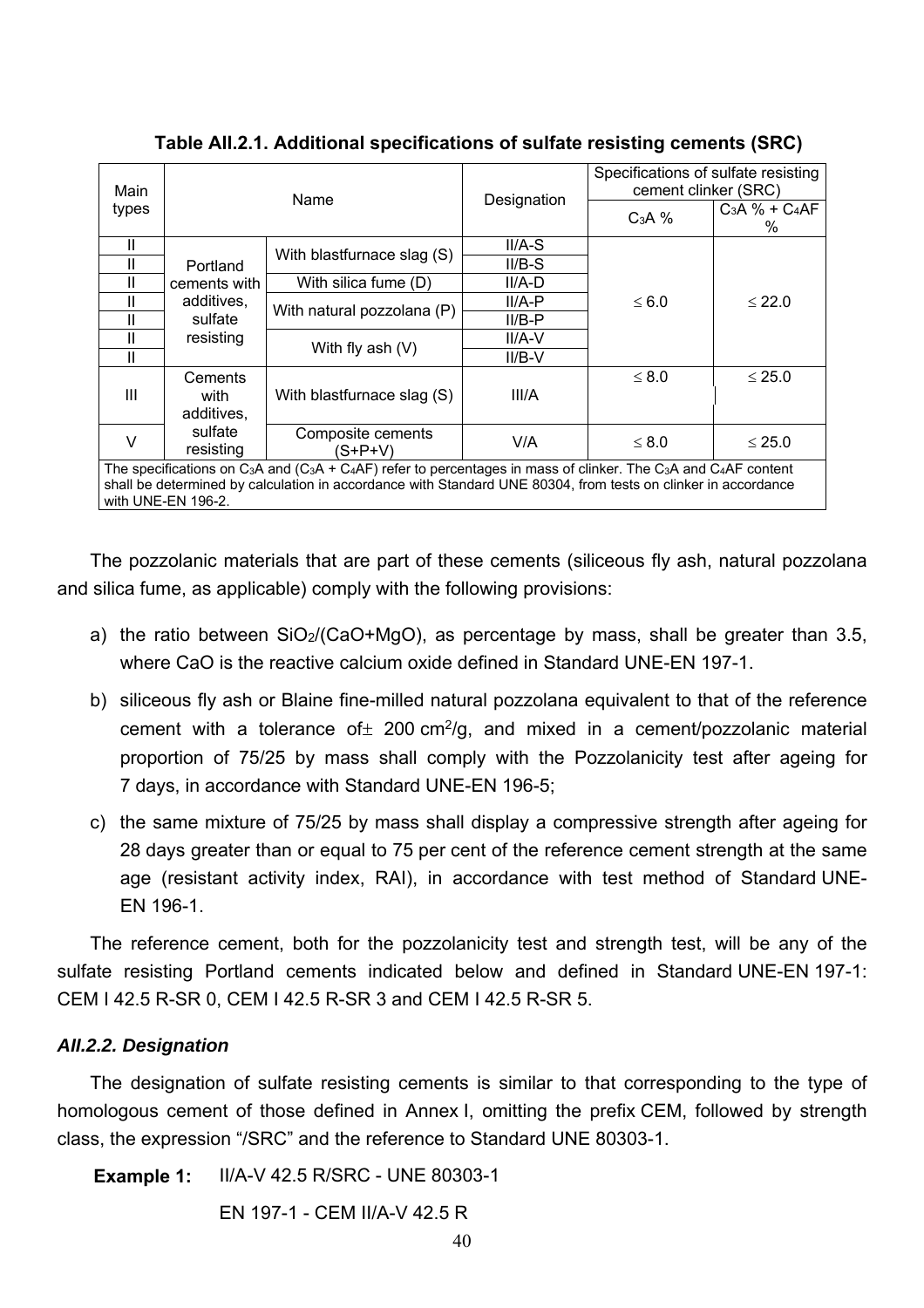corresponds to a Portland cement with fly ash, strength class 42.5, high early strength and sulfate resisting in accordance with Standard UNE 80303-1 (SRC).

**Example 2:** III/A 32.5 L-LH/SRC - UNE 80303-1

EN 197-1 - CEM III/A 32.5 L-LH

 corresponds to a cement with granulated blastfurnace slag, with a content of 36 % to 65 % by mass of granulated blastfurnace slag (S) with strength class 32.5, low early strength, low heat and sulfate resisting, in accordance with Standard UNE 80303-1 (SRC).

## **AII.3. Sea-water resisting cements**

Sea-water resisting cements are those with the additional characteristic of resisting sea water, as defined in Standard UNE 80303-2.

## *AII.3.1. Composition and specifications*

Sea-water resisting cements are those whose composition uses a clinker that complies with the conditions described in Table AII.3.1. These cements must also comply with the provisions relative to the type and class as given in Section AI.1.

The pozzolanic constituents that are part of these cements (siliceous fly ash, natural pozzolana and silica fume, as applicable) comply with the provisions indicated under Section All. 2.1.

|                                                                                                                                                                                                                                                                                                                      | <b>Names</b>                              |                                      |              | Specifications of sea-water<br>resisting cements (MR) |                        |  |
|----------------------------------------------------------------------------------------------------------------------------------------------------------------------------------------------------------------------------------------------------------------------------------------------------------------------|-------------------------------------------|--------------------------------------|--------------|-------------------------------------------------------|------------------------|--|
| <b>Types</b>                                                                                                                                                                                                                                                                                                         |                                           |                                      | Designations | $C3A$ %                                               | $C_3A%$ +<br>$C_4AF$ % |  |
|                                                                                                                                                                                                                                                                                                                      |                                           | Sea-water resisting Portland cements |              | $\leq 5.0$                                            | $\leq 22.0$            |  |
| Ш                                                                                                                                                                                                                                                                                                                    |                                           | With blastfurnace slag (S)           | II/A-S       |                                                       |                        |  |
| Ш                                                                                                                                                                                                                                                                                                                    | Portland                                  |                                      | $II/B-S$     |                                                       |                        |  |
| Ш                                                                                                                                                                                                                                                                                                                    | cements with                              | With silica fume (D)                 | II/A-D       |                                                       |                        |  |
| Ш                                                                                                                                                                                                                                                                                                                    | additives,                                | With natural pozzolana (P)           | II/A-P       | $\leq 8.0$                                            | $\leq 25.0$            |  |
| Ш                                                                                                                                                                                                                                                                                                                    | sea-water                                 |                                      | $II/B-P$     |                                                       |                        |  |
| $\mathsf{I}$                                                                                                                                                                                                                                                                                                         | resisting                                 | With fly ash $(V)$                   | $II/A-V$     |                                                       |                        |  |
| Ш                                                                                                                                                                                                                                                                                                                    |                                           |                                      | II/B-V       |                                                       |                        |  |
| Ш                                                                                                                                                                                                                                                                                                                    |                                           |                                      | III/A        | ≤10.0                                                 | $\leq 25.0$            |  |
| $\mathbf{III}$                                                                                                                                                                                                                                                                                                       | Cements                                   | With blastfurnace slag (S)           | III/B        | None                                                  |                        |  |
| Ш                                                                                                                                                                                                                                                                                                                    | with                                      |                                      | III/C        | None                                                  |                        |  |
| IV                                                                                                                                                                                                                                                                                                                   | additives,                                | Pozzolanic cements                   | IV/A         | ≤8.0                                                  | $\leq 25.0$            |  |
| IV                                                                                                                                                                                                                                                                                                                   | sea-water                                 | (D+P+V)                              | IV/B         |                                                       |                        |  |
| $\vee$                                                                                                                                                                                                                                                                                                               | resisting<br>Composite cements<br>(S+P+V) |                                      | V/A          | $≤ 10.0$<br>$\leq 25.0$                               |                        |  |
| The specifications on C <sub>3</sub> A and (C <sub>3</sub> A + C <sub>4</sub> AF) refer to percentages in mass of clinker. The C <sub>3</sub> A and C <sub>4</sub> AF content<br>shall be determined by calculation in accordance with Standard UNE 80304, from tests on clinker in accordance<br>with UNE-EN 196-2. |                                           |                                      |              |                                                       |                        |  |

**Table AII.3.1. Additional specifications of sea-water resisting cements**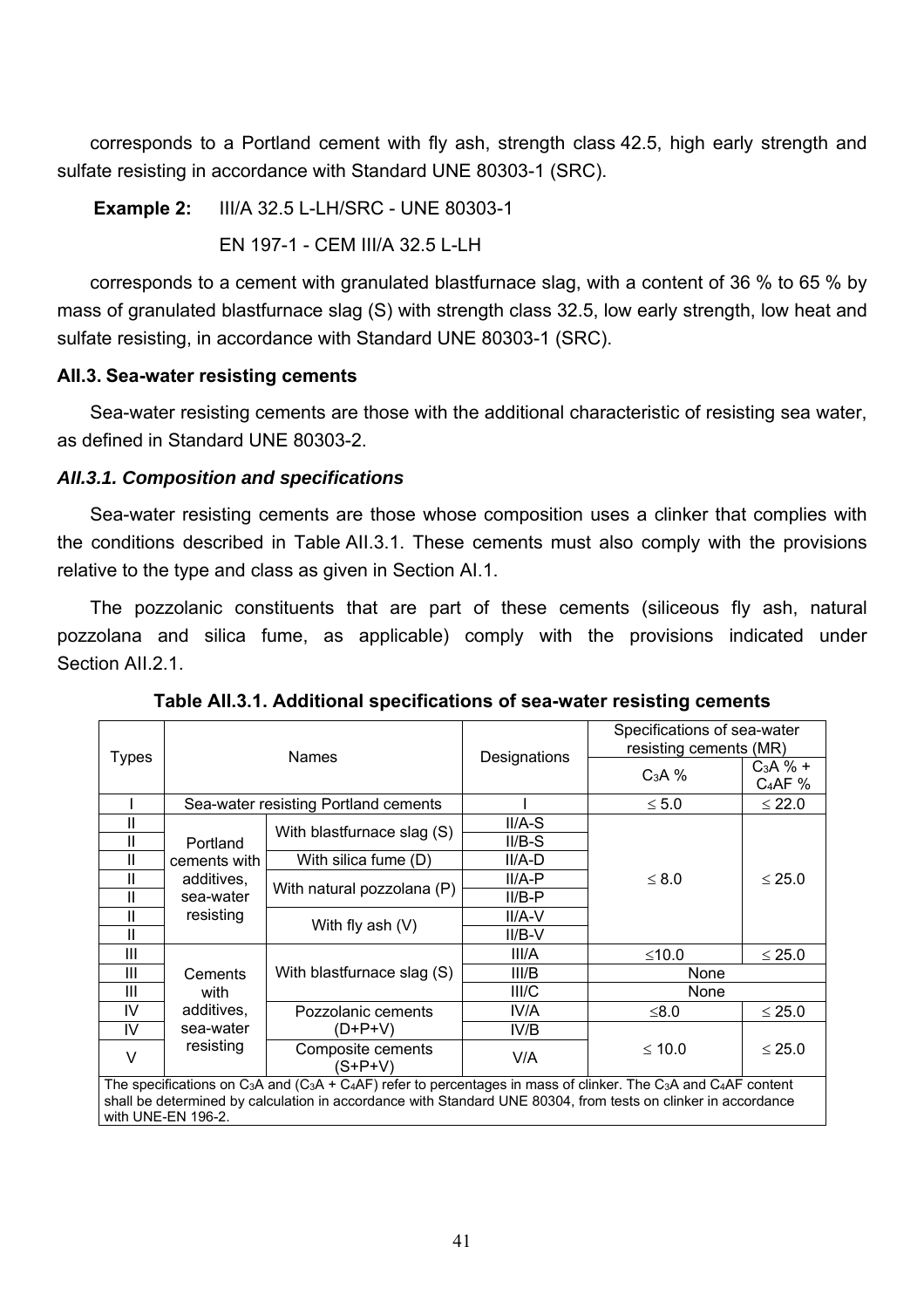#### *AII.3.2. Designation*

Sea-water resisting cements shall be designated in a same way as described in Annex I for the corresponding common cements, omitting the prefix CEM followed by a forward slash (/) and codes (MR) used to identify this additional characteristic and reference to the corresponding UNE Standard.

**Example 3:** III/B 32.5 R/MR - UNE 80303-2

EN 197-1- CEM III/B 32.5 R

 corresponds to a cement with granulated blastfurnace slag, with a content of 66 % to 80 % by mass of granulated blastfurnace slag with strength class 32.5, high early strength and sea-water resisting, in accordance with Standard UNE 80303-2 (MR).

**Example 4:** IV/B (P, V) 32.5 N-LH/MR - UNE 80303-2

EN 197-1 - CEM IV/B (P, V) 32.5 N-LH

corresponds to a pozzolanic cement with natural pozzolana (P) and siliceous fly ash (V), with strength class 32.5, normal early strength, low heat and sea-water resisting, in accordance with Standard UNE 80303-2 (MR).

#### **AII.4. White cements**

determined using the test method of Standard UNE 80117—L<sup>\*</sup> of no less than 87, which are White cements are those with a whiteness - with reference to the CIELAB coordinates defined in Standard UNE 80305 and which comply with Standard UNE-EN 197-1 (see Section AI.1), UNE-EN 14216 (see Section AI.2) or Standard UNE-EN 413-1 (see Section AI.4).

White Portland cement clinker is the essential constituent present in all white cements and is defined in Annex III of this Instruction.

# *AII.4.1. Classification, composition, designation and specifications of white common cements*

### *AII.4.1.1. Classification and composition*

The types, sub-types, denominations and composition correspond to those reported for common cements in Section AI.1.1 of this Instruction.

### *AII.4.1.2. Designation*

White common cements are designated in a similar fashion to that specific in Section AI.1 for the corresponding common cements, replacing the prefix CEM with the prefix BL. If the cement has an additional characteristic (sulfate resisting or sea-water resisting), this will indicated as specified in Sections AII.2.2 and AII.3.2, as applicable.

Lastly, reference will be made to Standard UNE 80305 and the standard corresponding to the additional characteristic, as appropriate.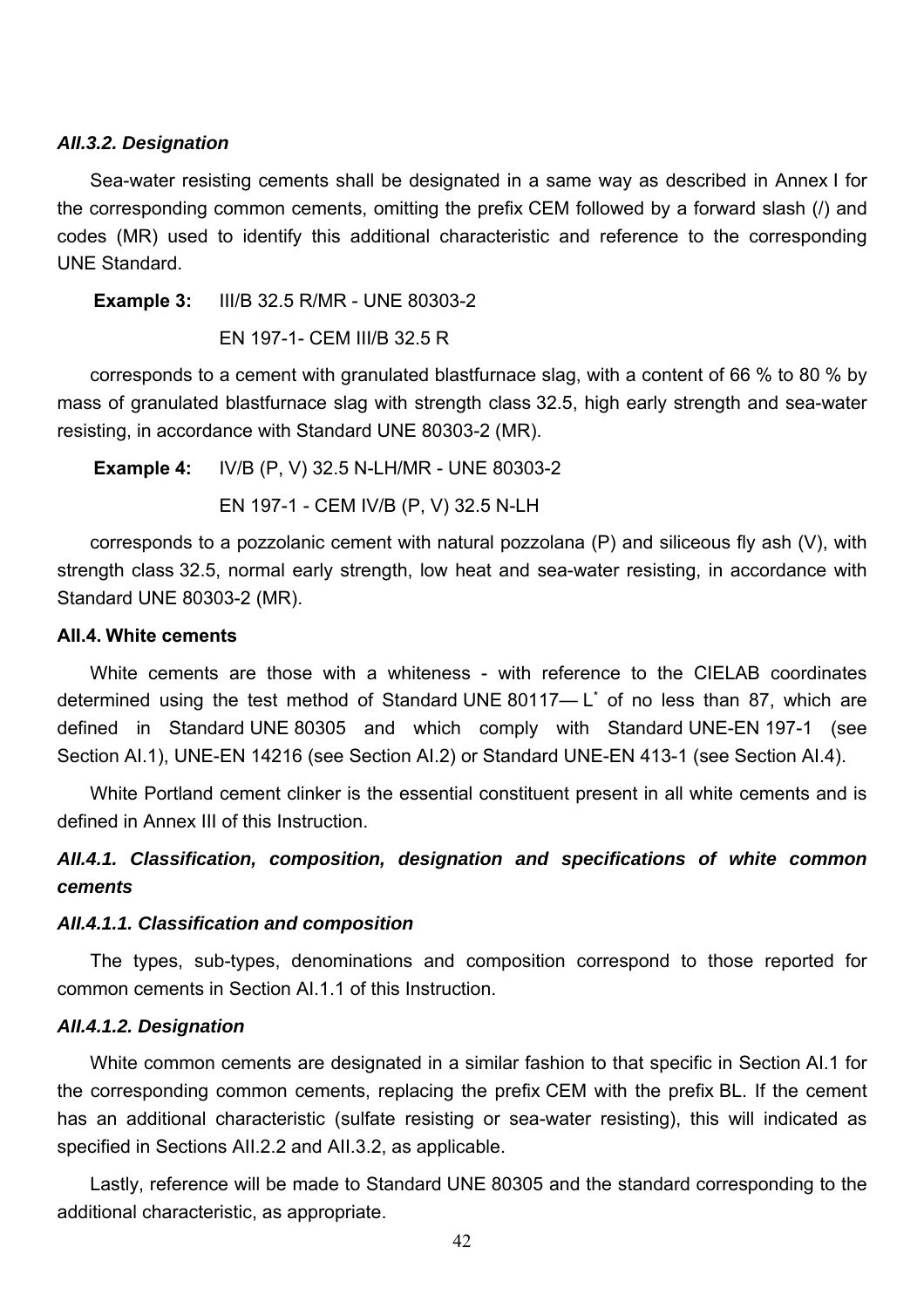**Example 5:** BL I 42.5 R UNE 80305

EN 197-1- CEM I 42.5 R

corresponding to a Portland cement (type I), white, strength class 42.5 and high initial strength.

**Example 6:** BL II/A-L 32.5 N-LH/MR UNE 80305 UNE 80303-2

EN 197-1 - CEM II/A-L 32.5 N-LH

corresponds to a white cement with the addition of between 6 and 21 % lime with a TOC of less than 0.5 % (L), with strength class 32.5, ordinary early strength, low heat and sea-water resisting.

## *AII.4.1.3. Mechanical, physical, chemical and durability specifications*

The mechanical, physical, chemical and durability specifications of white common cements are those indicated in Sections AI.1.3, AI.1.4 and AI.1.5 of this Instruction.

They must also comply with the whiteness requirement specified in Section AII.4.

# *AII.4.2. Classification, composition, designation and specifications of white masonry cements*

## *AII.4.2.1. Classification and composition*

White masonry cement will have strength class 22.5 X and its constituents will comply with that indicated in Section AI.4.1 of this Instruction.

The proportions by mass of the constituents of white masonry cements are as stated in Table All 4 2 1

|                                                                                                 | Content (% by mass)    |                         |  |  |  |
|-------------------------------------------------------------------------------------------------|------------------------|-------------------------|--|--|--|
| Type and strength class                                                                         | White Portland clinker | Additives <sup>1)</sup> |  |  |  |
| BL 22.5 X                                                                                       | $\geq 40$              | $-11)2$                 |  |  |  |
| $1$ Excluding pigments.                                                                         |                        |                         |  |  |  |
| $\vert$ <sup>2)</sup> The organic content shall not exceed 0.5 % expressed as dry product mass. |                        |                         |  |  |  |

**Table AII.4.2.1. Composition of white masonry cement** 

*AII.4.2.2. Designation* 

White masonry cements shall be designated in a similar fashion to that indicated under Section AI.4, replacing the prefix MC with the prefix BL and adding the reference to Standard UNE 80305 at the end.

**Example 7:** BL 22.5 X UNE 80305

EN 413-1- MC 22.5 X

## *AII.4.2.3. Mechanical, physical, chemical and durability specifications*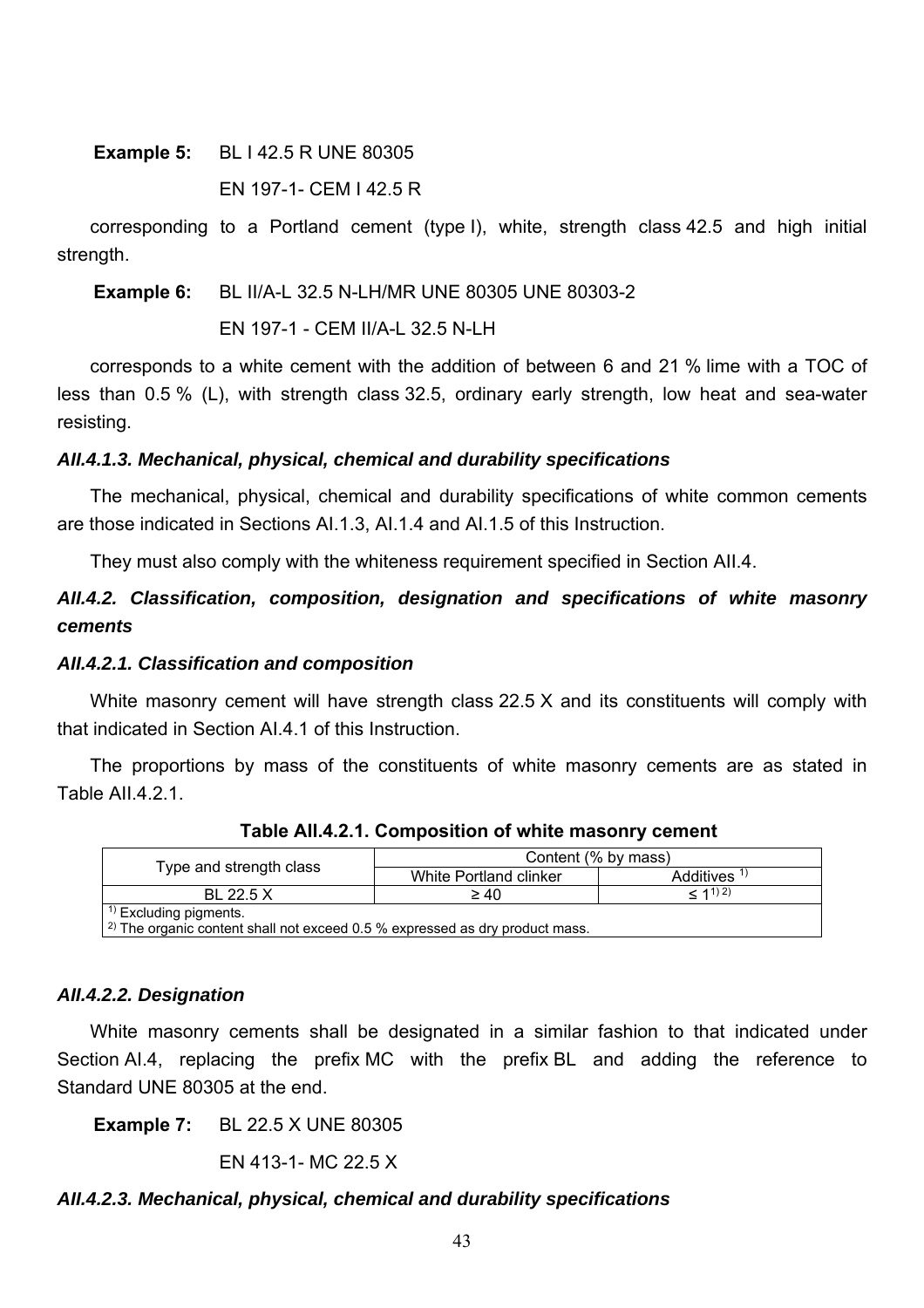The mechanical, physical, chemical and durability specifications of white masonry cement shall be those specified for it in Sections AI.4.3, AI.4.4 and AI.4.5 of this Instruction; it must also comply with the whiteness requirement specified in Section AII.4.

The requirement established in Table AII.4.2.3 in relation to fresh mortar, will also apply. The properties of fresh mortar shall be determined on a paste with normal consistency obtained for a penetration value of  $35 \pm 3$  mm, determined by applying the reference method defined in Standard UNE EN 413-2.

| Type and strength class | Water retention (UNE-EN 413-2)<br>$(%$ , by mass) |
|-------------------------|---------------------------------------------------|
| BL 22.5 X               |                                                   |

### **AII.5. Special purpose cement**

Special purpose cement is as defined in Standard UNE 80307.

### *AII.5.1. Classification and composition*

The proportions by mass of the constituents of white special purpose cement are as specified in Table AII.5.1. The constituents of this cement must comply with the requirements for it as established in Annex III.

Table All.5.1. Special purpose cement: composition and proportion by mass<sup>1) 4)</sup>

| Type     | Name                                                                                                                                                                                                                                                  | Designation | Clinker<br>(K) | Natural<br>pozzolana <sup>2)</sup><br>$e$ slag $(S)$<br>(P) |  | <b>Blastfurnac</b> |         | Siliceous<br>fly ash<br>(V) |  |
|----------|-------------------------------------------------------------------------------------------------------------------------------------------------------------------------------------------------------------------------------------------------------|-------------|----------------|-------------------------------------------------------------|--|--------------------|---------|-----------------------------|--|
| ESP-VI   | Special<br>purpose<br>cement                                                                                                                                                                                                                          | ESP VI-1    | $25 - 55$      | 45-75                                                       |  |                    | $0 - 5$ |                             |  |
| 1)<br>2) | The table values refer to % by mass with respect to the cement core, thereby meaning the clinker and additions, with the<br>exclusion of calcium sulfate (setting regulator) and additives.<br>The natural pozzolana content shall not exceed 40 %.   |             |                |                                                             |  |                    |         |                             |  |
| 3)       | Minor additional constituents may be lime or one or more of the main constituents, unless they are included as such in the<br>cement.                                                                                                                 |             |                |                                                             |  |                    |         |                             |  |
| 4)       | The composition requirements refer to the sum of all main and minor additional constituents. It is understood that the final<br>cement is the sum of the main and minor additional constituents plus the calcium sulfate necessary and any additives. |             |                |                                                             |  |                    |         |                             |  |

## *AII.5.2. Designation*

In the case of special purpose cement, the designation corresponding to the type shall be indicated (ESP VI-1), followed by that relating to the strength class (22.5N – 32.5N – 42.5N) and the reference to Standard UNE 80307.

**Example 8:** ESP VI-1 32.5 N - UNE 80307

corresponds to a special purpose cement, with strength class 32.5 and normal initial strength.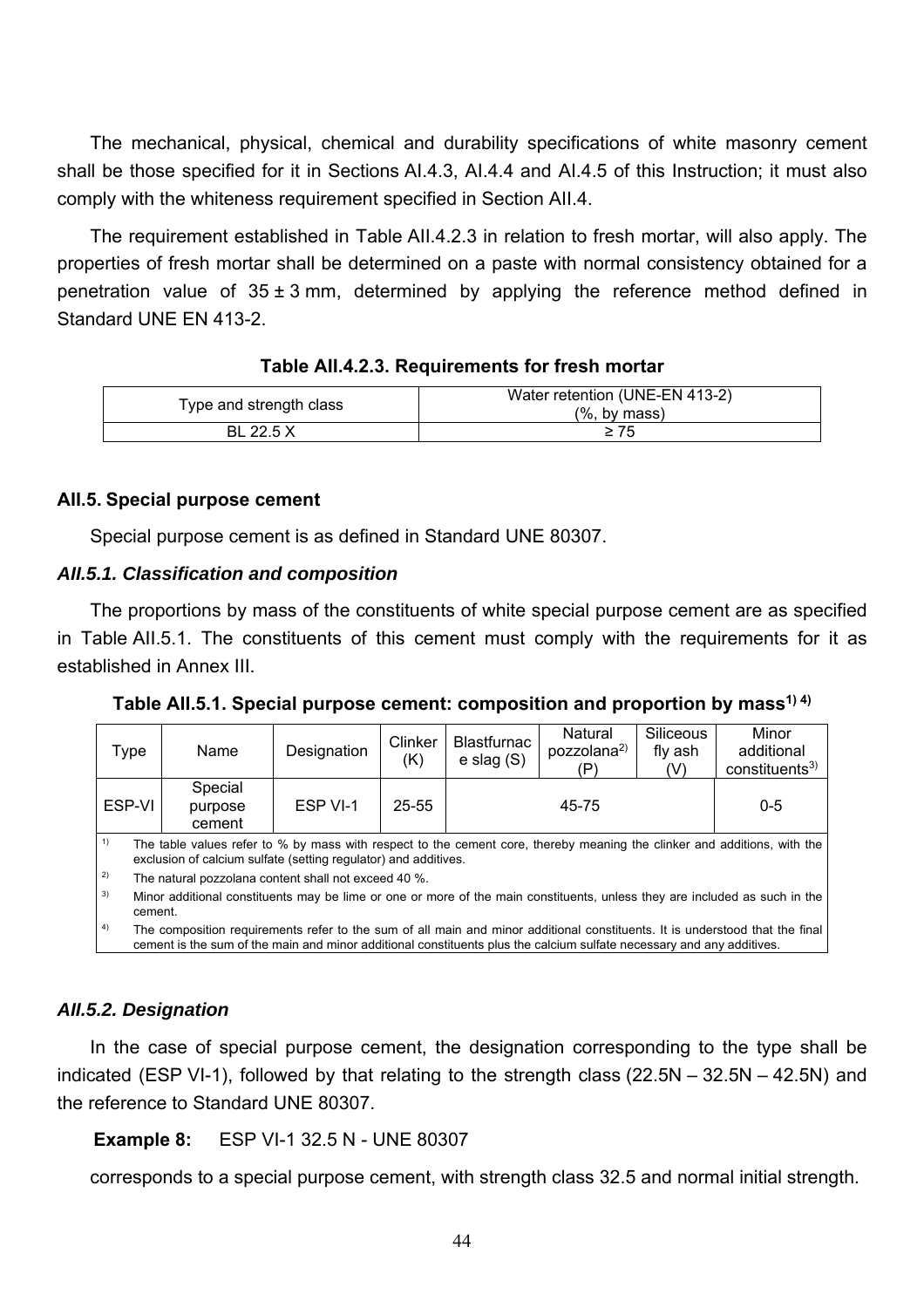## *AII.5.3. Mechanical and physical specifications*

The specifications relating to the mechanical and physical characteristics that must be met by special purpose cements are given in Table AII.5.3.

| Strength class |             | Compressive strength UNE-EN 196-1<br>(N/mm <sup>2</sup> ) | Initial setting<br>time UNE-EN 196-3 | Soundness UNE-<br>EN 196-3 |                     |  |
|----------------|-------------|-----------------------------------------------------------|--------------------------------------|----------------------------|---------------------|--|
|                | 28 days     |                                                           | 90 days                              | (min)                      | (expansion)<br>(mm) |  |
| 22.5N          | > 12.5      | $\leq$ 32.5                                               | > 22.5                               |                            |                     |  |
| 32.5N          | $\geq 22.5$ | $\leq 42.5$                                               | $\geq$ 32.5                          | $\geq 60$                  | $\leq 10$           |  |
| 42.5 N         | $\geq$ 32.5 | $\leq 52.5$                                               | $\geq 42.5$                          |                            |                     |  |

**Table AII.5.3. Mechanical and physical specifications of special purpose cements** 

## *AII.5.4. Chemical specifications*

The specifications relating to the chemical characteristics that must be met by special purpose cements are given in Table AII.5.4.

## **Table AII.5.4. Chemical specifications of special purpose cements**

|                      | Specifications                        |                      |  |  |  |
|----------------------|---------------------------------------|----------------------|--|--|--|
| Type and designation | Sulfate content (as SO <sub>3</sub> ) | Chloride ion content |  |  |  |
|                      | UNE-EN 196-2                          | UNE-EN 196-2         |  |  |  |
| FSP VI-1             | $≤3.5\%$                              | ≤0.10 %              |  |  |  |

## **AII.6. Reference standards for cements subject to Royal Decree 1313/1988**

## *AII.6.1. Product standards*

| UNE 80303-1:2013 | Cements with additional characteristics. Part 1:<br>Sulfate resisting cements.    |
|------------------|-----------------------------------------------------------------------------------|
| UNE 80303-2:2011 | Cements with additional characteristics. Part 2: Sea-<br>water resisting cements. |
| UNE 80305:2012   | White cements.                                                                    |
| UNE 80307:2001   | Special purpose cements.                                                          |
|                  |                                                                                   |

## *AII.6.2. Conformity evaluation standards*

UNE-EN 197-2:2014 Cement. Part 2: Conformity evaluation

## *AII.6.3. Standards on sampling and test methods*

| UNE 80117:2012 | Methods of testing cement. Physical tests. Colour |  |  |  |
|----------------|---------------------------------------------------|--|--|--|
|                | determination in clinkers and white cements.      |  |  |  |

UNE 80216:2010 Methods of testing cement. Quantitative determination of constituents.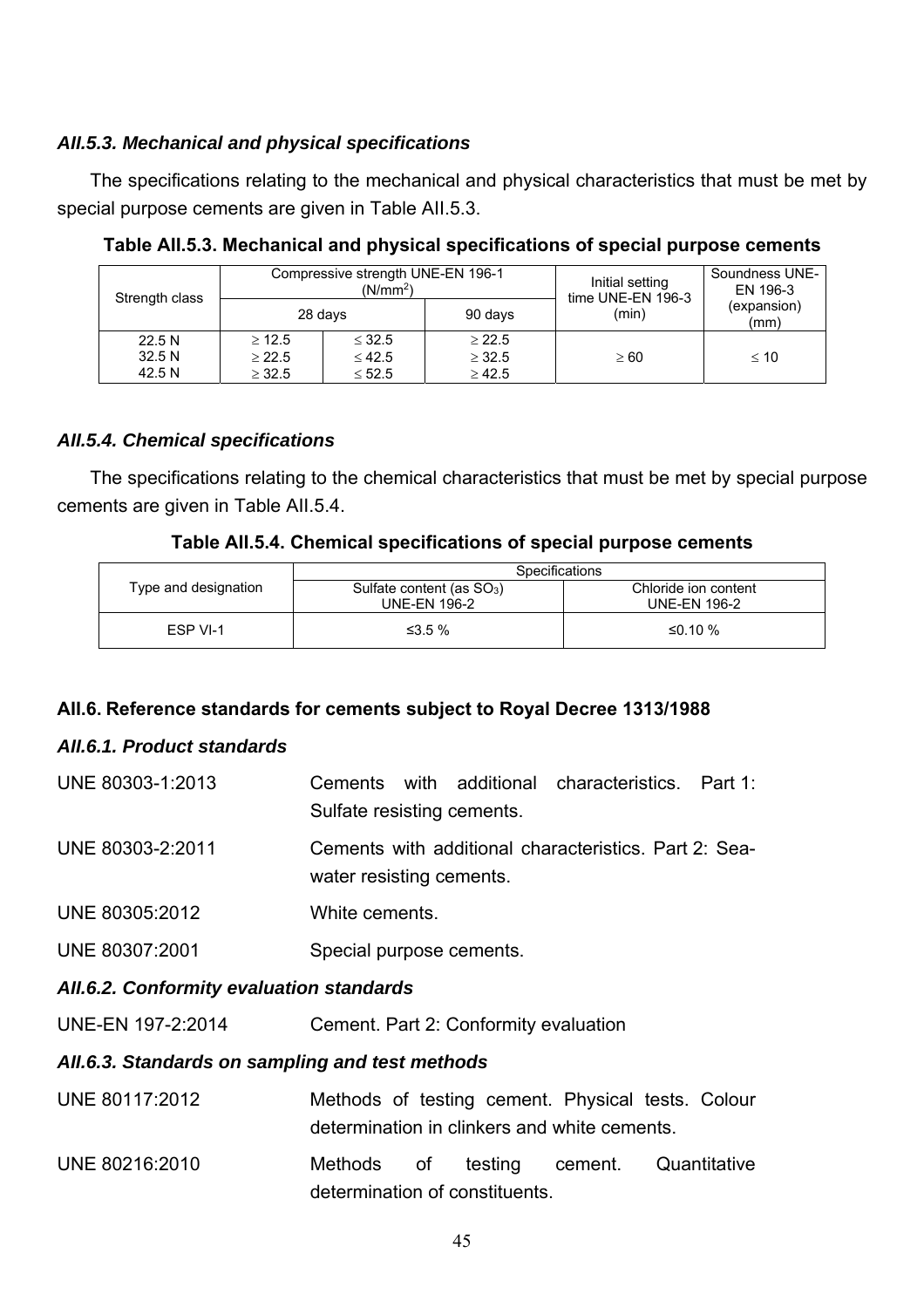| UNE 80220:2012                       | Methods of testing cement. Chemical analysis.<br>Determining humidity.                                           |
|--------------------------------------|------------------------------------------------------------------------------------------------------------------|
| UNE 80304:2006                       | Cements. Calculations of potential composition of<br>Portland clinker.                                           |
| UNE 80402:2008                       | Cements. Supply conditions.                                                                                      |
| UNE 80402:2008/M1:2011               | Cements. Supply conditions.                                                                                      |
| UNE-EN 196-1:2005                    | Methods of testing cement. Part 1: Determination of<br>mechanical strength.                                      |
| UNE-EN 196-2:2014                    | Methods of testing cement. Part 2: Chemical analysis<br>of cements.                                              |
| <b>UNE-EN 196-</b><br>3:2005+A1:2009 | Methods of testing cement. Part 3: Determination of<br>setting time and soundness.                               |
| UNE-EN 196-5:2011                    | Methods of testing cement. Part 5: Pozzolanicity test<br>for pozzolanic cement.                                  |
| UNE-EN 196-6:2010                    | Methods of testing cement. Part 6: Determination of<br>fineness.                                                 |
| UNE-EN 196-7:2008                    | Methods of testing cement. Part 7: Methods of taking<br>and preparing samples of cement.                         |
| UNE-EN 196-8:2010                    | Methods of testing cement. Part 8: Heat of hydration.<br>Solution method.                                        |
| UNE-EN 196-9:2011                    | Methods of testing cement. Part 9: Heat of hydration.<br>Semi-adiabatic method.                                  |
| UNE-EN 196-10:2008                   | Methods of testing cement. Part 10: Determinination<br>of the water-soluble chromium (VI) content of<br>cements. |
| UNE-EN 413-2:2006                    | Masonry cements. Part 2 Test methods                                                                             |
| All.6.4. Other standards             |                                                                                                                  |
| UNE-EN 450-1:2013                    | Fly ash for concrete. Part 1: Definitions, specifications<br>and conformity criteria.                            |
| UNE-EN 451-1:2006                    | Method of testing fly ash. Part 1: Determination of<br>free calcium oxide content.                               |
| UNE-EN 459-1: 2011                   | Building lime. Part 1: Definitions, specifications and<br>conformity criteria.                                   |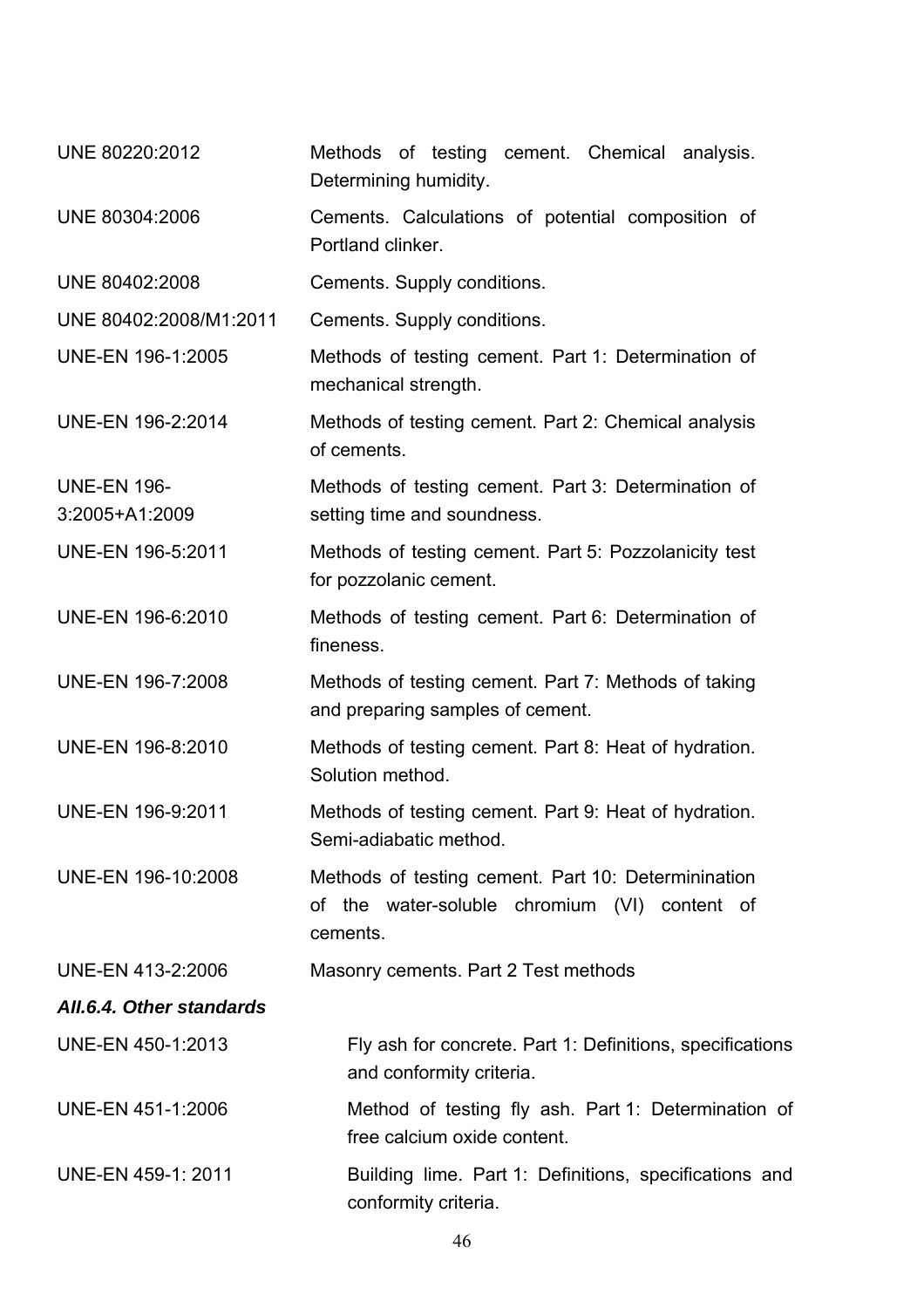| UNE-EN 459-2: 2011                 | Building lime. Part 2: Test methods.                                                                                                           |
|------------------------------------|------------------------------------------------------------------------------------------------------------------------------------------------|
| UNE-EN 933-9: 2010+A1:2013         | Tests for geometrical properties of aggregates.<br>Part 9: Assessment of fines. Methylene blue test.                                           |
| UNE-EN 934-2: 2010+A1:2012         | Admixtures for concrete, mortar and grout. Part 2:<br>Concrete admixtures. Definitions and requirements,<br>conformity, marking and labelling. |
| UNE-EN 12878:2007                  | Pigments for the colouring of building materials based<br>on cement and/or lime. Specifications and methods of<br>test.                        |
| UNE-<br>EN 12878:2007 ERRATUM:2008 | Pigments for the colouring of building materials based<br>on cement and/or lime. Specifications and methods of<br>test.                        |
| UNE EN 13639:2002                  | Determination of total organic carbon in limestone.                                                                                            |
| UNE-EN 13639:2002/AC: 2005         | Determination of total organic carbon in limestone.                                                                                            |
| <b>UNE-EN ISO/IEC 17065:2012</b>   | Conformity assessment. Requirements for bodies<br>certifying<br>products,<br>processes<br>services.<br>and<br>(ISO/IEC 17065:2012).            |
| <b>UNE-EN ISO/IEC 17021: 2011</b>  | Conformity assessment. Requirements for bodies<br>providing audits and certification of management<br>system. (ISO/IEC 17021: 2011).           |
| <b>UNE-EN ISO 9001:2008</b>        | Requirements.<br>Quality<br>management<br>systems.<br>(ISO 9001:2008).                                                                         |
| UNE-<br>EN ISO 9001:2008/AC:2009   | Quality<br>management<br>systems.<br>Requirements.<br>(ISO 9001:2008/Cor 1:2009).                                                              |
| <b>UNE-EN ISO/IEC 17025:2005</b>   | General requirements for the competence of testing<br>and calibration laboratories.                                                            |
| <b>UNE-EN ISO/IEC 17025:2005</b>   | ERRATUM: 2006 General requirements for<br>the<br>competence of testing and calibration laboratories.<br>(ISO/IEC 17025:2005/Cor 1:2006).       |
| UNE-ISO 9277: 2009                 | Determination of the specific surface area of solids by<br>gas adsorption. BET method.                                                         |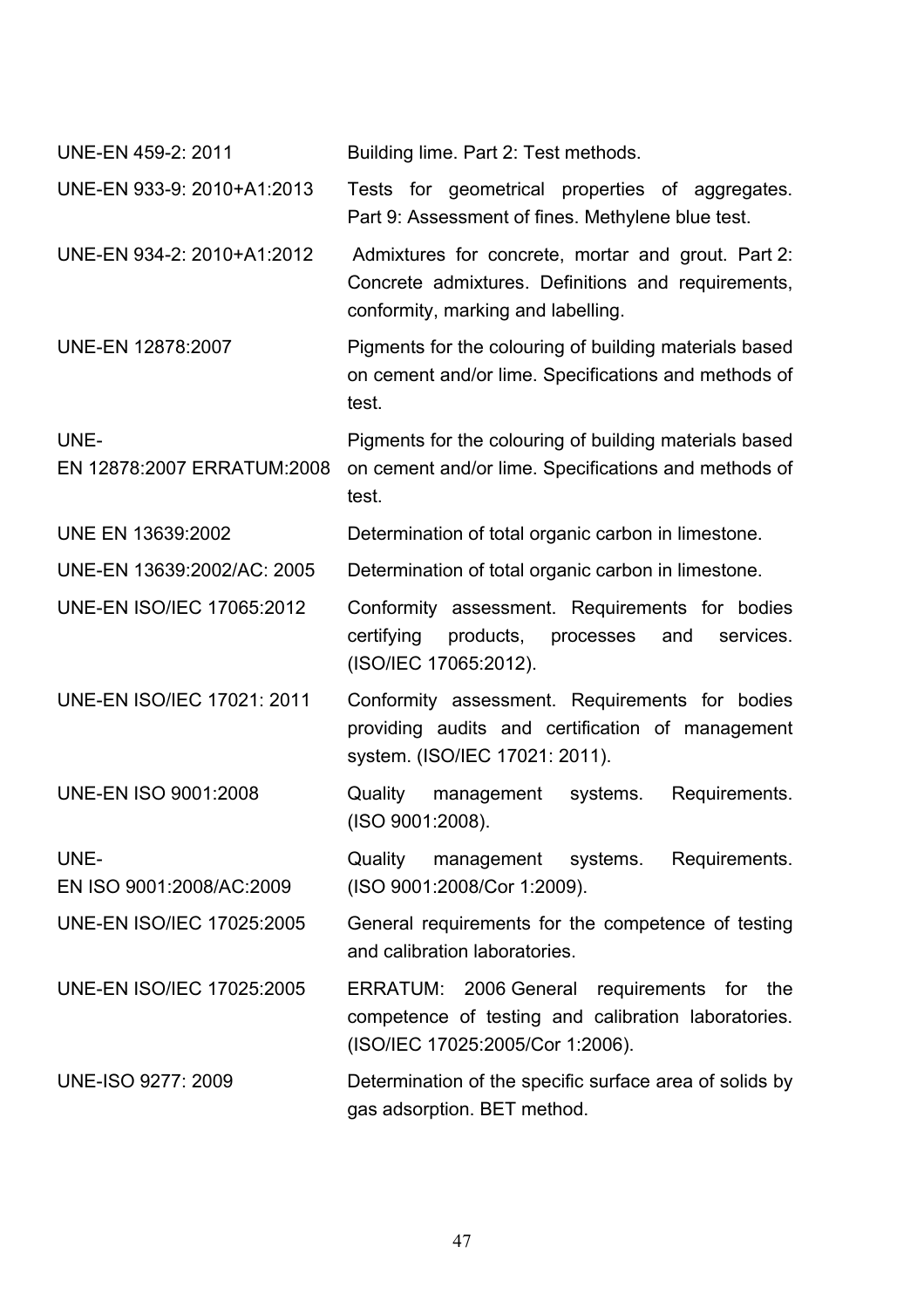# **ANNEX III CEMENT CONSTITUENTS**

### **AIII.1. General**

The specified component requirements shall be determined in accordance with the test methods described in UNE EN 196 series standards.

### **AIII.2. Main constituents**

## *AIII.2.1. Cement clinker*

## *AIII.2.1.1. Portland cement clinker (K)*

Portland cement clinker is obtained by sintering a homogeneous mixture of raw materials (raw, meal, paste or slurry), CaO, SiO<sub>2</sub>, Al<sub>2</sub>O<sub>3</sub>, Fe<sub>2</sub>O<sub>3</sub> and small quantities of other materials.

Portland cement clinker is a hydraulic material that must consist of at least two-thirds by mass of calcium silicates [3CaO.SiO2] and [2CaO.SiO2], with the remainder made up of clinker containing aluminium, iron and other compounds. The ratio by mass (CaO)/(SiO2) shall be no less than 2.0 and the magnesium oxide content (MgO) shall not exceed 5.0 % by mass.

The tricalcium aluminate content (C3A) of the Portland cement clinker used in sulfate resisting common cements types CEM I and CEM IV of Standard UNE-EN 197-1, and types CEM II, CEM III/A and CEM V/A of Standard UNE 80303-1, as well as sea-water resisting cements of Standard UNE 80303-2, must comply with the limits indicated in Tables AI.1.1b., AII.1.1 and AII.3.1, respectively.

It shall be calculated as follows:

If  $A/F > 0.64$  C<sub>3</sub>A = 2.65 A – 1.69 F If  $A/F < 0.64$   $C_3A = 0$ 

where A and F are percentages by mass of  $Al_2O_3$  and  $Fe_2O_3$ , respectively of the clinker, determined in accordance with Standard EN 196-2.

Additionally, the tricalcium aluminate and tetracalcium ferritoaluminate content  $(C_3A + C_4AF)$ of the Portland cement clinker used in sulfate resisting cements and sea-water resisting cements of Standards UNE 80303-1 and UNE 80303-2, respectively, shall comply with the limits specified for each in the Tables AII.1.1 and AII.3.1.

Tetracalcium ferritoaluminate is calculated as follows:

If A/F > 0.64 
$$
C_4AF = 3.04 F
$$
  
\nIf A/F  $< 0.64$   $C_4AF = 4.77 A$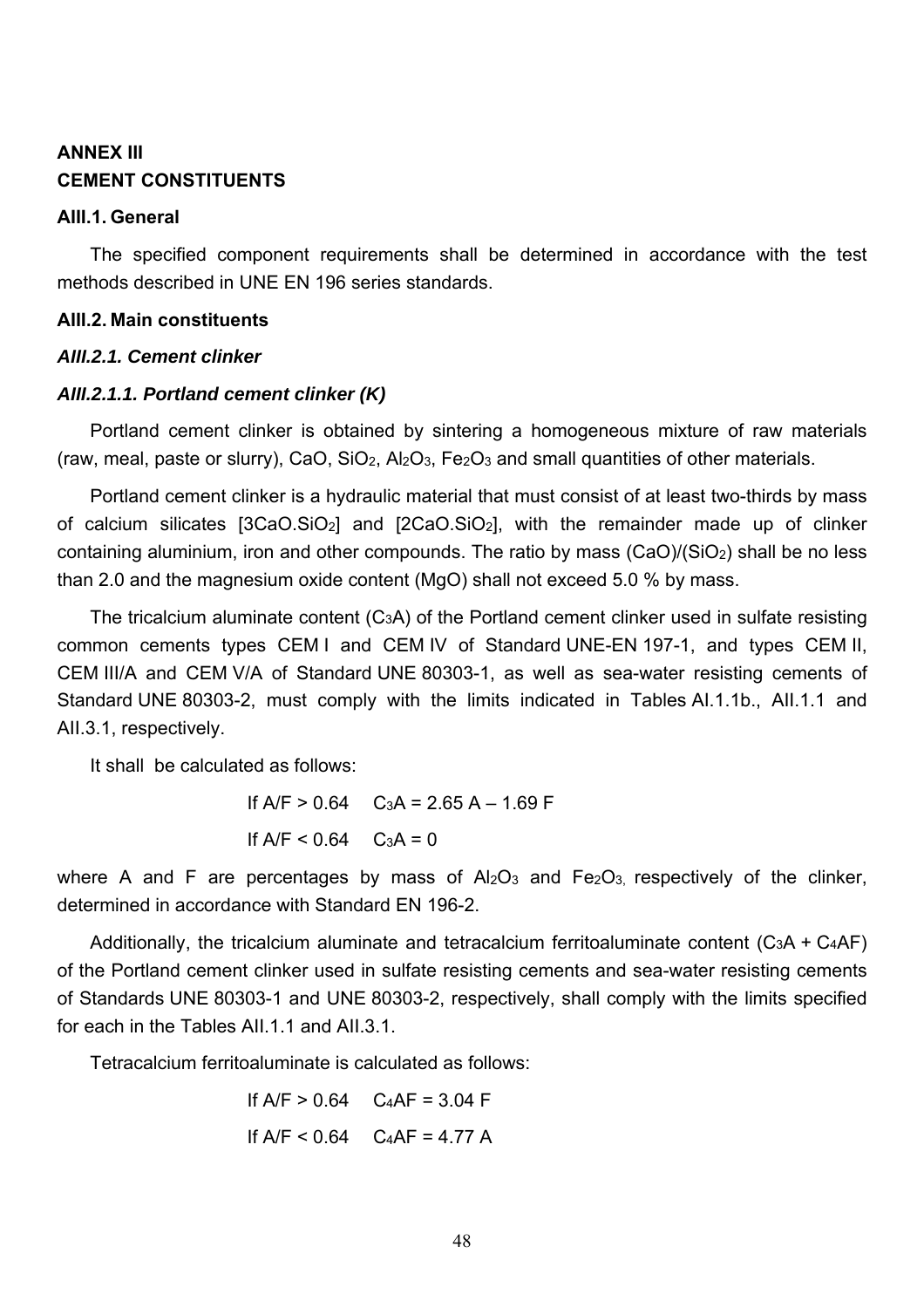# *AIII.2.1.2. Portland cement clinker (K) used in sulfate resisting cements and in sea-water resisting cements*

The additional specifications for sulfate resisting and sea-water resisting common cements, insofar as the clinker, limits to tricalcium aluminate content and the sum of its tricalcium aluminate and tetracalcium ferritoaluminate contents, are given in Tables AII.1.1 and AII.2.1 of this Instruction.

### *AIII.2.1.3. White Portland cement clinker (K)*

White Portland cement clinker is the essential component present in all white cements. Its requirements are defined in Standard UNE-EN 197-1 and, moreover, must have a whiteness of L\* ≥ 87, measured in accordance with Standard UNE 80117.

### *AIII.2.1.4 Calcium aluminate cement (K) clinker*

 a homogeneous mixture of aluminous and calcareous materials containing elements normally Calcium aluminate clinker is a hydraulic material that is obtained by the melting or sintering of expressed in the form of oxides. The main elements are oxides of aluminium, calcium and iron  $(AI<sub>2</sub>O<sub>3</sub>, CaO, Fe<sub>2</sub>O<sub>3</sub>)$ , and small quantities of oxides of other elements (SiO<sub>2</sub>, TiO<sub>2</sub>, S<sup>=</sup>, SO<sub>3</sub>, Cl<sup>-</sup>, Na<sub>2</sub>O, K<sub>2</sub>O, etc.). The main mineral component is monovalent calcium aluminate (CaO.Al<sub>2</sub>O<sub>3</sub>).

### *AIII.2.2. Granulated blastfurnace slag (S)*

Granulated Blastfurnace slag is obtained by rapid cooling of a slag that is smelted and of suitable composition, obtained by smelting iron ore in a blastfurnace. It is normally referred to as granulated slag, to distinguish it from other forms obtained using other cooling systems. At least two thirds of its mass consists of glass slag and it has hydraulic properties when suitably activated.

 In granulated blastfurnace slag, the mass ratio (CaO + MgO)/(SiO2) shall exceed 1.0 and the sum of calcium, magnesium and siliceous oxides  $(CaO + MgO + SiO<sub>2</sub>)$  can be no less than two thirds of its mass. The remainder contains aluminium oxide  $(AI_2O_3)$  together with small quantities of other compounds.

## *AIII.2.3. Pozzolanic materials (P, Q)*

### *AIII.2.3.1. General*

Pozzolanic materials are natural substances siliceous or silico-aluminous composition or a combination thereof.

Pozzolanic materials do not harden in themselves when mixed with water, but when finely ground, in the presence of water they react, at normal ambient temperature, with dissolved calcium hydroxide [Ca(OH)2] to form calcium silicate and calcium aluminate compounds able to develop strength. These compounds are similar to those that form when hydraulic materials harden.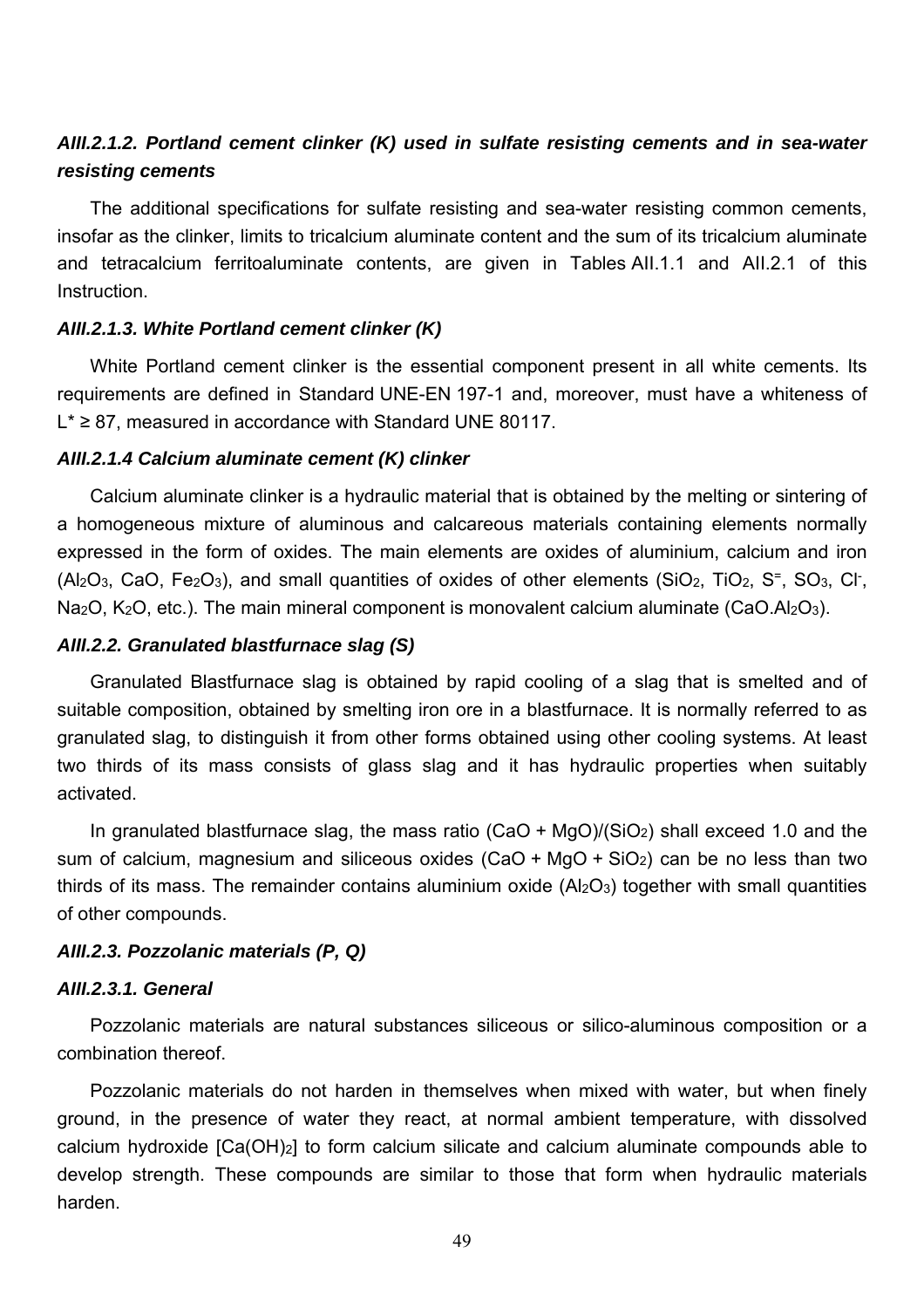Pozzolana consists essentially of reactive silicon dioxide (SiO<sub>2</sub>) and aluminium oxide (Al<sub>2</sub>O<sub>3</sub>). The remainder contains iron oxide ( $Fe<sub>2</sub>O<sub>3</sub>$ ) and other oxides. The proportion of reactive calcium oxide is not particularly important to hardening. Reactive silicon dioxide content  $(SiO<sub>2</sub>)$  shall be no less than 25 % by mass.

Pozzolanic materials shall be correctly prepared, i.e. selected, homogenised, dried or heat treated and comminuted, depending on their state of production or supply.

### *AIII.2.3.2. Natural pozzolana (P)*

 Natural pozzolana is usually a material of volcanic origin or from sedimentary rocks with suitable chemical and mineralogical composition.

In order to be able to use it in sulfate resisting cements (SRC) and sea-water resisting cements (MR) - in compliance respectively with Standards UNE 80303-1 and UNE 80303-2 natural pozzolana must comply with the specifications laid down in sea-water resisting AII.2.1 on its composition, pozzolanicity and index of activity resistant.

### *AIII.2.3.3. Natural calcined pozzolana (Q)*

Natural calcined pozzolana is a material of volcanic origin, from clay, shale or sedimentary rocks, activated by thermal treatment.

## *AIII.2.4. Fly ash (V, W)*

## *AIII.2.4.1. General*

Fly ash is obtained by electrostatic or mechanical precipitation of dust-like particles from the gases from fumaces fired eith pulverised coal. The ash obtained by other methods shall not be used in cements. Fly ash may be of a siliceous or calcareous nature. The first have pozzolanicity; the second may also have hydraulic properties. The loss on ignition of fly ash determined as compliant with Standard UNE-EN 196-2, but using a calcination time of one hour, shall be eithin one of the following limits:

- a) 0 to 5 per cent by mass.
- b) 2 to 7 per cent by mass.
- c) 4 to 9 per cent by mass.

The upper limit of loss on ignition of the fly ash used as main constituent of cement, shall bestated on its container and/or delivery note.

## *AIII.2.4.2. Siliceous fly ash (V)*

Siliceous fly ash is a fine powder of mostly spherical particles with pozzolanicity. It mainly consists of reactive silicon dioxide (SiO<sub>2</sub>) and aluminium oxide (Al<sub>2</sub>O<sub>3</sub>). The remainder contains iron oxide ( $Fe<sub>2</sub>O<sub>3</sub>$ ) and other compounds.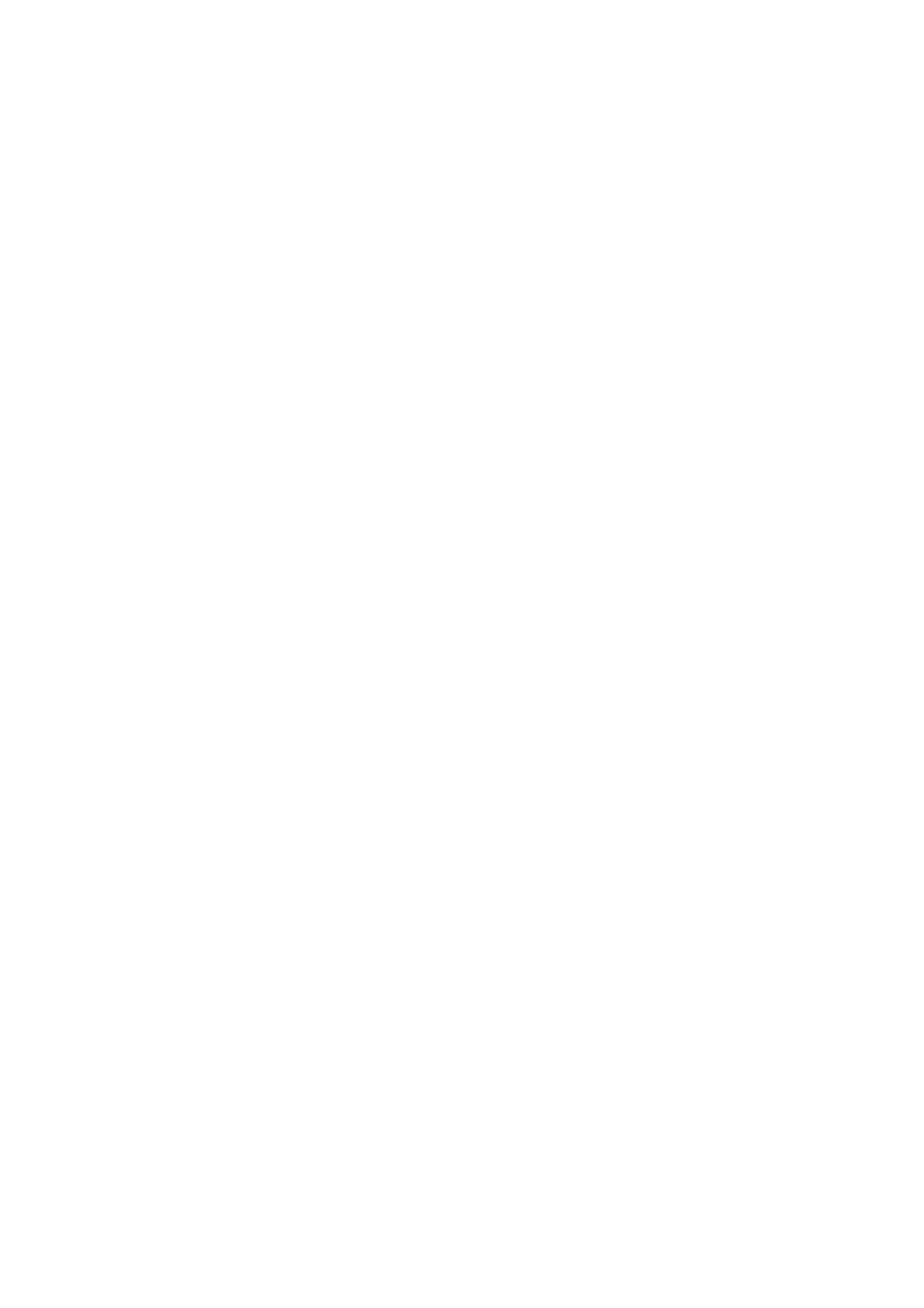**Table AV.5.2.2**

| Number of samples $(n)$<br>$P_k = 10 \%$ | C <sub>1</sub> | Number of samples $(n)$<br>$P_k = 5 \%$ |
|------------------------------------------|----------------|-----------------------------------------|
| $\leq 28$                                |                | $\leq 58$                               |
| 45                                       |                | 93                                      |
| 60                                       |                | 123                                     |

The batch is compliant when the following condition is met:

 $c_D \leq c_1$ 

# *AV.5.2.3. Single result conformity criteria*

In addition to the statistical conformity criteria, compliance of the results with the requirements of this Instruction demands that each test result be checked to ensure that it remains within the limit values specified for the single results in Tables AV.5.1.3:

# *AV.5.3. Action in the event of non-conformity*

If deciding to definitively reject, the provisions given under Section 8.3.2 of this Instruction shall apply.

# **AV.6. Carrying out of counter-tests**

When counter-tests are carried out, the conformity criteria and action in the event of nonconformity shall be as indicated in Section 8.3.2 of this Instruction.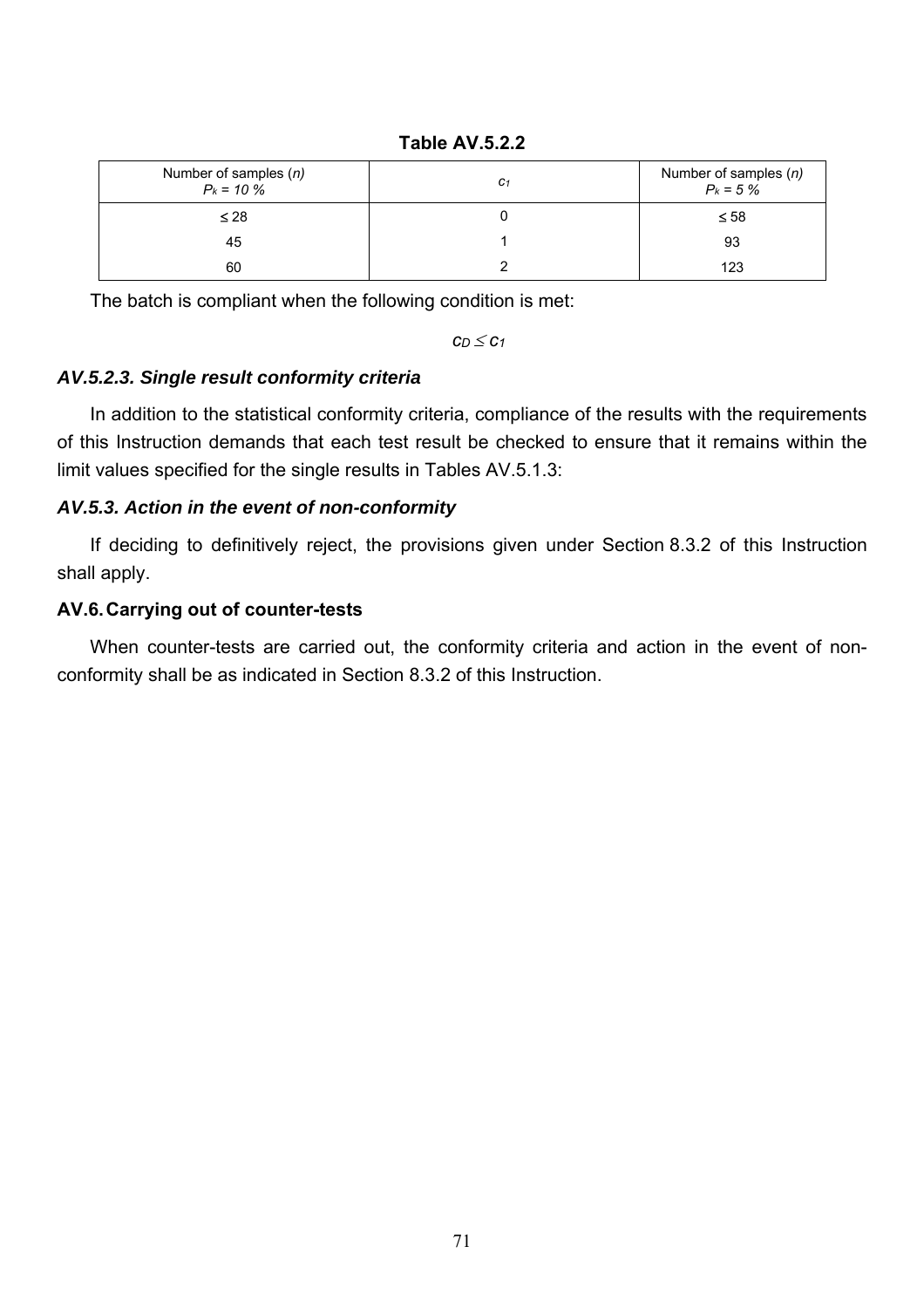# **ANNEX VI TESTS APPLICABLE UPON RECEPTION OF CEMENTS**

# **AVI.1. Identification tests**

# *AVI.1.1. Common cements*

| <b>COMMON CEMENTS</b>                    | <b>TESTS</b>                                                                                                                |
|------------------------------------------|-----------------------------------------------------------------------------------------------------------------------------|
| CEM I                                    | Mechanical strengths (at 7 and 28 days for strength<br>$\bullet$<br>classes 32.5 N and at 2 and 28 days for the remainder.) |
|                                          | Determination of loss on ignition<br>$\bullet$<br>Determination of constituents<br>$\bullet$                                |
| <b>CEM II</b>                            | Mechanical strengths (at 7 and 28 days for strength<br>$\bullet$<br>classes 32.5 N and at 2 and 28 days for the remainder.) |
|                                          | Determination of constituents<br>$\bullet$                                                                                  |
| <b>CEM III</b>                           | Mechanical strengths (at 7 and 28 days for strength<br>$\bullet$<br>classes 32.5 N and at 2 and 28 days for the remainder.) |
|                                          | Determination of loss on ignition<br>$\bullet$                                                                              |
|                                          | Determination of constituents (*)<br>$\bullet$                                                                              |
| <b>CEM IV</b>                            | Mechanical strengths (at 7 and 28 days for strength<br>$\bullet$<br>classes 32.5 N and at 2 and 28 days for the remainder.) |
|                                          | Pozzolanicity test at 8 and/or 15 days<br>$\bullet$<br>Determination of constituents<br>$\bullet$                           |
| <b>CEM V</b>                             | Mechanical strengths (at 7 and 28 days for strength<br>$\bullet$<br>classes 32.5 N and at 2 and 28 days for the remainder.) |
|                                          | Determination of constituents (*)<br>$\bullet$                                                                              |
| <b>LOW HEAT</b><br><b>COMMON CEMENTS</b> | <b>TESTS</b>                                                                                                                |
| CEM I to V - LH                          | Requirements for identification of cements (CEM) with the<br>$\bullet$<br>same designation (I to V)                         |
|                                          | Heat of hydration<br>$\bullet$                                                                                              |

(\*) Determination of constituents in the case of CEM III and CEM V cements shall be exclusively qualitative, restricted to verifying that the cement type is not different from that requested.

## *AVI.1.2. Common cements with additional characteristics*

| <b>SULFATE</b><br><b>RESISTING</b><br><b>CEMENTS</b>   | <b>TESTS</b>                                                                                                                                            |    |
|--------------------------------------------------------|---------------------------------------------------------------------------------------------------------------------------------------------------------|----|
| CEM I to V<br>/SR or /SRC                              | Requirements for identification of common<br>0f<br>cements<br>٠<br>homonymous type $(l \text{ to } V)$<br>$C_3A$ and $C_3A + C_4AF$ clinker content (*) |    |
| <b>SEA-WATER</b><br><b>RESISTING</b><br><b>CEMENTS</b> | <b>TESTS</b>                                                                                                                                            |    |
| I to V/MR                                              | Requirements for identification of common<br>cements<br>homonymous type $(l \text{ to } V)$<br>$C_3A$ and $C_3A + C_4AF$ clinker content (*)            | 0f |

(\*) Documents must be demanded showing that the clinker used complies with the conditions laid down by Section AIII.2.1.2.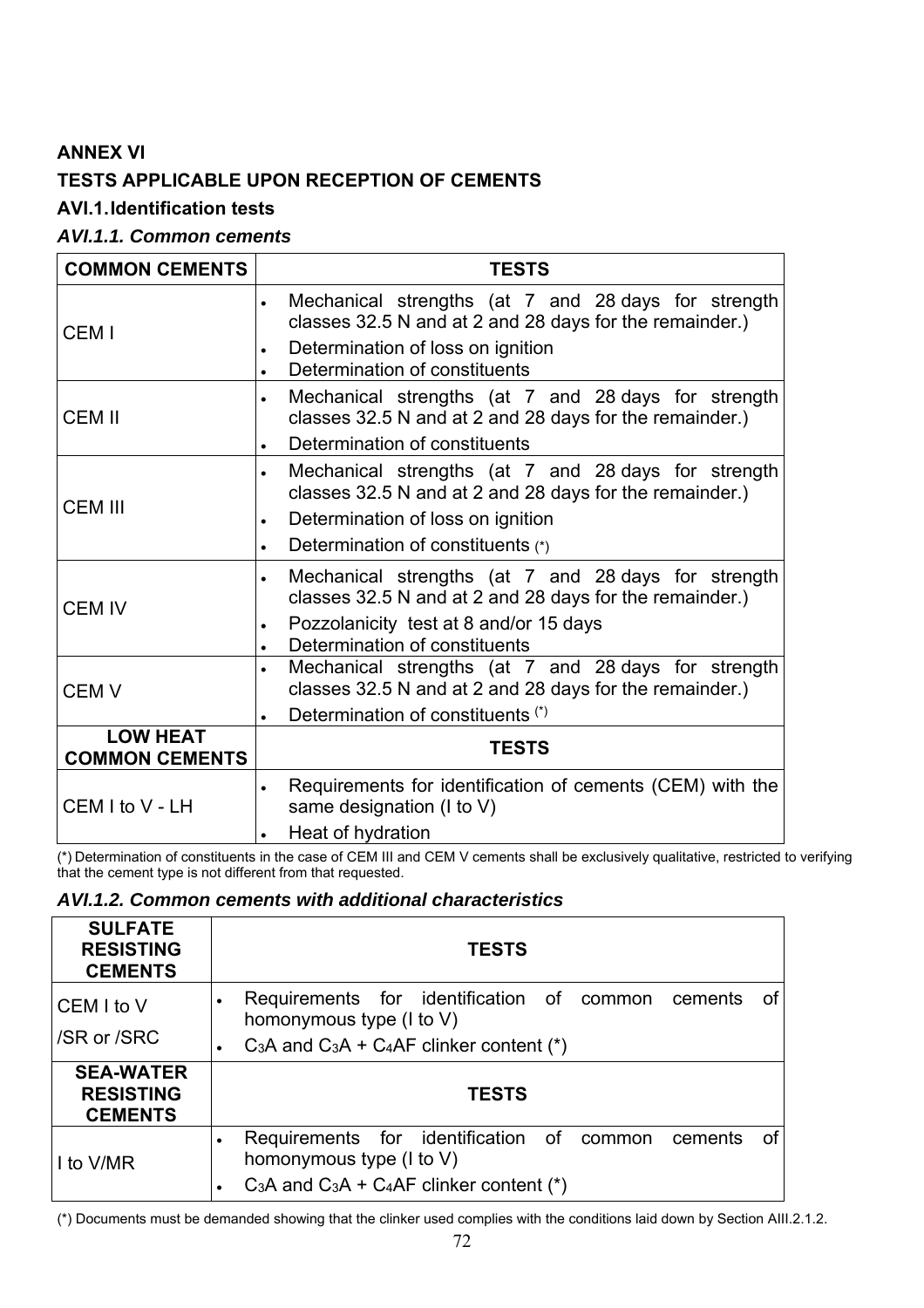### *AVI.1.3. Other cements*

| <b>LOW EARLY</b><br><b>STRENGTH</b><br><b>BLASTFURNAC</b><br><b>E SLAG</b><br><b>CEMENTS</b> | <b>TESTS</b>                                                                                                               |  |  |
|----------------------------------------------------------------------------------------------|----------------------------------------------------------------------------------------------------------------------------|--|--|
|                                                                                              | Mechanical strengths (at 7 and 28 days for strength classes 32.5<br>and 42.5 and at 2 and 28 days for strength class 52.5) |  |  |
| <b>CEM III</b>                                                                               | Determination of loss on ignition<br>$\bullet$                                                                             |  |  |
|                                                                                              | Heat of hydration (*)<br>$\bullet$                                                                                         |  |  |
| <b>VERY LOW</b><br><b>HEAT SPECIAL</b><br><b>CEMENTS</b>                                     | <b>TESTS</b>                                                                                                               |  |  |
|                                                                                              | Mechanical strength at 28 days<br>$\bullet$                                                                                |  |  |
| VLH III, VLH IV,                                                                             | Determination of loss on ignition (VLH III only)<br>$\bullet$                                                              |  |  |
| <b>VLHV</b>                                                                                  | Pozzolanicity test at 8 or 15 days (VLH IV only)<br>$\bullet$                                                              |  |  |
|                                                                                              | Heat of hydration<br>$\bullet$                                                                                             |  |  |

(\*) Only applicable when there is also low or very low heat (LH, VLH)

# *AVI.1.3. Other cements (continued)*

| <b>CALCIUM</b><br><b>ALUMINATE</b><br><b>CEMENTS</b> | <b>TESTS</b>                                                                                        |  |  |  |
|------------------------------------------------------|-----------------------------------------------------------------------------------------------------|--|--|--|
|                                                      | Mechanical strengths (at 6 hours and 24 hours)<br>$\bullet$                                         |  |  |  |
| <b>CAC</b>                                           | Determination of alumina                                                                            |  |  |  |
| <b>MASONRY</b><br><b>CEMENTS</b>                     | <b>TESTS</b>                                                                                        |  |  |  |
| <b>MC</b>                                            | Mechanical strengths (at 7 and 28 days) (**)<br>$\bullet$                                           |  |  |  |
| <b>SPECIAL</b><br><b>PURPOSE</b><br><b>CEMENTS</b>   | <b>TESTS</b>                                                                                        |  |  |  |
| <b>ESP</b>                                           | Mechanical strengths (at 28 and 90 days)<br>$\bullet$                                               |  |  |  |
|                                                      | Determination of constituents<br>$\bullet$                                                          |  |  |  |
| <b>WHITE CEMENTS</b>                                 | <b>TESTS</b>                                                                                        |  |  |  |
| BL                                                   | Requirements for identification of cements (CEM) with the same<br>$\bullet$<br>designation (I to V) |  |  |  |
|                                                      | Whiteness<br>$\bullet$                                                                              |  |  |  |

(\*\*) With the exception of MC 5, which will only be tested at 28 days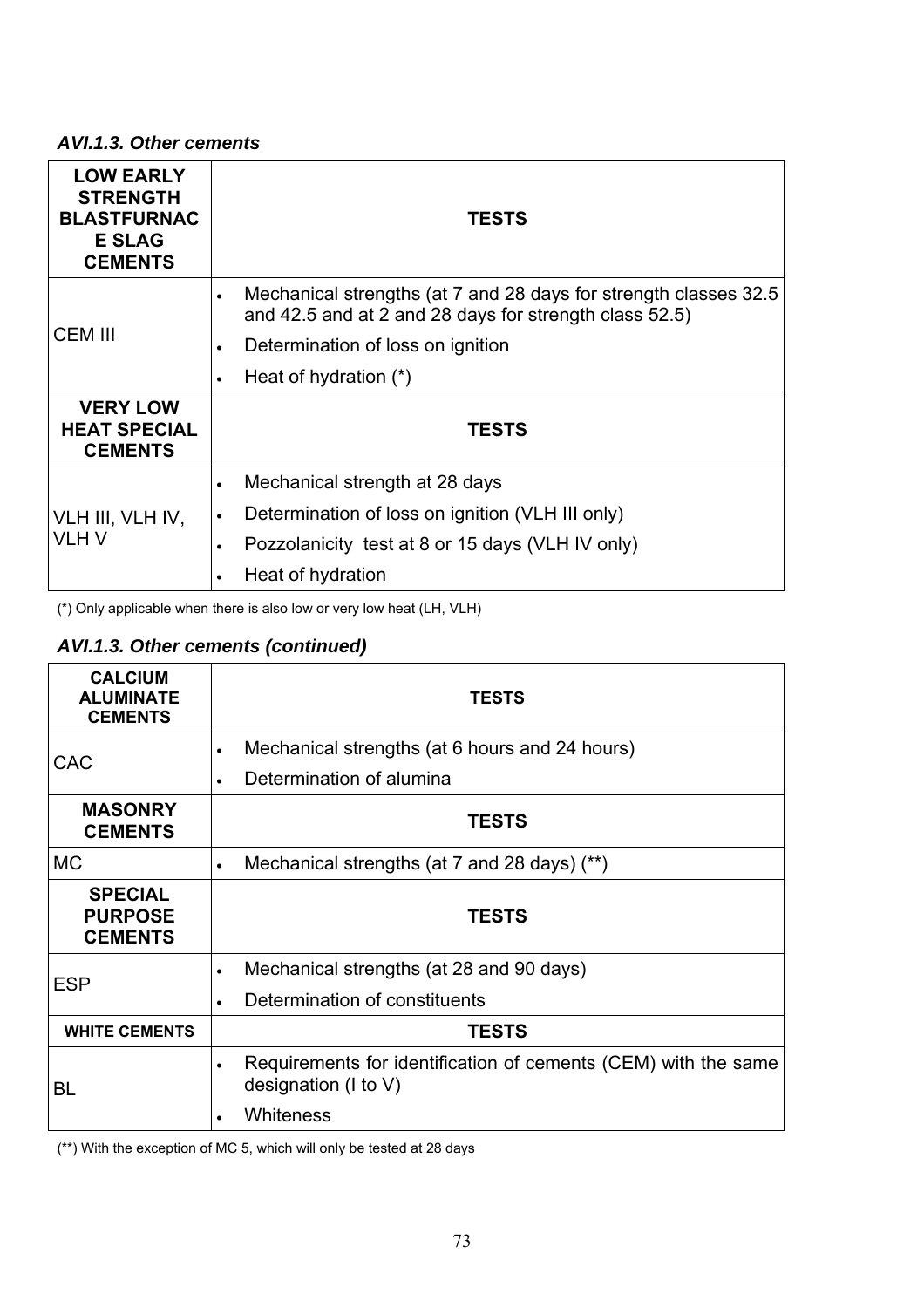## **AVI.2. Complementary tests**

## *AVI.2.1. Common cements*

| <b>COMMON</b><br><b>CEMENTS</b> | <b>APPLICABLE TESTS</b>        |  |  |  |
|---------------------------------|--------------------------------|--|--|--|
|                                 | Soundness                      |  |  |  |
|                                 | Setting times                  |  |  |  |
| CEM I                           | Insoluble residue<br>$\bullet$ |  |  |  |
|                                 | Sulfate content                |  |  |  |
|                                 | Chloride content<br>$\bullet$  |  |  |  |
|                                 | Soundness                      |  |  |  |
| <b>CEM II</b>                   | Setting times                  |  |  |  |
|                                 | Sulfate content<br>$\bullet$   |  |  |  |
|                                 | Chloride content               |  |  |  |

# *AVI.2.1. Common cements (continued)*

| <b>CEM III</b>                                     | Soundness<br>$\bullet$             |  |  |
|----------------------------------------------------|------------------------------------|--|--|
|                                                    | <b>Setting times</b><br>$\bullet$  |  |  |
|                                                    | Insoluble residue                  |  |  |
|                                                    | Sulfate content<br>$\bullet$       |  |  |
|                                                    | Chloride content<br>$\bullet$      |  |  |
|                                                    | Soundness<br>$\bullet$             |  |  |
|                                                    | <b>Setting times</b><br>$\bullet$  |  |  |
| <b>CEM IV</b>                                      | Sulfate content<br>$\bullet$       |  |  |
|                                                    | Chloride content<br>$\bullet$      |  |  |
|                                                    | Soundness<br>$\bullet$             |  |  |
| <b>CEMV</b>                                        | <b>Setting times</b><br>$\bullet$  |  |  |
|                                                    | Sulfate content<br>$\bullet$       |  |  |
|                                                    | Chloride content<br>$\bullet$      |  |  |
| <b>LOW HEAT</b><br><b>COMMON</b><br><b>CEMENTS</b> | <b>APPLICABLE TESTS</b>            |  |  |
|                                                    | Soundness<br>$\bullet$             |  |  |
| CEM I to V - LH                                    | <b>Setting times</b><br>$\bullet$  |  |  |
|                                                    | Insoluble residue (*)<br>$\bullet$ |  |  |
|                                                    | Sulfate content                    |  |  |
|                                                    | Chloride content                   |  |  |

(\*) Only for cement types I and III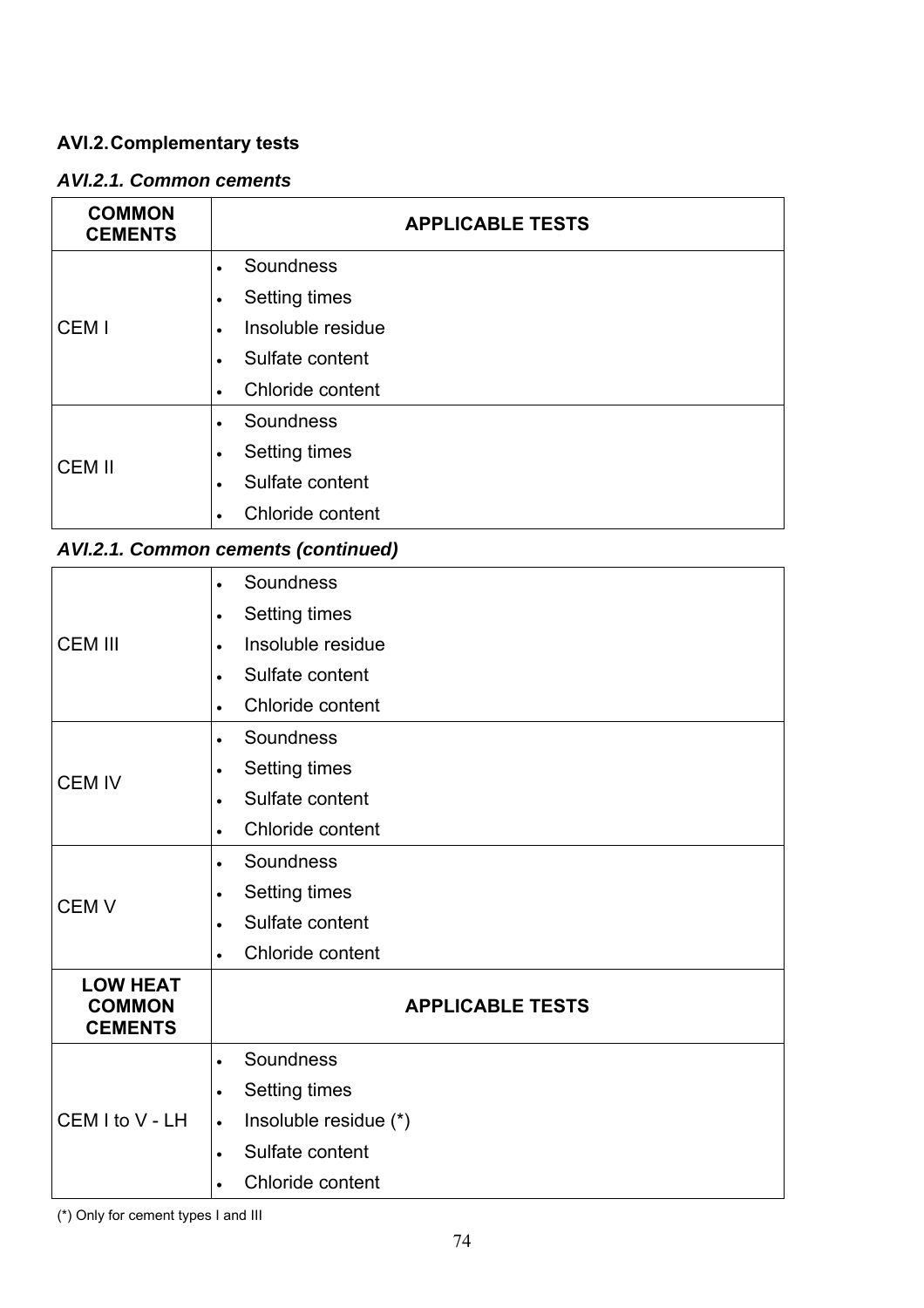| <b>SULFATE</b><br><b>RESISTING</b><br><b>CEMENTS</b> | <b>APPLICABLE TESTS</b>                                                                    |  |  |  |  |
|------------------------------------------------------|--------------------------------------------------------------------------------------------|--|--|--|--|
| CEM I to V<br>/SR or /SRC                            | Soundness<br>Setting times<br>Insoluble residue (*)<br>Sulfate content<br>Chloride content |  |  |  |  |

# *AVI.2.2. Common cements with additional characteristics*

# *AVI.2.2. Common cements with additional characteristics (continued)*

| <b>SEA-WATER</b><br><b>RESISTING</b><br><b>CEMENTS</b> | <b>APPLICABLE TESTS</b>            |  |  |  |
|--------------------------------------------------------|------------------------------------|--|--|--|
| I to V/MR                                              | Soundness                          |  |  |  |
|                                                        | <b>Setting times</b>               |  |  |  |
|                                                        | Insoluble residue (*)<br>$\bullet$ |  |  |  |
|                                                        | Sulfate content                    |  |  |  |
|                                                        | Chloride content                   |  |  |  |

(\*) Only for cement types I and III

## *AVI.2.3. Other cements*

| <b>LOW EARLY</b><br><b>STRENGTH</b><br><b>BLASTFURNAC</b><br><b>E SLAG</b><br><b>CEMENTS</b> | <b>APPLICABLE TESTS</b>             |  |  |
|----------------------------------------------------------------------------------------------|-------------------------------------|--|--|
|                                                                                              | Soundness<br>$\bullet$              |  |  |
|                                                                                              | Setting times<br>$\bullet$          |  |  |
| <b>CEM III</b>                                                                               | Insoluble residue                   |  |  |
|                                                                                              | Sulfate content<br>$\bullet$        |  |  |
|                                                                                              | Chloride content<br>$\bullet$       |  |  |
| <b>VERY LOW</b><br><b>HEAT SPECIAL</b><br><b>CEMENTS</b>                                     | <b>APPLICABLE TESTS</b>             |  |  |
|                                                                                              | Soundness                           |  |  |
| VLH III to V                                                                                 | Setting times<br>$\bullet$          |  |  |
|                                                                                              | Sulfate content<br>$\bullet$        |  |  |
|                                                                                              | Chloride content<br>$\bullet$       |  |  |
|                                                                                              | Pozzolanicity (VLH IV)<br>$\bullet$ |  |  |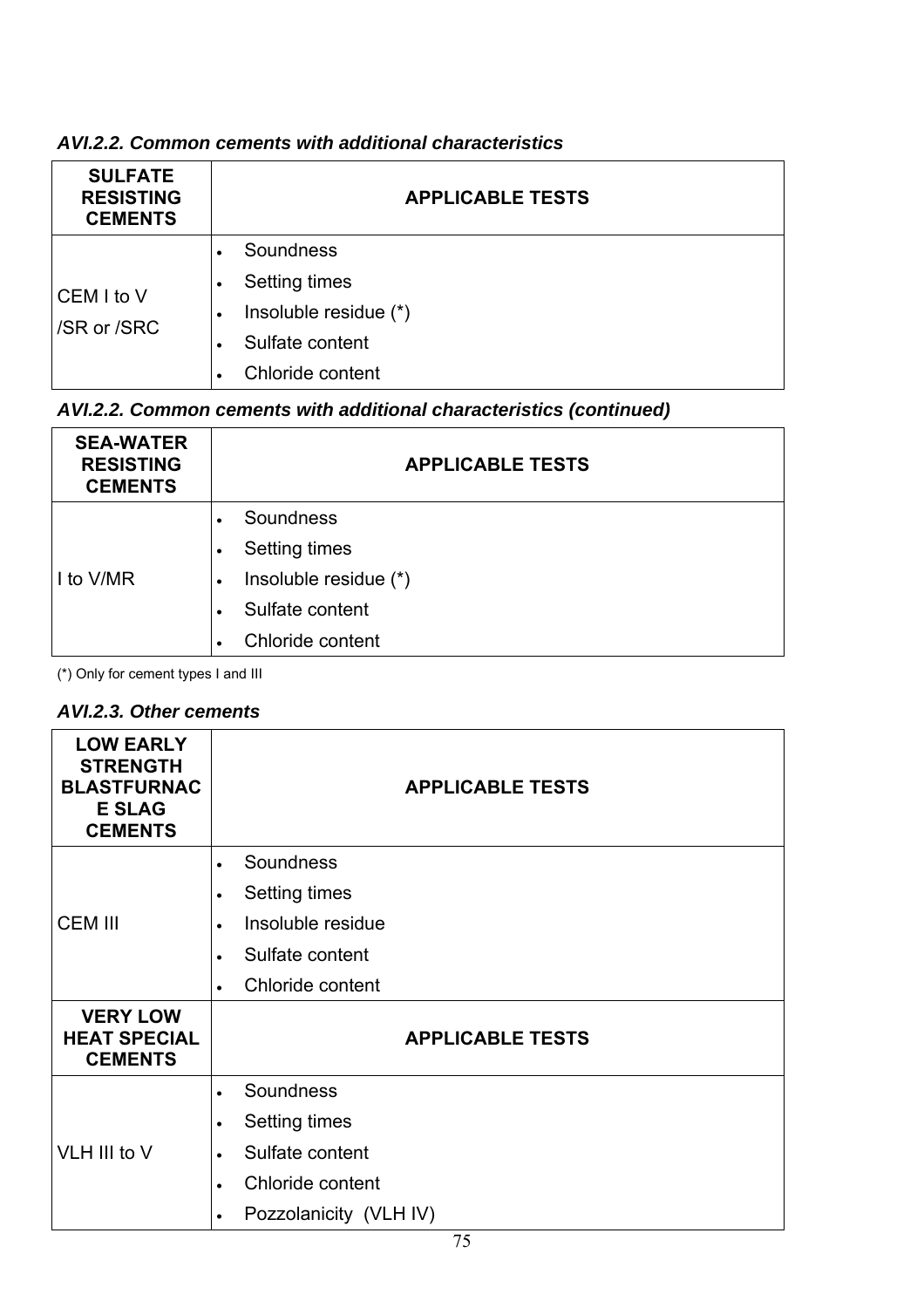| <b>CALCIUM</b><br><b>ALUMINATE</b><br><b>CEMENTS</b> | <b>APPLICABLE TESTS</b>                                                                              |  |  |  |  |
|------------------------------------------------------|------------------------------------------------------------------------------------------------------|--|--|--|--|
|                                                      | <b>Setting times</b><br>$\bullet$                                                                    |  |  |  |  |
|                                                      | Determination of sulfates<br>$\bullet$                                                               |  |  |  |  |
| CAC                                                  | Determination of chlorides<br>$\bullet$                                                              |  |  |  |  |
|                                                      | Determination of alkalis<br>$\bullet$                                                                |  |  |  |  |
|                                                      | Determination of aluminium oxide<br>$\bullet$                                                        |  |  |  |  |
|                                                      | Determination of sulphurs<br>$\bullet$                                                               |  |  |  |  |
| <b>MASONRY</b><br><b>CEMENTS</b>                     | <b>APPLICABLE TESTS</b>                                                                              |  |  |  |  |
| <b>MC</b>                                            | There is no need for complementary tests                                                             |  |  |  |  |
| <b>SPECIAL</b><br><b>PURPOSE</b><br><b>CEMENTS</b>   | <b>APPLICABLE TESTS</b>                                                                              |  |  |  |  |
|                                                      | Soundness<br>$\bullet$                                                                               |  |  |  |  |
| <b>ESP</b>                                           | <b>Setting times</b><br>$\bullet$                                                                    |  |  |  |  |
|                                                      | Determination of sulfates<br>$\bullet$                                                               |  |  |  |  |
|                                                      | Determination of chlorides<br>$\bullet$                                                              |  |  |  |  |
| <b>WHITE</b><br><b>CEMENTS</b>                       | <b>APPLICABLE TESTS</b>                                                                              |  |  |  |  |
| <b>BL</b>                                            | Those tests required as complementary for common cements<br>(CEM) with the same designation (I to V) |  |  |  |  |

# **AVI.2.3. Other cements (continued)**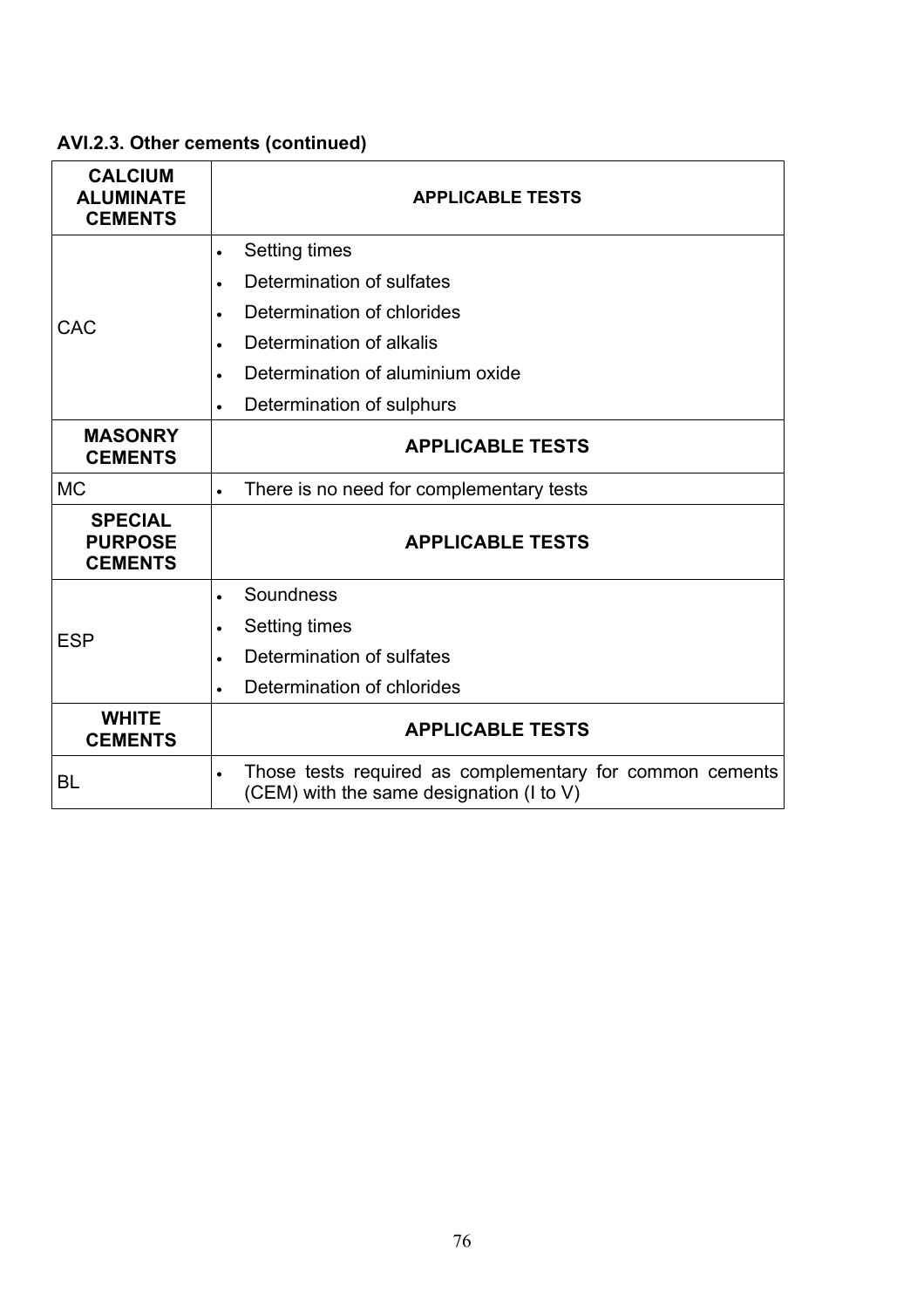# **ANNEX VII GUARANTEES ASSOCIATED WITH THE CE MARKING AND CERTIFICATION OF CONFORMITY WITH THE REGULATORY REQUIREMENTS**

#### **AVII.1. General**

The harmonised standards establish the way by which the performance of construction products is to be expressed in relation to their essential characteristics; therefore, when a cement is under the scope of application of a harmonised standard, all types of information supplied on its performance must be as defined in said standard. In the case of cement, the manufacturer shall issue a performance declaration and affix the CE marking when the product is placed to the market.

 conformity with the declared performance. The manufacturer must be in a position to guarantee That relating to compliance with the provisions of Royal Decree 255/2003 of 28 February and the Order of the Ministry of the Presidency PRE/1954/2004 of 22 June 2004 referring to the limits of water-soluble chrome (VI) in cement, is given in Standard UNE-EN 196-10. As considered in Regulation (EU) No 305/2011 of 9 March 2011 that establishes harmonised conditions for the marketing of construction products, the cement manufacturer will be liable for the product the suitability of the cements for their intended use (namely, as products used for hydraulic conglomerating products) and to make them available to those requesting them, with the aim that, in turn, this party can pass on these guarantees to the end-user of the work or product in which they are used, providing the documents that include the information of said guarantees. The Reception Manager will be responsible for verifying, in the way he believes to be most appropriate, that the product he is buying complies with the required specifications.

Regulation (EU) No 305/2011 of 9 March 2011 establishes the obligation for the manufacturer to issue a performance declaration including the performance of all essential characteristics that appear in Annexes ZA to the harmonised standards, once these specifications are available, with the reference having been published in the Official Journal of the European Union (OJEU) by means of the suitable European Commission Communication and a period of coexistence has been passed with current legislation, fixing its own Communication.

Most cements marketed today on the Spanish market have, in recent years, obtained conformity certification with the regulatory requirements of the CE marking (see Annex I).

The cement manufacturer wishing to affix the CE marking on its products will be responsible for compliance with Annex ZA of Standard UNE-EN for the corresponding product and in Standard UNE-EN 197-2 on conformity evaluation for cements, which is later quoted in this Annex.

 Nevertheless, not all cements are obliged to have CE marking. As can be seen from this Instruction, apart from CE marked cements, there is also a whole series of cements that remain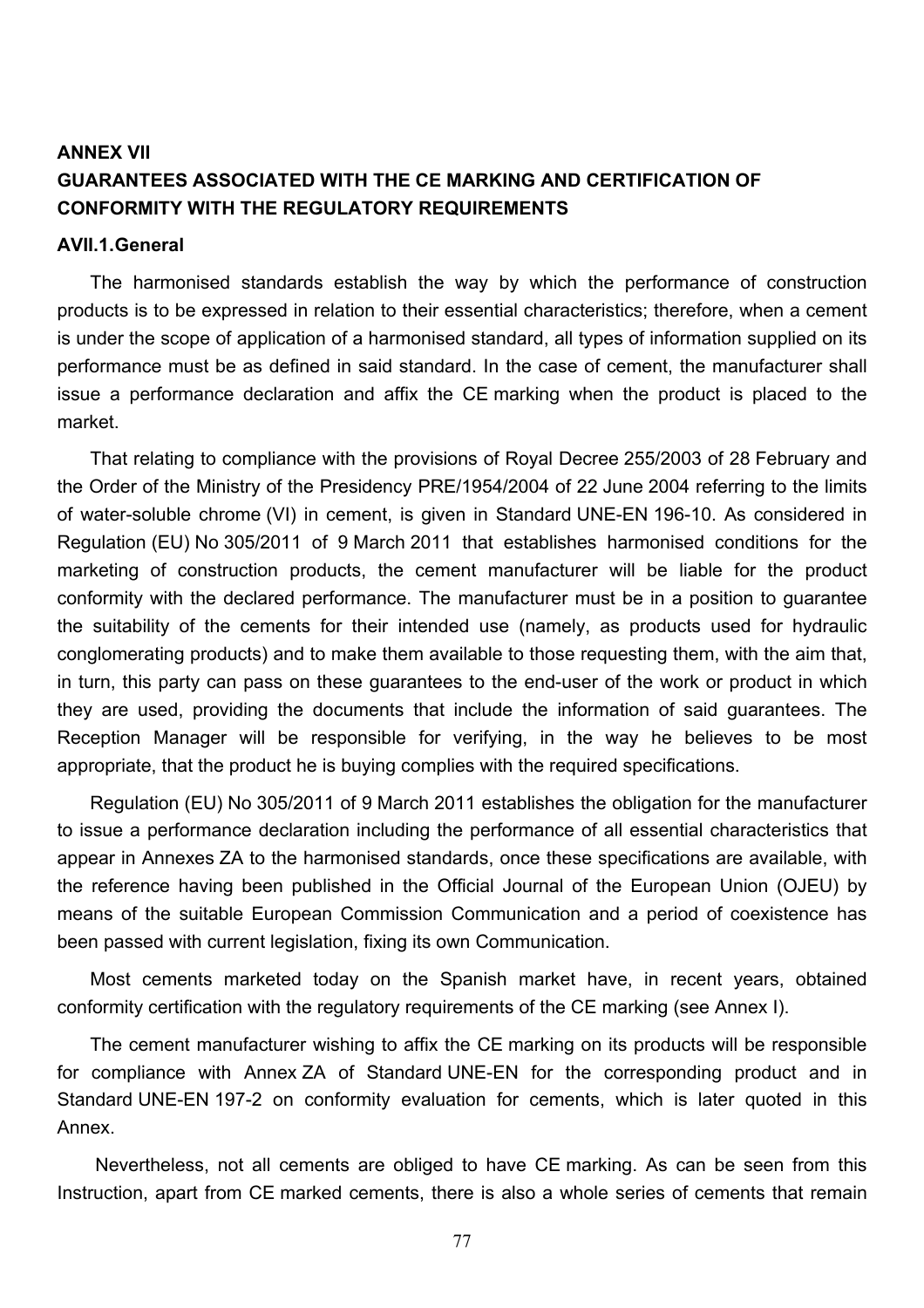subject exclusively to national non-harmonised standard and, therefore, cannot bear the CE marking. This is the case of special purpose cements compliant with UNE 80307 (see Annex II).

Cements to be marketed in Spain but which do not yet have the corresponding harmonised European standard continued to be obliged to comply with the technical specifications described in Annex I of Royal Decree 1313/1988, whereby the approval of cements for the manufacture of concrete and mortar for all types of works and prefabricated products is declared as subject to compulsory testing and controls as established by said technical specifications and the obtaining of a certificate of conformity with the regulatory requirements and, subsequently, the certificate of conformity of production.

Both in the case of CE marking and certification of conformity with regulatory requirements, the responsibility of the manufacturer as regards product conformity is limited to production, yet the cement may deteriorate from when it leaves the factory until it reaches the plant, factory or work. Amongst others, the risk of weathering continues, due to the action of damp and  $CO<sub>2</sub>$  in the environment, which can reduce its performance.

This is why it is important to take control measures that provide information on the condition of cement at the time of reception. It is essential to know and check the documents accompanying cement consignments, checking that they are correct, i.e. that they are what is required by the corresponding standard and complete, and therefore contain and provide all the required information. Chapter III of this Instruction establishes these means of control.

## **AVII.2. Conformity assessment procedures related to the CE marking and with certificate of conformity with the regulatory requirements**

 of a system of conformity certification that shows the validity of the values declared upon leaving In order to be able to apply CE marking to cement and, if applicable, obtain the certificate of conformity with the regulatory requirements, the manufacturer must, through contracting the corresponding notified and/or authorised bodies, a conformity assessment of its product by means the factory.

### *AVII.2.1a. CE marking conformity certification system*

The cement conformity certification system with the needs of the harmonised standard and other current regulations is that decided by the European Commission and accepted by all Member States, and consists of:

- the carrying out, by a laboratory contracted by a notified certification body, of the initial tests that are carried out on all and each of the regulated properties at the start of production;
- the manufacturer's planning, execution and documentation of a production control plan in order to verify and show that the values obtained in those initial tests are maintained, including sampling and tests on the final product as part of this internal control;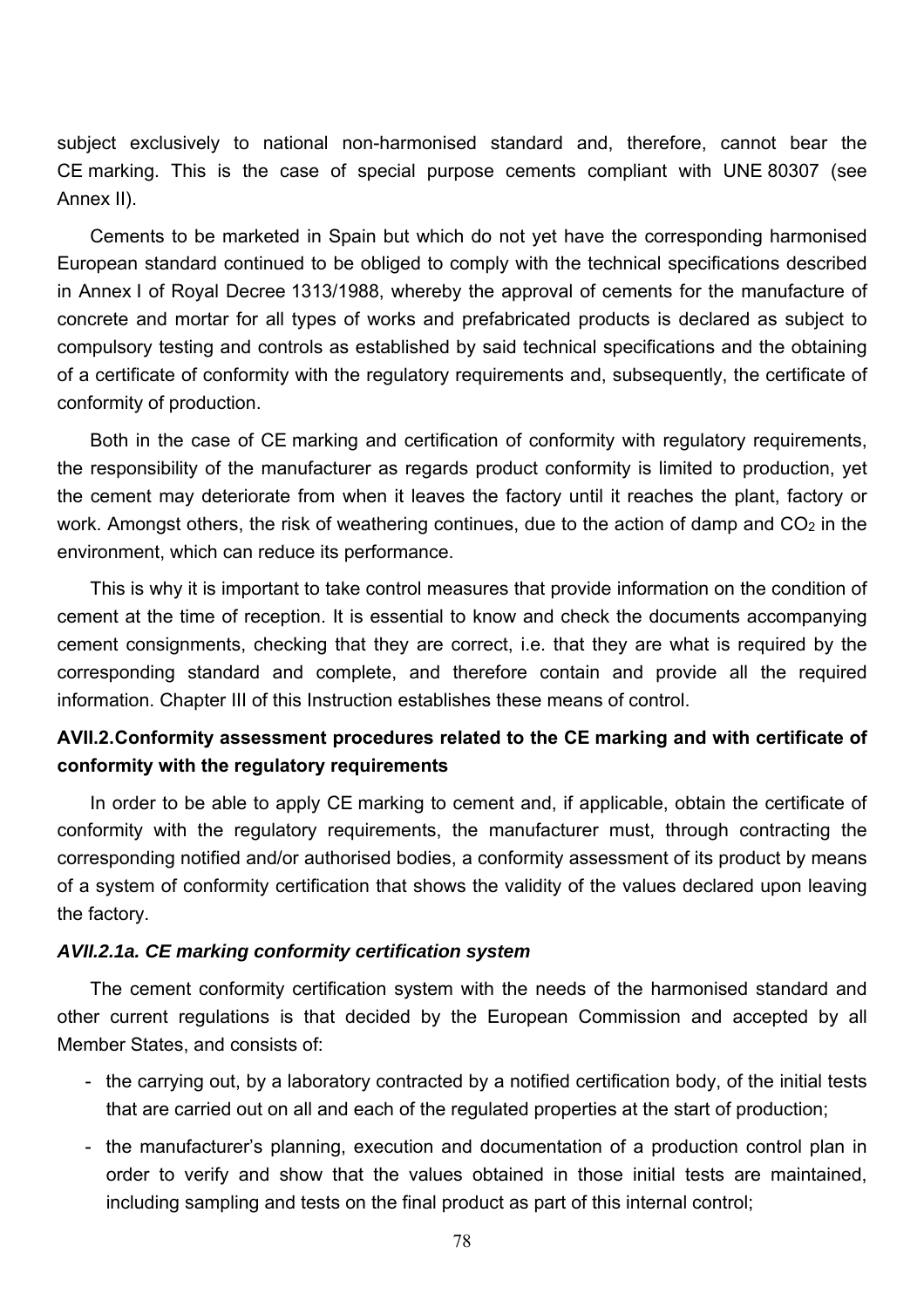- the carrying out, by the notified certification body, of an initial inspection of the factory and the factory production control plan prepared by the manufacturer;
- the continual surveillance, checking and approval by this same notified body, of said production control;
- the carrying out, by the laboratory to which the first point refers, of auditing or contrast tests on samples taken by the notified certification body.

All these activities are carried out under the responsibility of the notified certification body that is the one that will ultimately issue the CE certificate of constancy of performance of the cement in question, guaranteeing that they have all yielded compliant results in its assessment. Nonetheless, the assessment in compliance with these activities does not guarantee product quality or production quality, which remains the responsibility of the manufacturer.

The frequency and details of the procedure for evaluating conformity are those indicated in Standard UNE EN 197-2 and in the UNE Standard for the corresponding cement and which are summarised in Table AVII.2.1.

### *AVII.2.1b. System for conformity certification under Royal Decree 1313/1988*

The process for evaluating cement conformity with the requirements of the product standard and other regulations in force, is the one established in Royal Decree 605/2006, approving procedures for application of Standard UNE EN 197-2 to cements which are not subject to the CE marking and to the dispatching centres for any type of cement, and consist of:

- the carrying out, by an accredited laboratory, of the initial tests of all and each of the regulated properties at the start of production;
- planning, execution and documentation of a production control plan in order to verify that the values obtained in those initial tests are maintained, including sampling and autocontrol and contrast tests on the final product as part of this internal control;
- execution by an accredited inspection body of an initial inspection of the factory and of its production control plan;
- continual surveillance, checking and approval by this same accredited body, of the production control carried out by the factory;
- execution, by an external accredited, authorised laboratory of contrast tests on samples taken by the accredited inspection body.

The frequency and details of the procedure for evaluating conformity are those indicated in Standard UNE EN 197-2 and in the UNE Standard for cement and which are summarised in table AVII.2.1.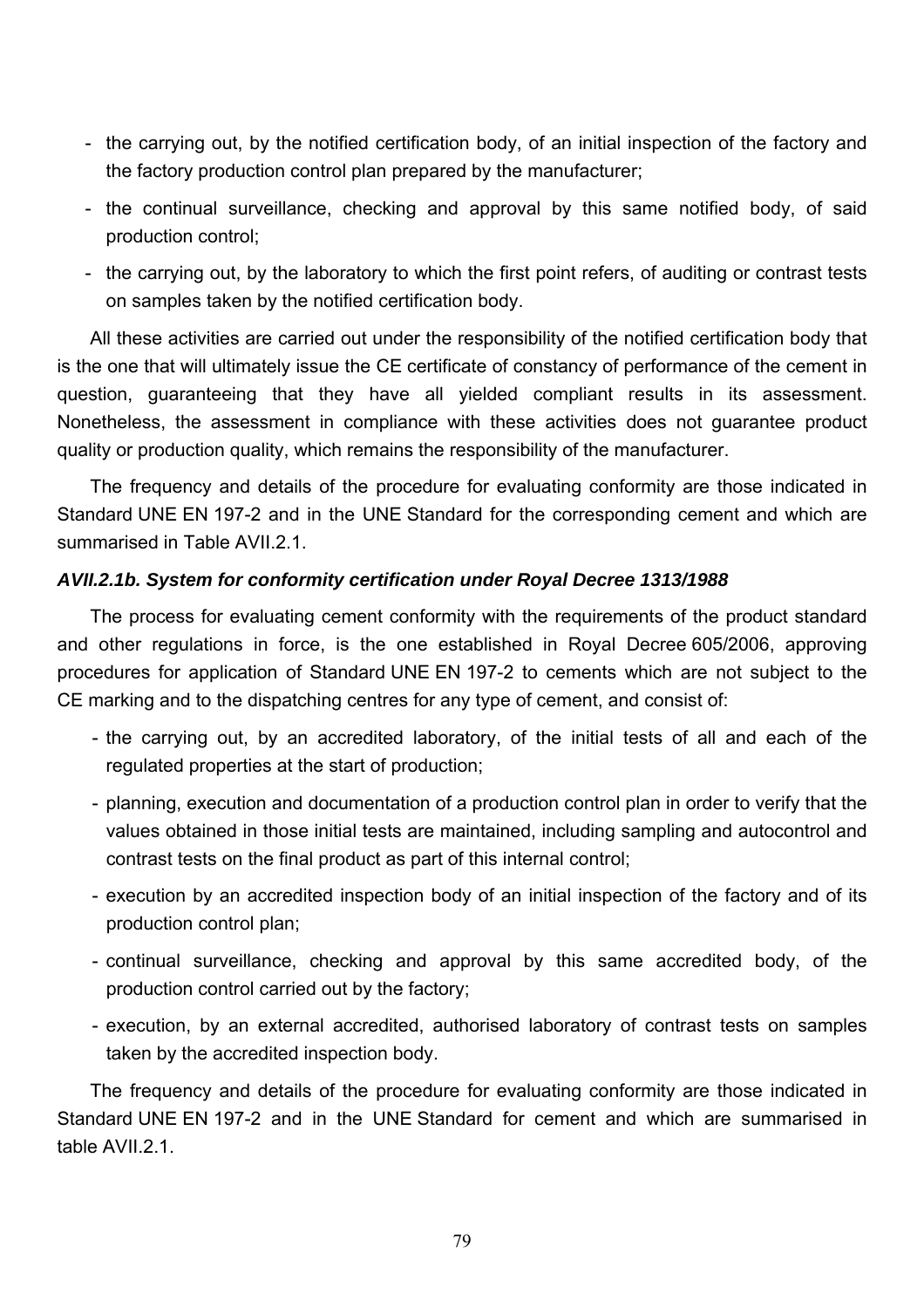## **Table AVII.2.1. Evaluation of conformity of cements according to Standard UNE EN 197-2**

| <b>STAGES</b>                         | <b>MANUFACTURER</b>                             |                                                                                            | <b>CERTIFYING BODY</b>                 |                                               |                                                                                                     |  |
|---------------------------------------|-------------------------------------------------|--------------------------------------------------------------------------------------------|----------------------------------------|-----------------------------------------------|-----------------------------------------------------------------------------------------------------|--|
|                                       | Duration of<br>control period                   | Autocontrol<br>sample tests                                                                | <b>Factory</b><br>inspection           | <b>Evaluation of</b><br>autocontrol<br>tests  | <b>Contrast</b><br>sample tests                                                                     |  |
| <b>Initial</b><br>period              | 3 months<br><b>UNE-EN 197-</b><br>25.6.1        | According to<br>the table on<br>the product<br>standard<br><b>UNE-EN 197-</b><br>$24.3.1*$ | 1                                      |                                               | $\geq$ 1/month<br><b>UNE-EN 197-</b><br>2 5.4.2                                                     |  |
| <b>Normal</b><br>period               | 12 months<br><b>UNE-EN 197-</b><br>$25.3.3$ (*) | According to<br>the table on<br>the product<br>standard<br><b>UNE-EN 197-</b><br>$24.3.1*$ | 1/year<br><b>UNE-EN 197-</b><br>25.2.2 | $\geq$ 2/year<br><b>UNE-EN 197-</b><br>25.3.2 | $\geq 6$ /year<br><b>UNE-EN 197-</b><br>25.4.2                                                      |  |
| <b>Corrective</b><br>action<br>period | 2 months<br><b>UNE-EN 197-</b><br>26.1          | Double that<br>indicated for<br>the normal<br>period<br><b>UNE-EN 197-</b><br>26.1         |                                        |                                               | Double that<br>indicated for<br>the normal<br>period<br>$(= 1/month)$<br><b>UNE-EN 197-</b><br>26.1 |  |

(\*) Refers to the section "Conformity criteria" of the corresponding product standard

### **AVII.3. Parameters controlled by the CE marking and Regulatory Requirements.**

The conformity of the tests run on the cement is established with respect to:

- constituents and composition;
- compressive strength;
- setting time;
- insoluble residue (only for CEM I and CEM III);
- loss on ignition (only for CEM I and CEM III);
- soundness:
	- expansion;
	- SO3 content.
- chloride content;
- pozzolanicity (only for CEM IV pozzolanic cements).
- if appropriate, restrictions on hexavalent chrome soluble in the water in cement (Article 11).
- durability (with reference to concrete, mortar, grouts and other cement mixtures, in accordance with application rules valid in the place of use).